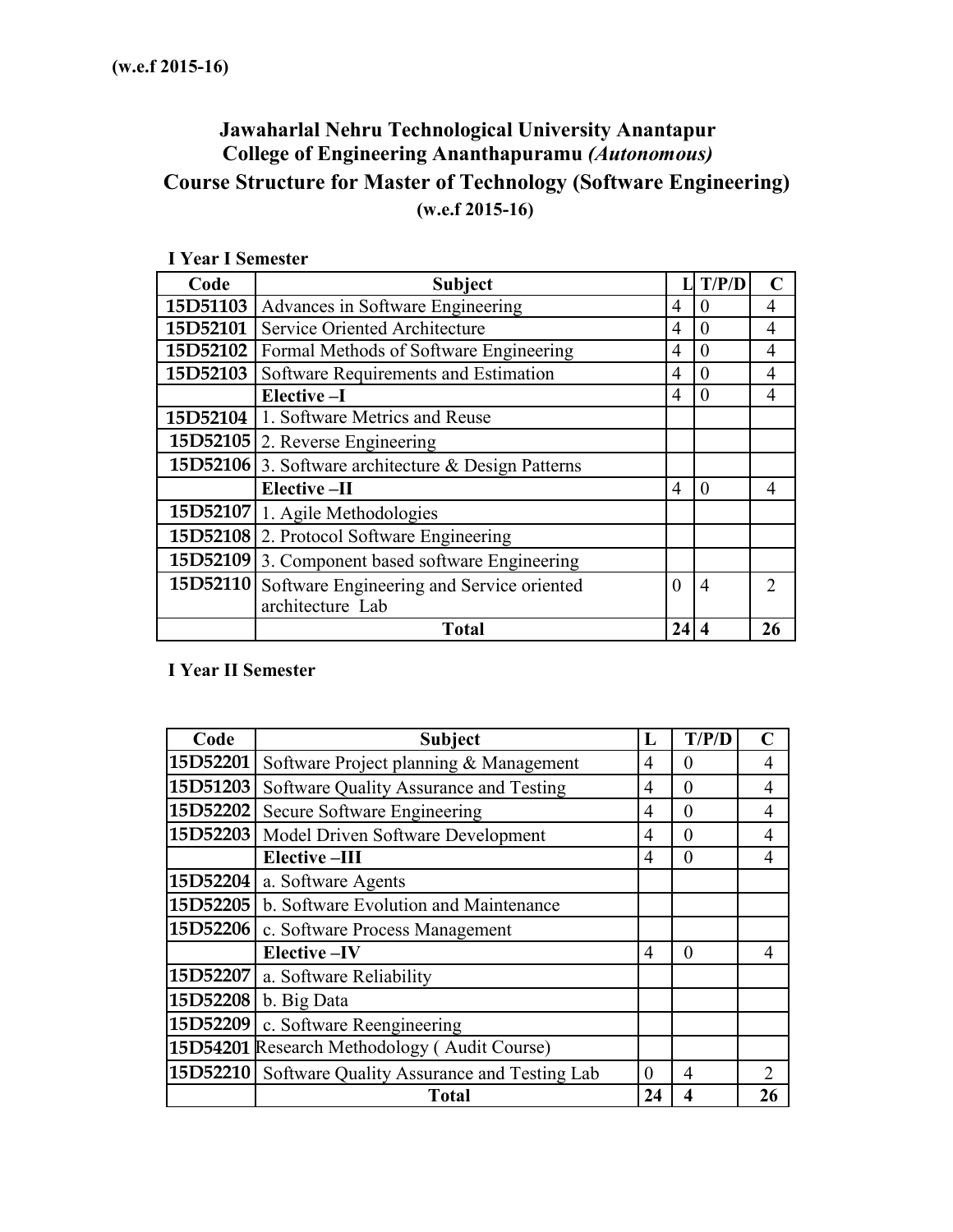## **III & IV Semester**

| Code     | <b>Subject</b>               |                     | L        | P              | $\mathbf C$    |
|----------|------------------------------|---------------------|----------|----------------|----------------|
| 15D52301 | <b>III</b> Semester          | Seminar - I         | $\theta$ | $\overline{4}$ | $\overline{2}$ |
| 15D52401 | <b>IV Semester</b>           | Seminar - II        | $\theta$ | $\overline{4}$ | $\overline{2}$ |
| 15D52302 | <b>III &amp; IV Semester</b> | <b>Project Work</b> | --       |                | 44             |
|          | <b>Total</b>                 |                     | 0        | 8              | 48             |

**Note: All End Examinations (Theory and Practical) are of three hours duration.**

**T- Tutorial L- Theory P- Practical/Drawing C - Credits**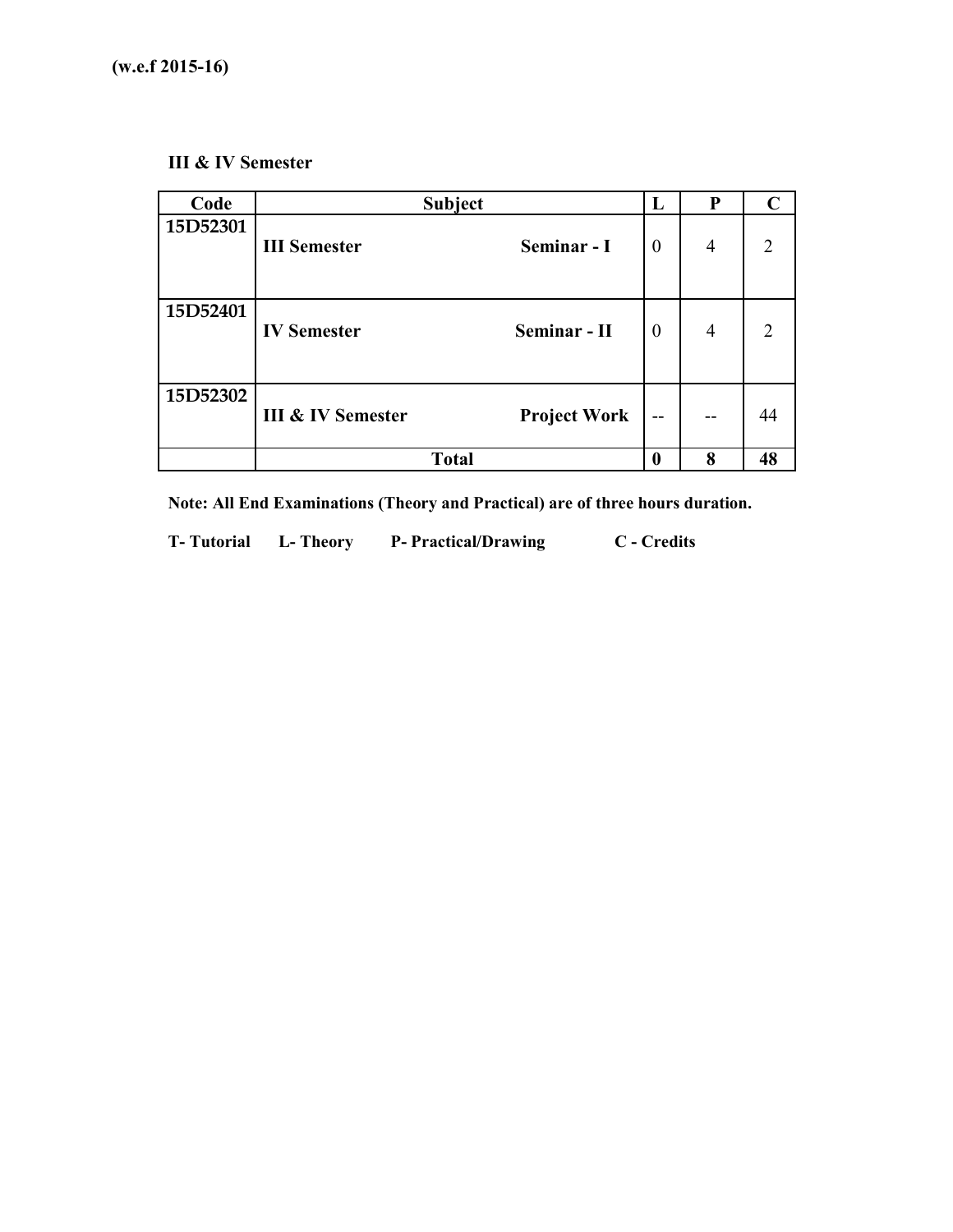## **JNTUA College of Engineering (***Autonomous)***::Ananthapuramu**

# **Department of Computer Science & Engineeting**

**M.Tech. I – I Sem.(SE) T P C**

**4 0 4**

## **15D51103: Advances in Software Engineering**

### **Objectives:**

The course should enable the student

- a broad and critical understanding of all the processes for engineering high quality software and the principles, concepts and techniques associated with software development
- an ability to analyze and evaluate problems and draw on the theoretical and technical knowledge to develop solutions and systems
- a range of skills focused on the analysis of requirements, design and implementation of

reliable and maintainable software, with strong emphasis on engineering principles applied over the whole development lifecycle

• an awareness of current research in software development, the analytical skills and research techniques for their critical and independent evaluation and their application to new problems.

Unit  $-I$  :

**Software and Software Engineering:** The Nature of Software, The Unique Nature of WebApps, Software Engineering, Software Process, Software Engineering Practice, Software Myths.

**Process Models:** A Generic Process Model, Process Assessment and Improvement, Prescriptive Process Models, Specialized Process Models, The Unified Process, Personal and Team Process Models, Process Terminology, Product and Process.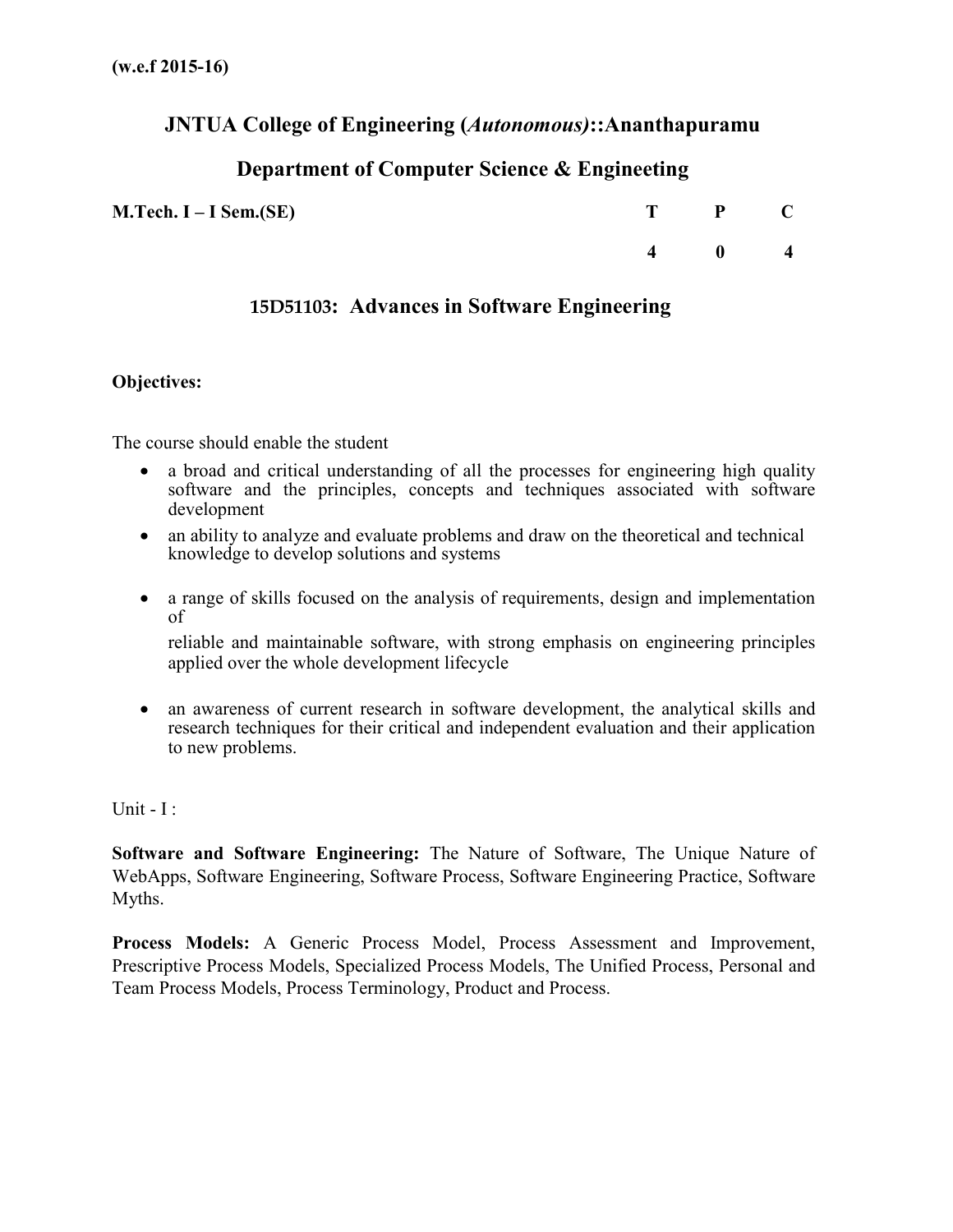Unit –  $II:$ 

**Understanding Requirements:** Requirements Engineering, Establishing the Groundwork, Eliciting Requirements, Developing Use Cases, Building the Requirements Model, Negotiating Requirements, Validating Requirements.

**Requirements Modeling:** Requirements Analysis, Scenario-Based Modeling, UML Models That Supplement the Use Case, Data Modeling Concepts, Class-Based Modeling.

 $Unit - III:$ 

**Design Concepts:** Design within the Context of Software Engineering, Design Process, Design Concepts, The Design Model.

**Architectural Design:** Software Architecture, Architectural Genres, Architectural Styles, Architectural Design, Assessing Alternative Architectural Designs, Architectural Mapping Using Data Flow.

**Component-Level Design:** What is a Component, Designing Class-Based Components, Conducting Component-Level Design, Component-Level Design for WebApps, Designing Traditional Components, Component-Based Development.

Unit –  $IV:$ 

**User Interface Design:** The Golden Rules, User Interface Analysis and Design, Interface Analysis, Interface Design Steps, Design Evaluation.

**Coding and Testing:** Coding, Code Review, Software Documentation, Testing, Testing in the Large versus Testing in the Small, Unit Testing, Black-Box Testing, White-Box Testing, Debugging, Program Analysis Tools, Integration Testing, Testing Object-Oriented Programs, System Testing, Some General Issues Associated with Testing.

Unit  $-V$  :

**Verification and Validation:** Planning Verification and Validation, Software Inspections, Automated Static Analysis, Verification and Formal Methods.

**Software Maintenance:** Characteristics of Software Maintenance, Software Reverse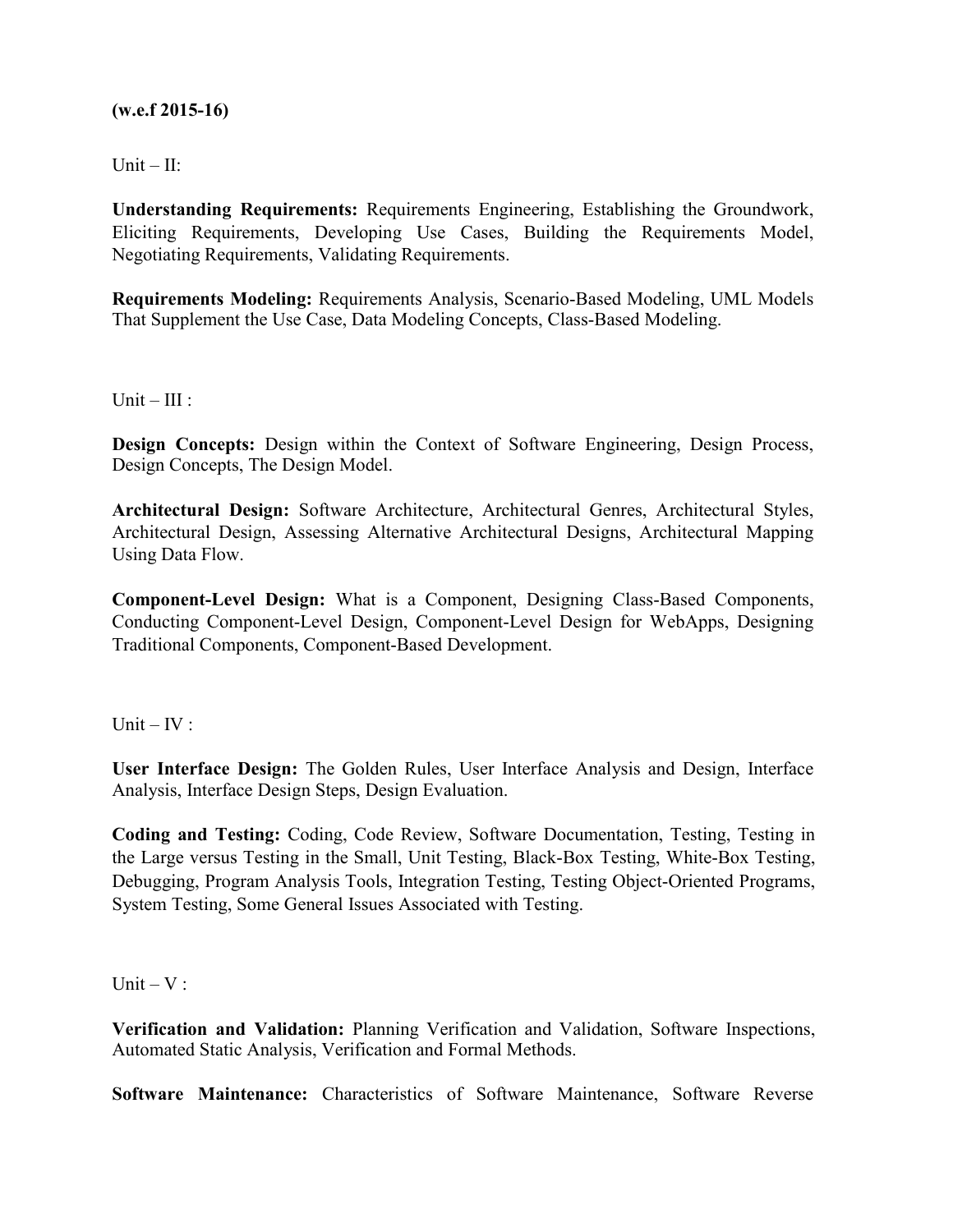Engineering, Software Maintenance Process Models, Estimation of Maintenance cost.

## **Text Books :**

- 1. Software Engineering A Practitioner's Approach, Roger S. Pressman, Seventh Edition McGrawHill International Edition.
- 2. Fundamentals of Software Engineering, Rajib Mall, Third Edition, PHI.

## **Reference Books :**

- 1. Software Engineering, Ian Sommerville, Eighth Edition, Pearson education.
- 2. Software Engineering : A Primer, Waman S Jawadekar, Tata McGraw-Hill, 2008
- 3. Software Engineering, A Precise Approach, Pankaj Jalote, Wiley India,2010.
- 4. Software Engineering, Principles and Practices, Deepak Jain, Oxford University Press.
- 5. Software Engineering1: Abstraction and modeling, Diner Bjorner, Springer International edition, 2006.
- 6. Software Engineering2: Specification of systems and languages, Diner Bjorner, Springer International edition , 2006.
- 7. Software Engineering Foundations, Yingxu Wang, Auerbach Publications,2008.
- 8. Software Engineering Principles and Practice, Hans Van Vliet,3<sup>rd</sup> edition, John Wiley &Sons Ltd.
- 9. Software Engineering 3:Domains,Requirements,and Software Design, D.Bjorner, Springer International Edition.
- 10. Introduction to Software Engineering, R.J.Leach, CRC Press.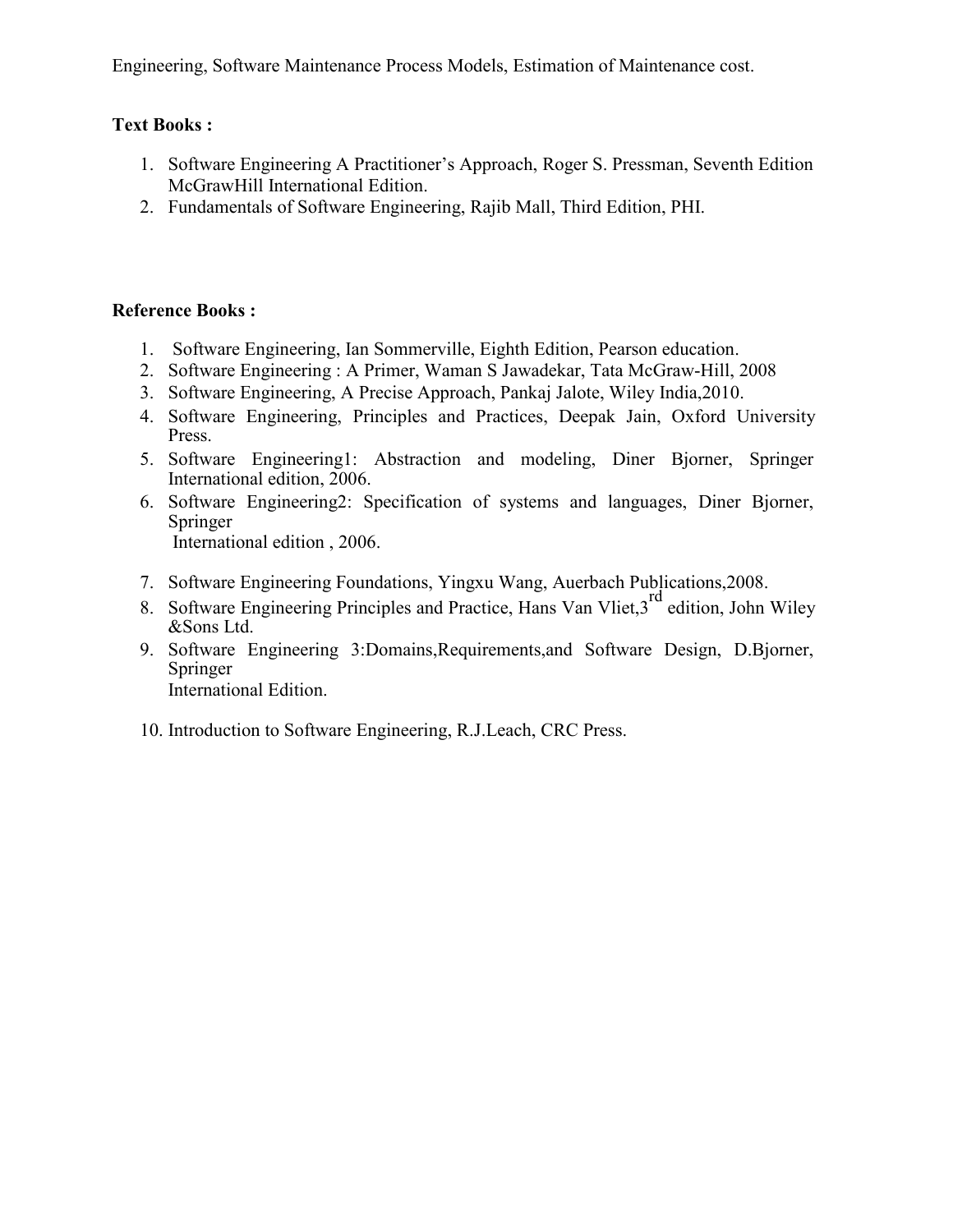## **JNTUA COLLEGE OF ENGINEERING (***Autonomous)***::Ananthapuramu**

# **Department Of Computer Science & Engineering**

| $M.Tech. I-I Sem.(SE)$ | T P C         |  |
|------------------------|---------------|--|
|                        | $4 \t 0 \t 4$ |  |

## **15D52101 :Service Oriented Architecture**

### **Objectives:**

The course should enable the student

- Understand SOA and evolution of SOA.
- Understand web services and primitive, contemporary SOA.
- Understand various service layers.
- Understand service-oriented analysis and design based on guidelines.

#### **UNIT I**

**Introducing SOA:** Fundamental SOA, Common Characteristics of Contemporary SOA, Common Tangible Benefits of SOA, Common Pitfalls of Adopting SOA.

**The Evolution of SOA:** An SOA Timeline, The Continuing Evolution of SOA, The Roots of SOA.

#### **UNIT II**

Web Services and Primitive SOA: The Web Services Frame Work, Services, Service Descriptions, Messaging.

#### **Web Services and Contemporary SOA (Part I-Activity management and Composition):**

Message Exchange Patterns, Service Activity, Coordination, Atomic Transactions, Orchestration, Choreography.

**Web Services and Contemporary SOA (Part-II-Advanced Messaging, Metadata and Security):** Addressing, Reliable Messaging, Correlation, Policies, Metadata exchange, Security.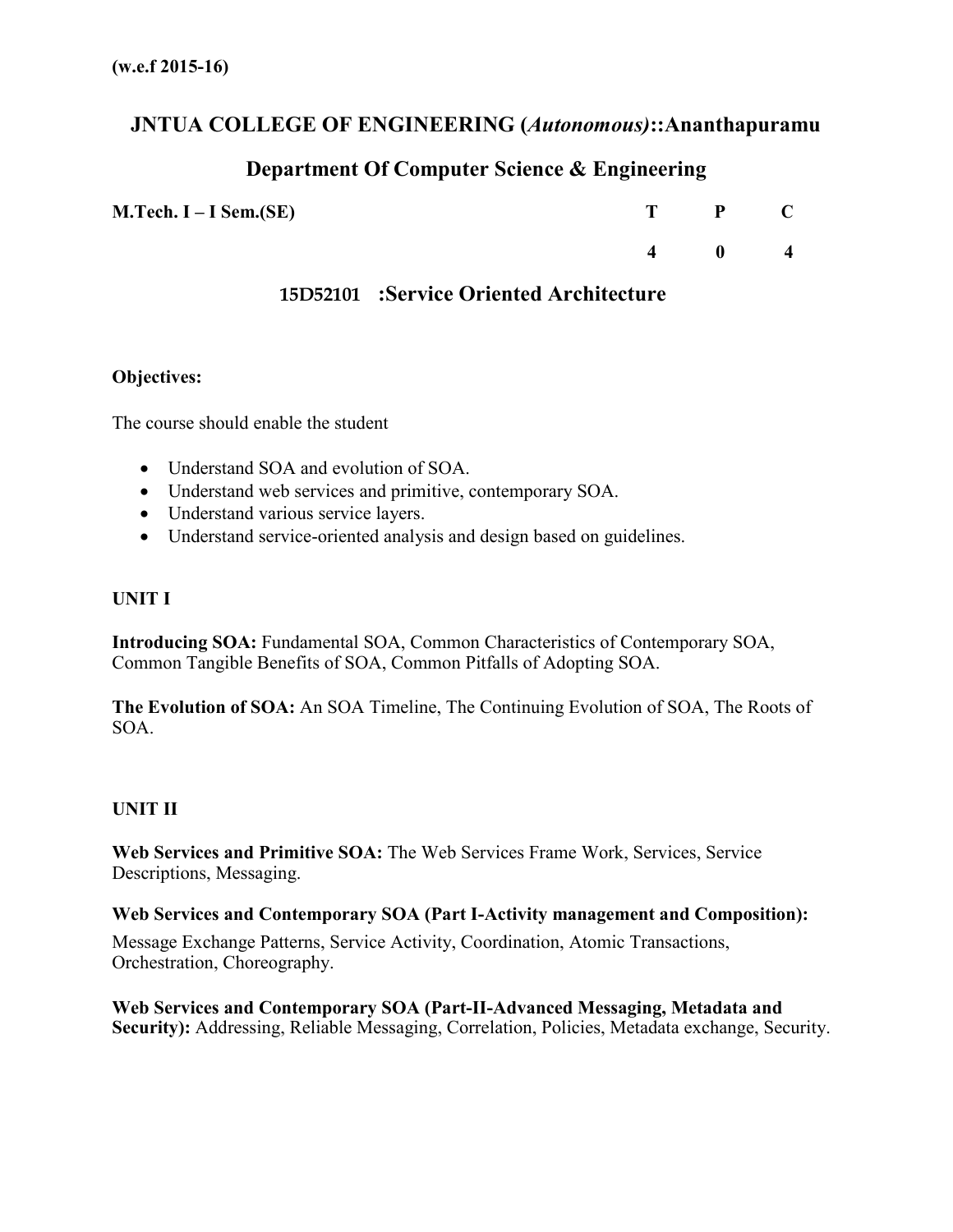## **UNIT III**

**Principles of Service-Orientation:** Service–Orientation and the Enterprise, Anatomy of SOA, Common Principles of Service–Orientation, Interrelation between Principles of Service-Orientation, Service Orientation and Object Orientation, Native Web Services Support for Principles of Service-Orientation.

**Service Layers:** Service-Orientation and Contemporary SOA, Service Layer abstraction, Application Service Layer, Business Service Layer, Orchestration Service Layer, Agnostic Services, Service Layer Configuration Scenarios.

#### **UNIT IV**

**SOA Delivery Strategies:** SOA Delivery Lifecycle Phases, The Top-Down Strategy, The Bottom-up Strategy, The Agile Strategy.

**Service Oriented Analysis (Part I-Introduction):** Introduction to Service Oriented Analysis, Benefits of a Business Centric SOA, Deriving Business Services.

**Service Oriented Analysis (Part-II-Service Modelling):** Service Modeling, Service Modelling Guidelines, Classifying Service Model Logic, Contrasting Service Modeling Approaches.

**Service Oriented Design (Part I-Introduction):** Introduction to Service-Oriented Design, WSDL Related XML Schema Language Basics, WSDL Language Basics, Service Interface Design Tools.

**Service Oriented Design (Part II-SOA Composition Guidelines):** SOA Composing Steps, Considerations for Choosing Service Layers, Considerations for Positioning Core SOA Standards, Considerations for Choosing SOA Extensions.

#### **UNIT V**

**Service Oriented Design (Part III- Service Design):** Service Design Overview, Entity-Centric Business Service Design, Application Service Design, Task-Centric Business Service Design, Service Design Guidelines.

**Service Oriented Design (Part IV-Business Process Design):** WS-BPEL Language Basics, WS- Coordination Overview, Service Oriented Business Process Design.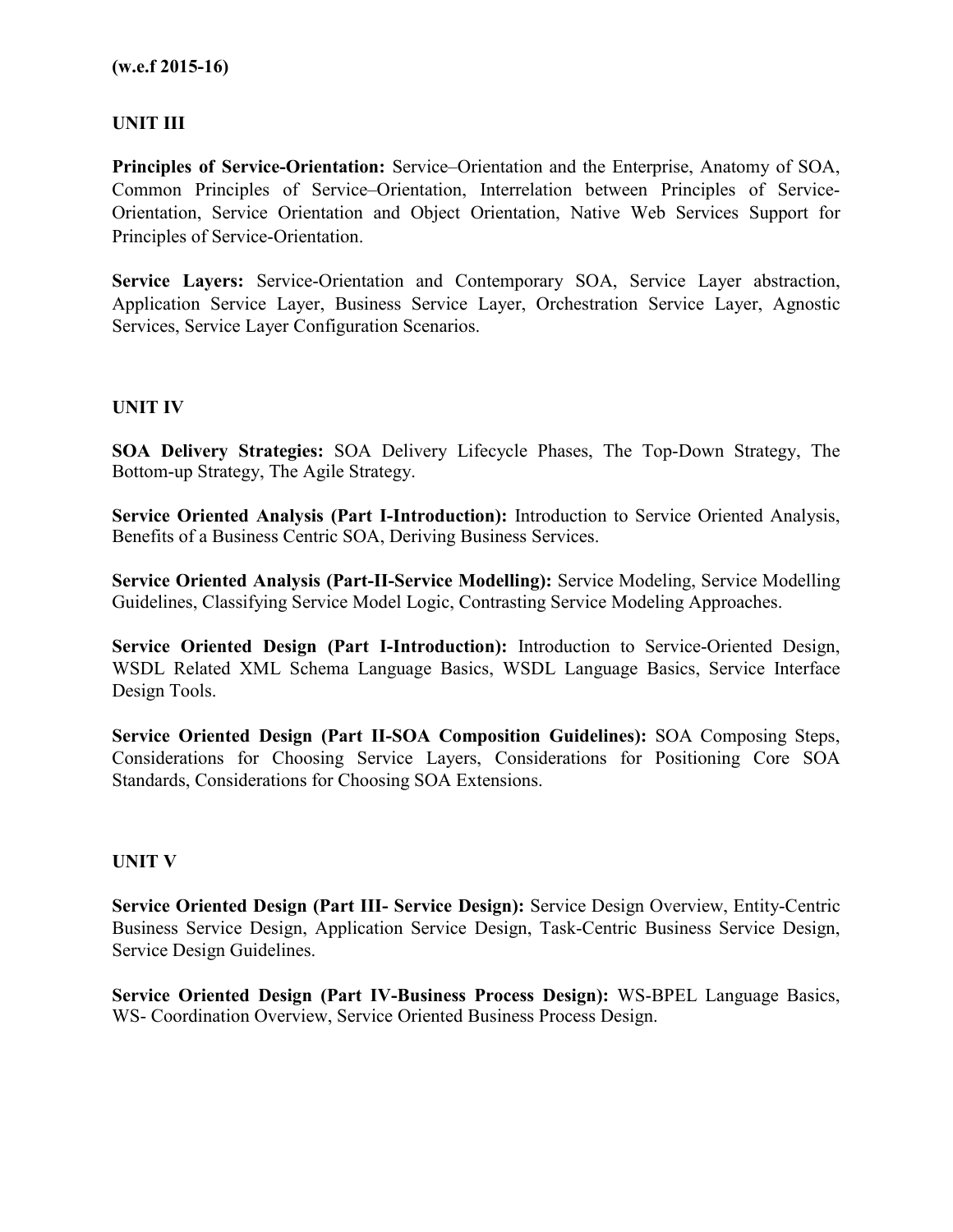## **TEXT BOOKS:**

- 1. Service-Oriented Architecture-Concepts, Technology, and Design, Thomas Erl, Pearson Education.
- 2. Understanding SOA with Web Services, Eric Newcomer, Greg Lomow, Pearson Education.

## **REFERENCE BOOKS:**

- 1. The Definitive guide to SOA, Jeff Davies & others, Apress, Dreamtech.
- 2. Java SOA Cook book, E.Hewitt, SPD.
- 3. SOA in Practice, N.M.Josuttis, SPD.
- 4. Applied SOA, M.Rosen and others, Wiley India pvt. Ltd.
- 5. Java Web Services Architecture, J.Mc Govern, and others, Morgan Kaufmann Publishers, Elsevier.
- 6. SOA for Enterprise Applications, Shankar.K, Wiley India Edition.
- 7. SOA-Based Enterprise Integration, W.Roshen, TMH.
- 8. SOA Security, K.Rama Rao, C.Prasad, dreamtech press.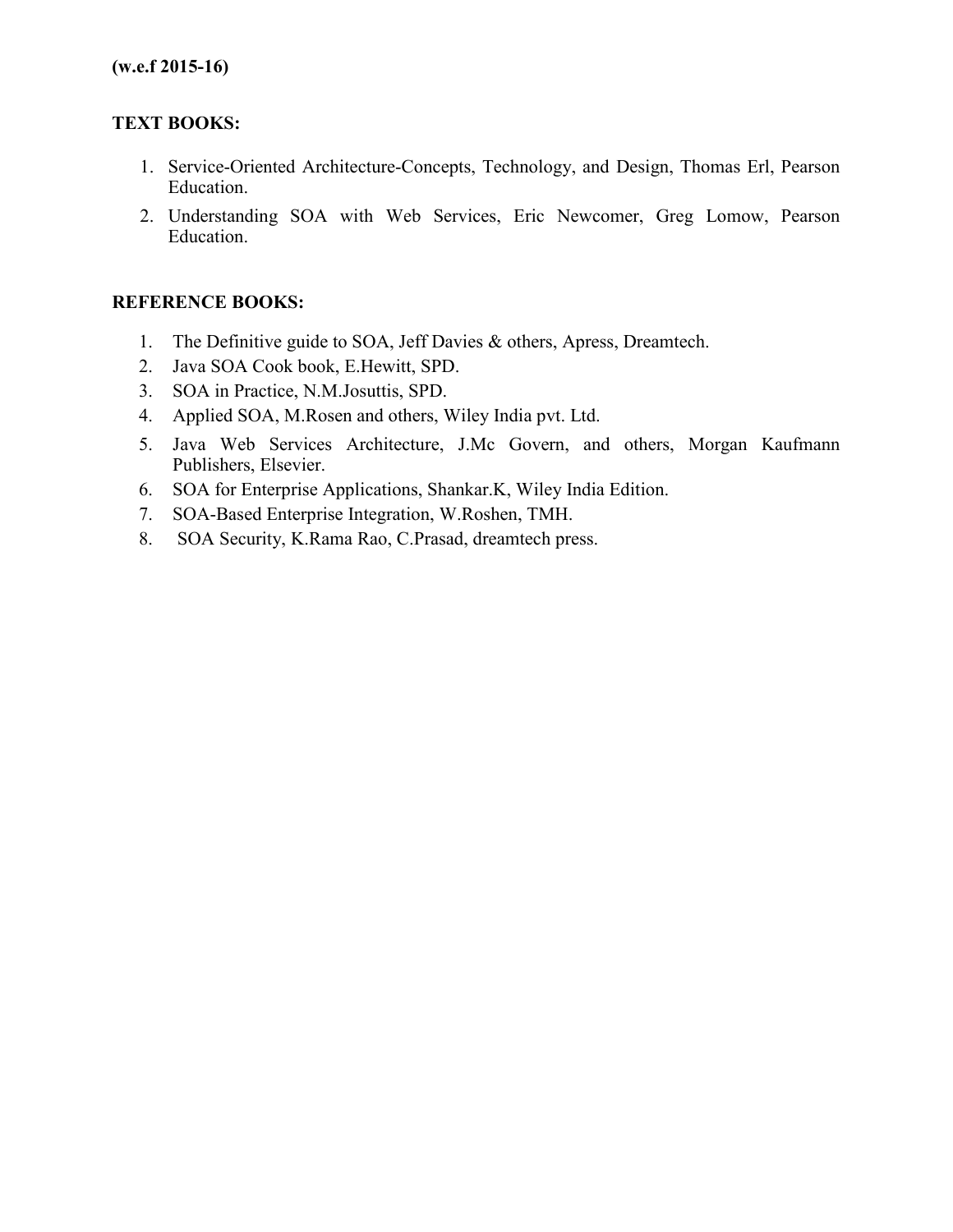# **JNTUA College of Engineering (***Autonomous)***::Ananthapuramu**

# **Department of Computer Science & Engineeting**

| $M.Tech. I-I Sem.(SE)$ | $\mathbf{P}$ |   |
|------------------------|--------------|---|
|                        | - 0          | 4 |

## **15D52102: Formal Methods of Software Engineering**

## **OBJECTIVE:**

Introduction to FMs used in software engineering. Elements of discrete mathematics, formal mechanisms for specifying and verifying the correctness, reliability and efficiency of software systems, finite state machines, regular expression, assertions, algebraic and model based specification techniques including case studies.

### **UNIT I**

**Introduction:** Formal methods, The CICS Experience, The Z notation, The importance of Proof, Abstacion.

**Propositional Logic:** Proportional logic, Conjunction, Disjunction, Implication, Equivalence, Negation, Tautologies and Contradictions.

Predicate Logic: Predicate calculus, Quantifiers and declarations, Substitution, Universal Introduction and elimination, Existential introduction and elimination, Satisfaction and validity.

**Equality and Definite Description:** Equality, The one-point rule, Uniqueness and quantity, Definite description.

#### **UNIT II**

**Sets**: Membership and extension, Set comprehension, Power sets, Cartesian products, Union, intersection, and difference, Types.

**Definitions:** Declarations, Abbreviations, Generic abbreviations, Axiomatic definitions, Generic definitions, Sets and predicates.

**Relations:** Binary relations, Domain and range, Relational inverse, Relational composition, Closures.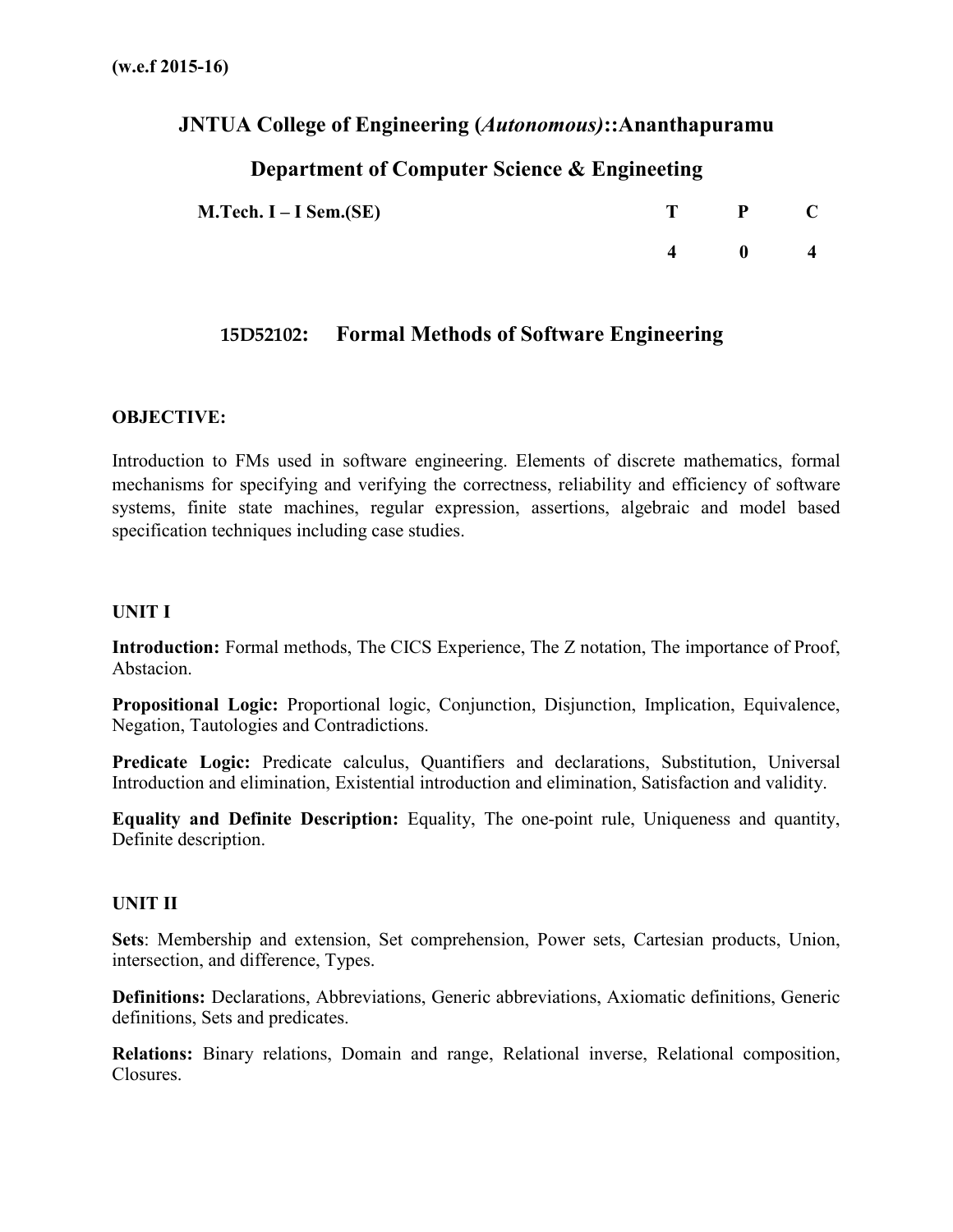**Functions:** Partial functions, Lambda notation, Functions on relations, Overriding, Properties of functions, Finite sets.

## **UNIT III**

**Sequences:** Sequence notation, A model for sequences, Functions on sequences, Structural induction, Bags.

**Free Types:** The natural numbers, Free type definitions, Proof by induction, Primitive recursion, Consistency.

**Schemas:** The schema, Schemas as types, Schemas as declarations, Schemas as predicates, Renaming, Generic schemas.

**Schema Operators:** Conjunction, Decoration, Disjunction, Negation, Quantification and hiding, Composition.

#### **UNIT IV**

**Promotion:** Factoring operations, Promotion, Free and constrained promotion.

**Preconditions:** The initialisation theorem, Precondition investigation, Calculation and simplification, Structure and preconditions.

**A File System:** A Programming interface, Operations upon files, A more complete description, A file system, Formal analysis.

**Data Refinement:** Refinement, Relations and nondeterminism, Data types and data refinement, Simulations, Relaxing and unwinding.

#### **UNIT V**

**Data Refinement and Schemas:** Relations and schema operations, Forwards simulation, Backwards simulation.

**Functional Refinement:** Retrieve functions, Functional refinement, Calculating data refinements, Refining promotion.

**Refinement Calculus :** The specification statement, Assignment, Logical constants, Sequence composition, Conditional statements, Iteration.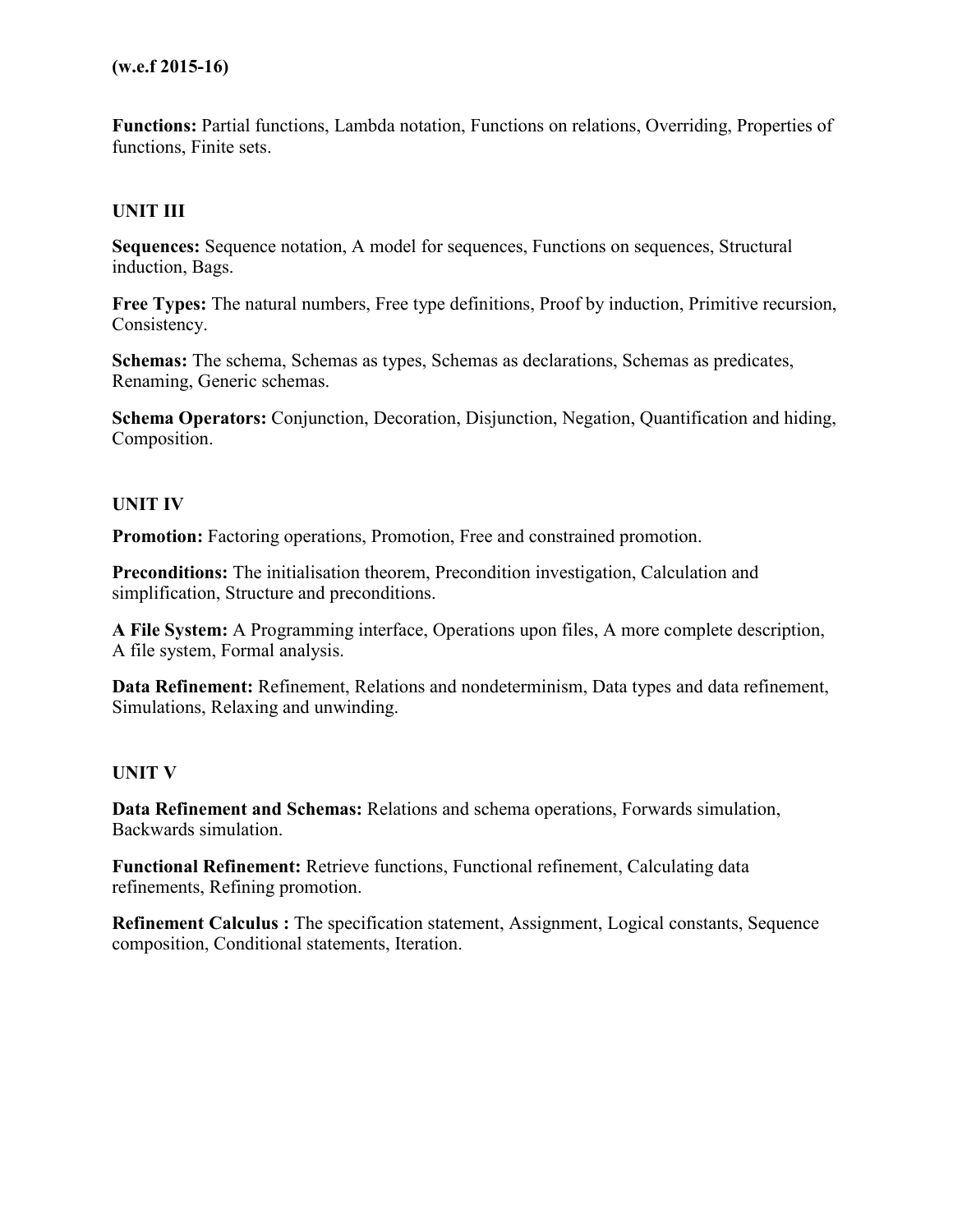## **Text Book:**

1. Jim **Woodcock and Jim Davies, "Using Z:** Specification, Refinement, and Proof", Prentice Hall (ISBN 0-13-948472-8), 1996.

## **Reference Books:**

- 1. Diller, *Z An Introduction to Formal Methods* (2nd ed.), Wiley, 1994.
- 2. J. M. Spivey, "The Z Notation: A Reference Manual", Second Edition, Prentice Hall, 1992.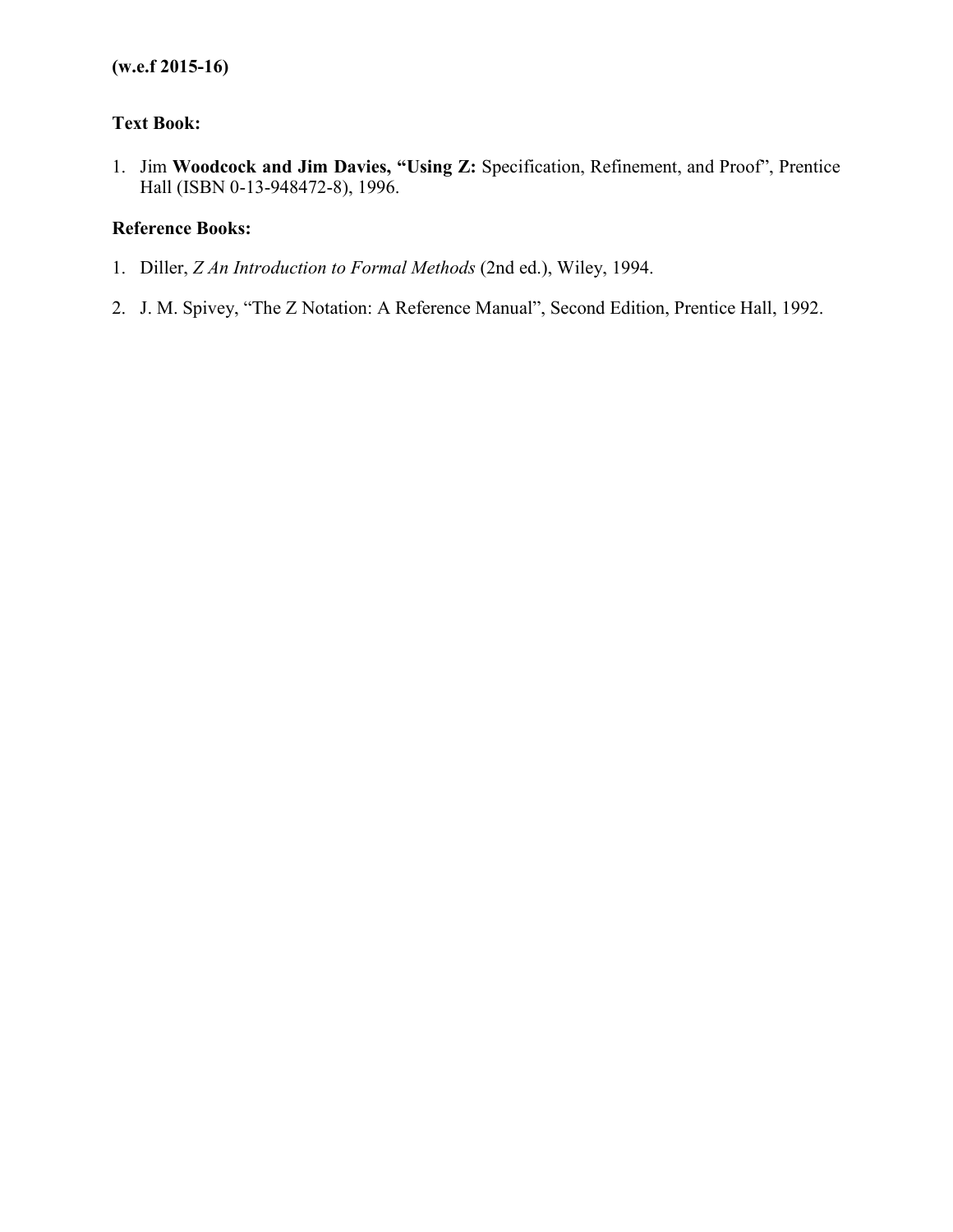## **JNTUA College of Engineering (***Autonomous)***::Ananthapuramu**

# **Department of Computer Science & Engineeting**

| M.Tech. $I - I$ Sem.(SE) |                    | $\mathbf{P}$ |                         |
|--------------------------|--------------------|--------------|-------------------------|
|                          | $\mathbf{\Lambda}$ | - 0          | $\overline{\mathbf{4}}$ |

# **15D52103: Software Requirements and Estimation**

### **Objectives:**

The course should enable the student

- To demonstrate knowledge of the distinction between critical and non- critical systems.
- To demonstrate the ability to manage a project including planning, scheduling and risk assessment/management.
- To author a software requirements document.
- To demonstrate an understanding of the proper contents of a software requirements document.
- To author a formal specification for a software system.
- To demonstrate an understanding of distributed system architectures and application architectures.
- To demonstrate an understanding of the differences between real-time and non-real time systems.
- To demonstrate proficiency in rapid software development techniques.
- To demonstrate proficiency in software development cost estimation
- To author a software testing plan.

## **UNIT-I :**

## **Software Requirements: What And Why**

Essential Software requirement, Good practices for requirements engineering, Improving requirements processes, Software requirements and risk management.

## **UNIT II:**

# **Software Requirements Engineering**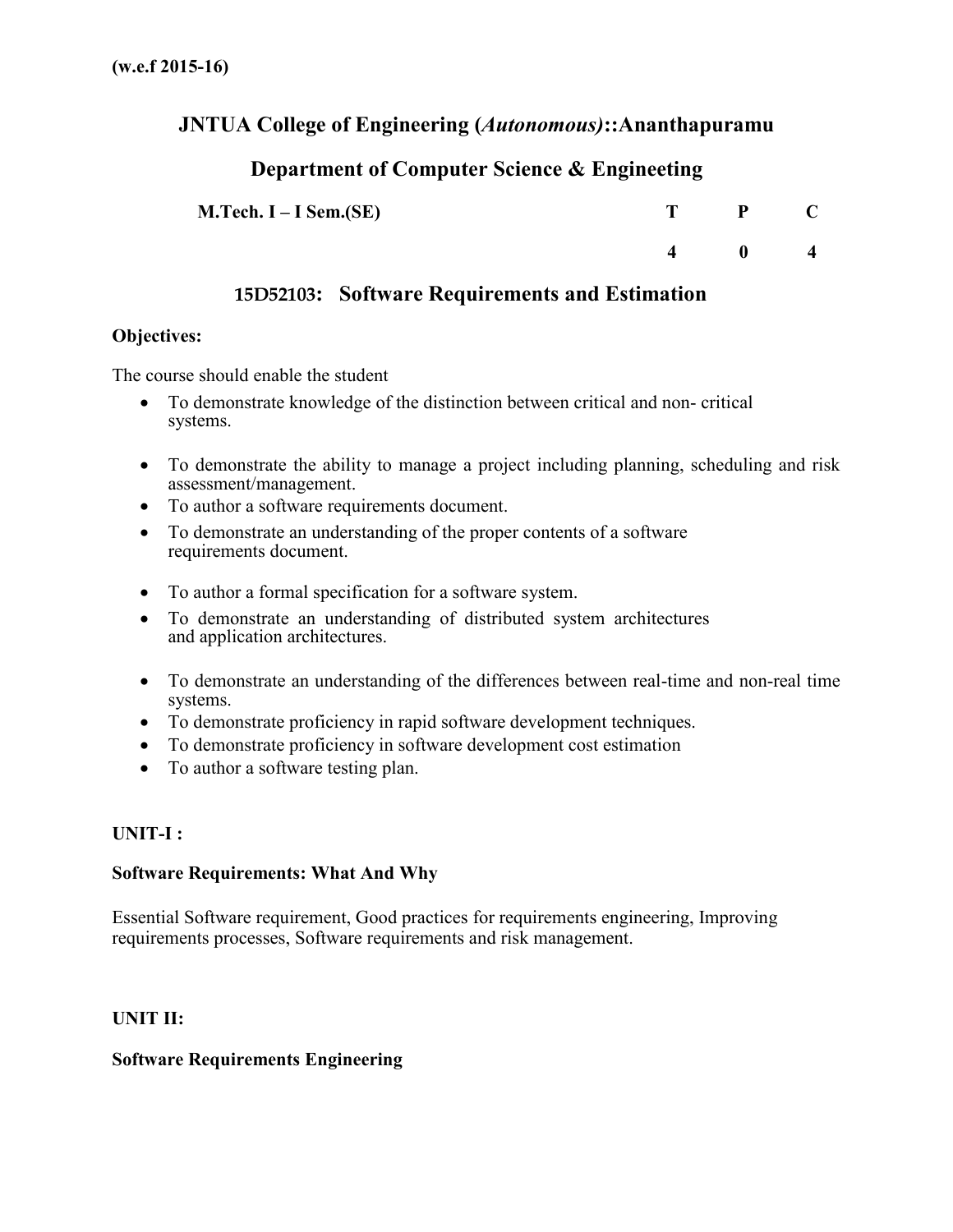Requirements elicitation, requirements analysis documentation, review, elicitation techniques, analysis models, Software quality attributes, risk reduction through prototyping, setting requirements priorities, verifying requirements quality.

#### **UNIT-III:**

**Software Requirements Modeling:** Use Case Modeling, Analysis Models, Dataflow diagram, state transition diagram, class diagrams, Object analysis, Problem Frames.

**Software Requirements Management:** Requirements management Principles and practices, Requirements attributes, Change Management Process, Requirements Traceability Matrix, Links in requirements chain.

#### **UNIT - IV**

**Software Estimation:** Components of Software Estimations, Estimation methods, Problems associated with estimation, Key project factors that influence estimation.

**Size Estimation:** Two views of sizing, Function Point Analysis, Mark II FPA, Full Function Points, LOC Estimation, Conversion between size measures.

**Effort, Schedule and Cost Estimation:** What is Productivity? Estimation Factors, Approaches to Effort and Schedule Estimation, COCOMO II, Putnam Estimation Model, Algorithmic models, Cost Estimation.

## **UNIT-V**

Requirements Management Tools: Benefits of using a requirements management tool, tool, commercial requirements management Rational Requisite pro, Caliber – RM, implementing requirements management automation.

**Software Estimation Tools:** Desirable features in software estimation tools, IFPUG, USC's COCOMO II, SLIM (Software Life Cycle Management) Tools.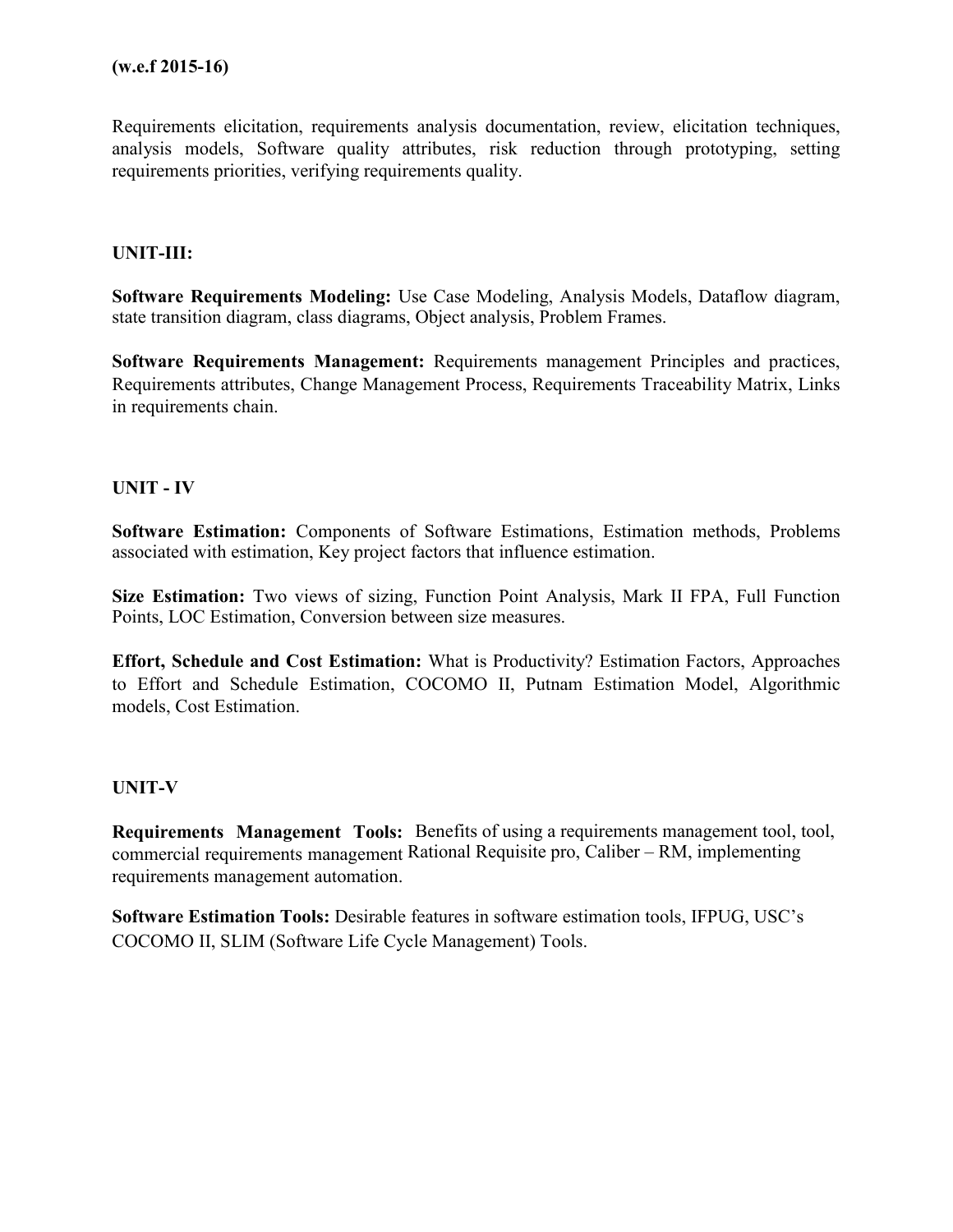## **TEXT BOOKS:**

- 1. Software Requirements by Karl E. Weigers,Microsoft Press.
- 2. Software Requirements and Estimation by *Rajesh Naik and Swapna Kishore*, Tata Mc Graw Hill.

## **REFERENCES:**

- 1. Managing Software Requirements, Dean Leffingwell & Don Widrig, Pearson Education,2003.
- 2. Mastering the requirements process, second edition, Suzanne Robertson & James Robertson, Pearson Education, 2006.
- 3. Estimating Software Costs, Second edition, Capers Jones, Tata McGraw-Hill, 2007.
- 4. Practical Software Estimation, M.A. Parthasarathy, Pearson Education, 2007.
- 5. Measuring the software process, William A. Florac & Anita D. Carleton, Pearson Education,1999.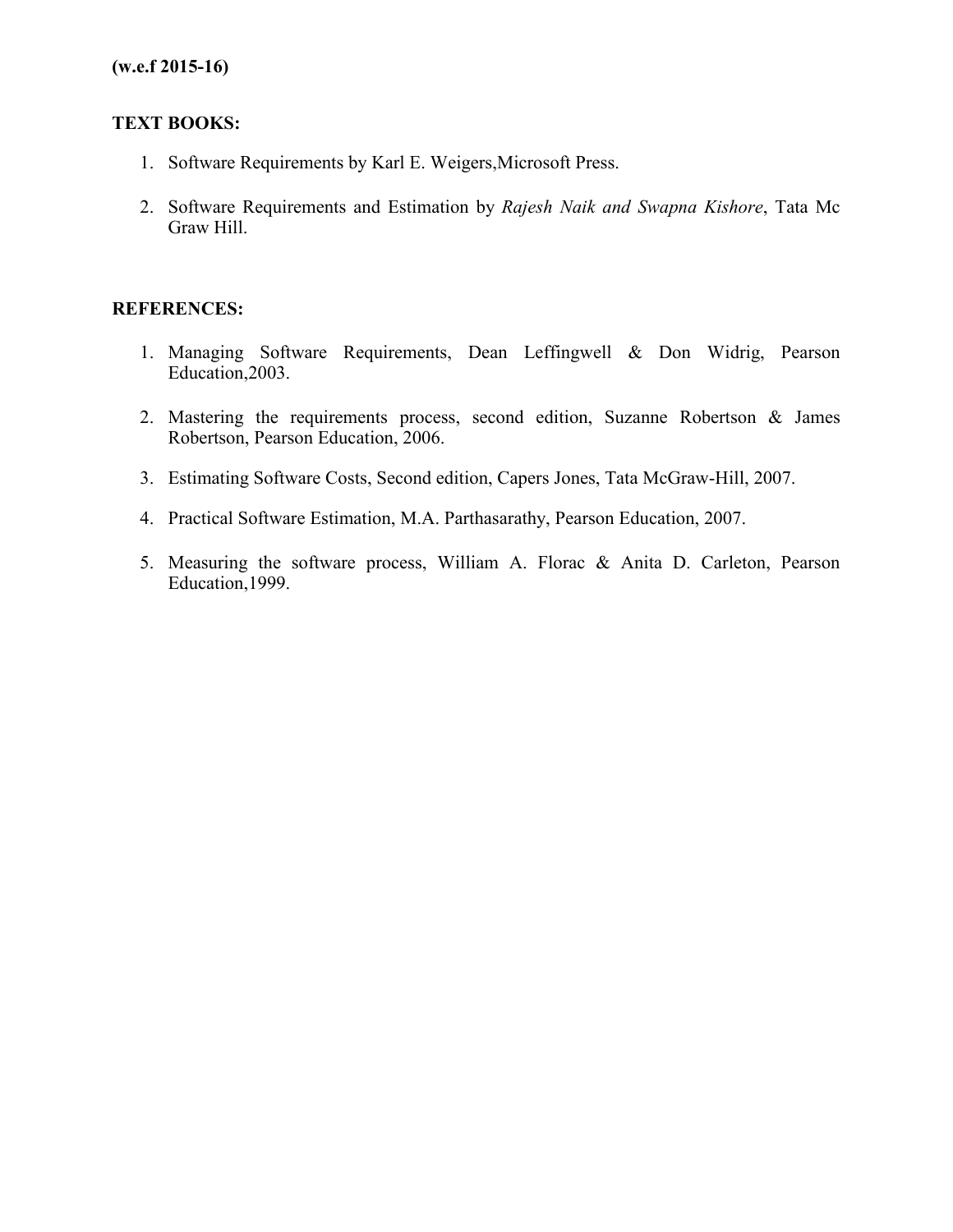## **JNTUA College of Engineering (***Autonomous)***::Ananthapuramu**

# **Department of Computer Science & Engineering**

### **M.Tech. I – I Sem.(SE)**

| T | P | Ú |
|---|---|---|
| 4 | 0 | 4 |

## **15D52104: Software Metrics and Reuse**

## **ELECTIVE -I**

## **Objectives:**

The course should enable the student

- To understand why measurement is important
- To know how to extract, when and where to apply relevant metrics
- To understand the importance of measurement in software engineering
- To describe and compare the different metrics that can be used for measuring software
- To understand the important factors that affect the measurement of software
- To explain the benefits of software reuse and some reuse problems
- To discuss several different ways to implement software reuse
- To discuss software reuse technologies like COTS , CBSE

## **UNIT - I**

**Basics of measurement**: Measurement in everyday life, measurement in software engineering, scope of software metrics, representational theory of measurement, measurement and models, measurement scales, meaningfulness in measurement, goal-based framework for software measurement, classifying software measures, determining what to measure, software measurement validation.

## **UNIT - II**

**Empirical investigation**: types of investigation, planning and conducting investigations.

**Software-metrics data collection and analysis**: What is good data, how to define the data, how to collect the data, how to store and extract data, analyzing software-measurement data, frequency distributions, various statistical techniques.

**Measuring internal product attributes:** Measuring size, aspects of software size, length, functionality and complexity, measuring structure, types of structural measures, control-flow structure, modularity and information flow attributes, data structures.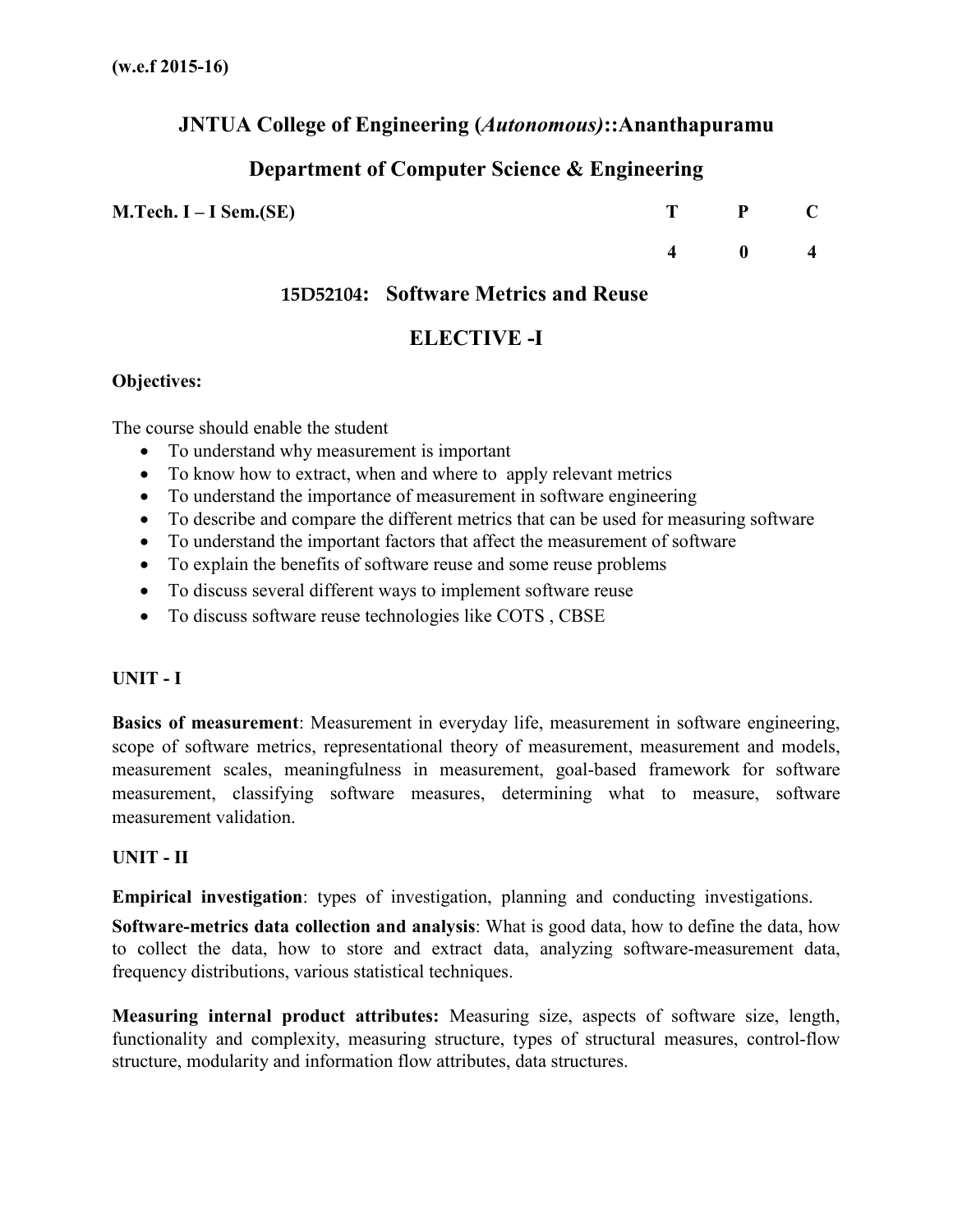## **UNIT - III**

**Measuring external product attributes:** Modeling software quality, measuring aspects of software quality.

**Metrics for object-oriented systems**: The intent of object-oriented metrics, distinguishing characteristics of object-oriented metrics, various object-oriented metric suites – LK suite, CK suite and MOOD metrics.

**Metrics for component-based systems**: The intent of component-based metrics, distinguishing characteristics of component-based metrics, various component-based metrics.

### **UNIT - IV**

**Introduction:** Software Reuse and Software Engineering, Concepts and Terms, Software Reuse products, Software Reuse processes, Software Reuse paradigms. State of the Art and the Practice: Software Reuse Management, Software Reuse Techniques, Aspects of Software Reuse, Organizational Aspects, Technical Aspects and Economic Aspects.

**Programming Paradigm and Reusability**: Usability Attributes, Representation and Modeling Paradigms, Abstraction and Composition in development paradigm.

#### **UNIT - V**

**Object-Oriented Domain Engineering**: Abstraction and Parameterization Techniques, Composition Techniques in Object Orientation.

**Application Engineering:** Component Storage and Retrieval, Reusable Asset Integration. **Software Reuse Technologies:** Component Based Software Engineering, COTS based development, Software Reuse Metrics, Tools for Reusability.

#### **Text books:**

1. Norman E. Fenton and Shari Lawrence Pfleeger; Software Metrics – A Rigorous and Practical Approach, Thomson Asia Pte., Ltd, Singapore.

2. Stephen H. Kan; Metrics and Models in Software Quality Engineering, Addison Wesley, New York.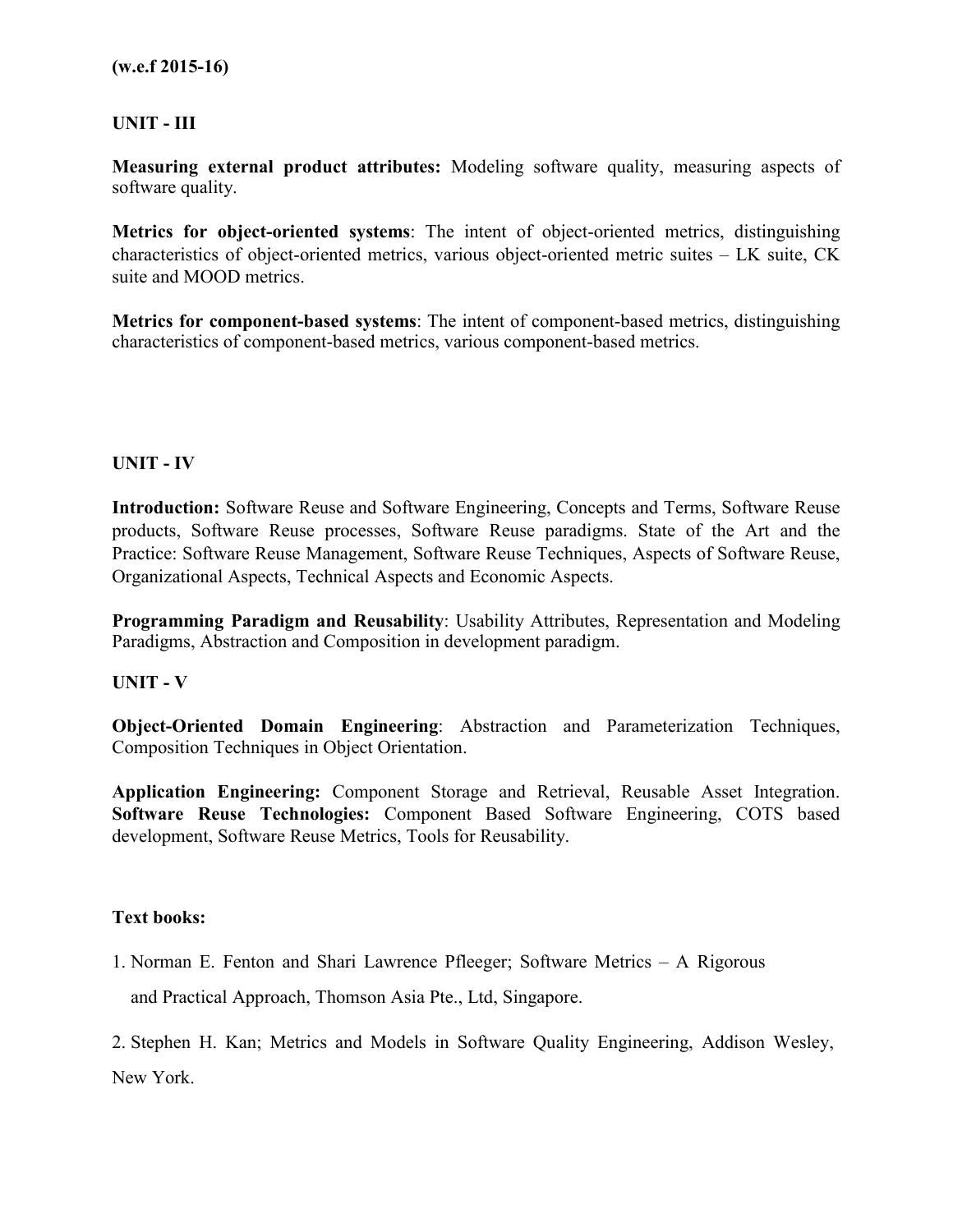3. Reuse Based Software Engineering Techniques, Organization and Measurement by Hafedh Mili, Ali Mili, Sherif Yacoub and Edward Addy, John Wiley & Sons Inc

4. The Three Rs of Software Automation: Re-engineering, Repository, Reusability by Carma McClure, Prentice Hall New Jersey

### **References:**

- 1. K. H. Möller and D. J. Paulish; Software Metrics A Practitioner's Guide to Improved Product Development, Chapman and Hall, London.
- 2. Mark Lorenz and Jeff Kidd; Object-Oriented Software Metrics, Prentice Hall, New York.
- 3. McClure, Carma L. Software reuse techniques : adding reuse to the system development process / : Prentice Hall
- 4. Poulin, Jeffrey S. Measuring software reuse : principles, practices, and economic models / Jeffrey S. Poulin. Reading, Mass. : Addison-Wesley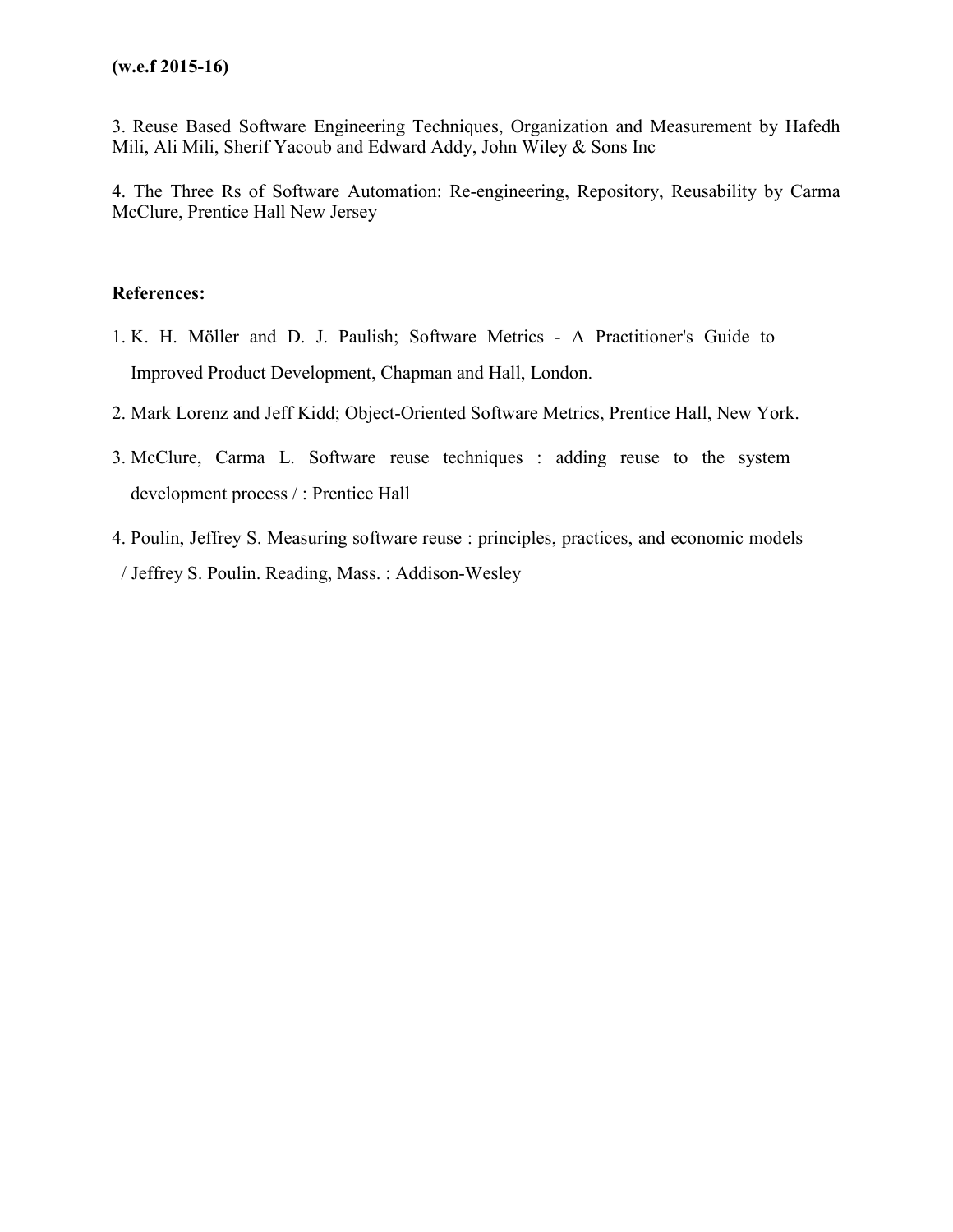## **JNTUA COLLEGE OF ENGINEERING (***AUTONOMOUS***) : : ANANTAPUR**

## **Department Of Computer Science & Engineering**

**M.Tech. I – I Sem.(SE) T P C**

**4 0 4**

## **15D52105: Reverse Engineering ELECTIVE-I**

#### **Objectives:**

- To discuss the problems of reliability specification and measurement
- To introduce reliability metrics and to discuss their use in reliability specification
- To describe the statistical testing process
- To show how reliability predications may be made from statistical test results.

### **UNIT I**

**Foundations:** What is Reverse Engineering, Software Reverse Engineering, Reverse Applications, Low Level Software, The Reversing Process, The Tools, Is Reversing Legal, Code Samples & Tools.

**Object Flow Graph:** Abstract Language, Object Flow Graph, Containers, Flow Propagation Algorithm, Object Sensitivity, The elib Program.

**Low Level Software:** High Level Perspectives, Low Level Perspectives, Assembly Language, A Primer on Compilers and Compilation, Execution Environments.

#### **UNIT II**

**Reversing Tools:** Different Reversing Approaches, Disassemblers, Debuggers, Decompilers, System-Monitoring Tools, Patching Tools, Miscellaneous Reversing Tools.

#### **UNIT III**

**Beyond the Documentation:** Reversing and Interoperability, Laying The Ground Rules, Locating Undocumented APIs, Case Study.

#### **UNIT IV**

**Class Diagram:** Class Diagram Recovery, Declared Vs Actual Types, Containers, The elib Program.

**Object Diagram:** The Object Diagram, Object Sensitivity, Dynamic Analysis, The elib Program. **Interaction Diagram:** Interaction Diagram, Interaction Diagram, Intreraction Diagram Recovery, Dynamic Analysis, The elib Program.

**State Diagram:** State Diagram, Abstract Interpretation, State Diagram Recovery, The elib Program.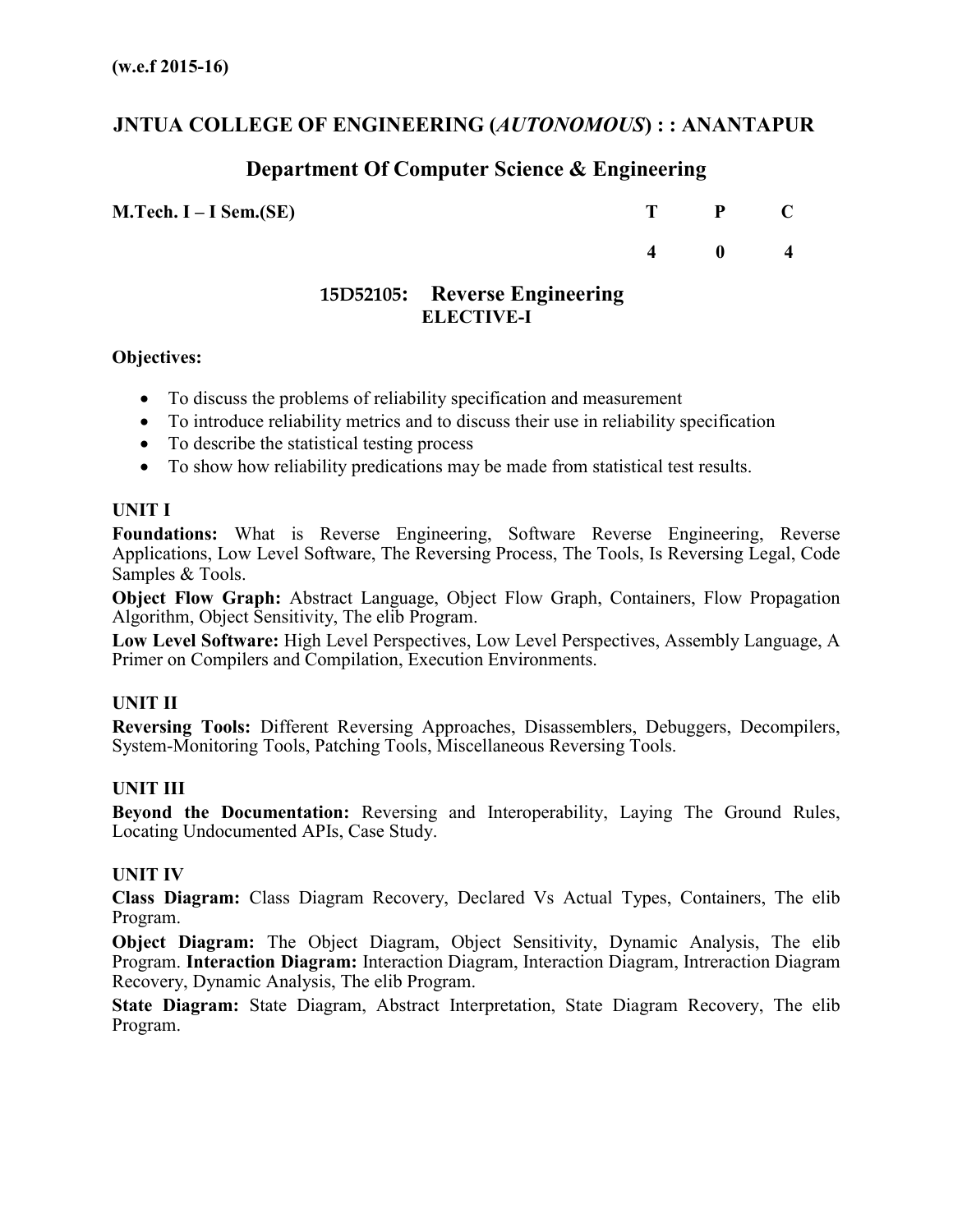## **UNIT V**

Package Diagram : Package Diagram Recovery, Clustering, Concept Analysis, The elib Program, Tool Architecture, The elib Program, Perspectives.

**Reversing Malware :** Types of malware, Sticky software, Future malware, Uses of malware, Malware vulnerability, Polymorphism, Metamorphism, Establishing a secure environment. **Antireversing Techniques :** Why anti reversing?, Basic approaches to anti reversing, Eliminating symbolic information, Code encryption, Active anti debugger techniques, Confusing Disassemblers, Code obfuscation, Control flow transformations, Data transformations.

## **TEXT BOOKS:**

- 1. Reverse Engineering of Object Oriented Code Paolo Tonella by Alessandra Potrich.
- 2. Reversing: Secrets of Reverse Engineering by Eldad Eilam.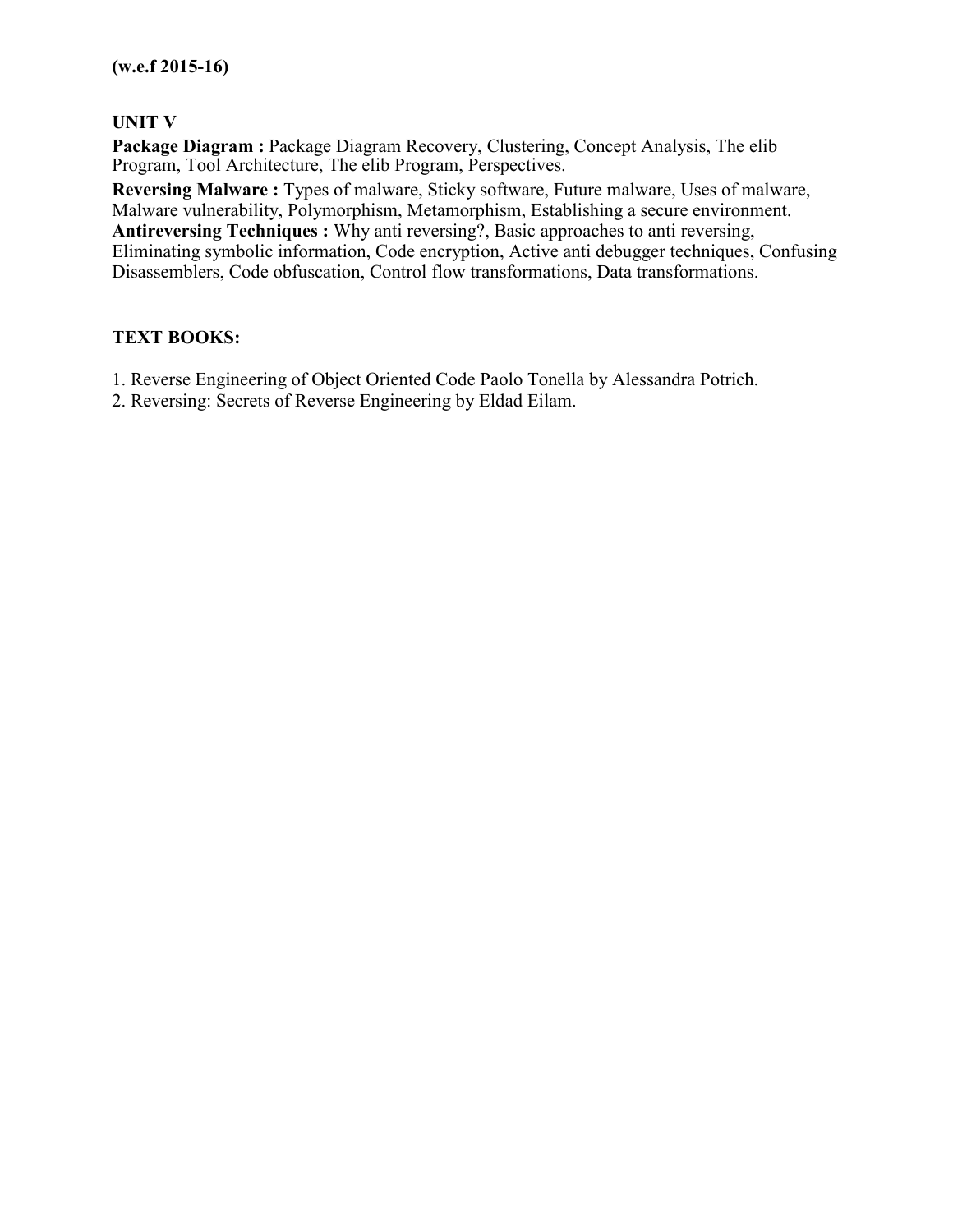## **JNTUA College of Engineering (***Autonomous)***::Ananthapuramu**

# **Department of Computer Science & Engineering**

| $M.Tech. I-I Sem.(SE)$ | T P C         |  |
|------------------------|---------------|--|
|                        | $4 \t 0 \t 4$ |  |

## **15D52106: Software Architecture and Design Patterns**

# **ELECTIVE -I**

## **Objectives:**

The course should enable the student

- To understand interrelationships, principles and guidelines governing architecture and evolution over time.
- To understand various architectural styles of software systems.
- To understand design patterns and their underlying object oriented concepts.
- To understand implementation of design patterns and providing solutions to real world software design problems.
- To understand patterns with each other and understanding the consequences of combining patterns on the overall quality of a system.

## UNIT I

## **Envisioning Architecture**

The Architecture Business Cycle, What is Software Architecture, Architectural patterns, reference models, reference architectures, architectural structures and views.

## **Creating an Architecture**

Quality Attributes, Achieving qualities, Architectural styles and patterns, designing the Architecture, Documenting software architectures, Reconstructing Software Architecture.

UNIT II

## **Analyzing Architectures**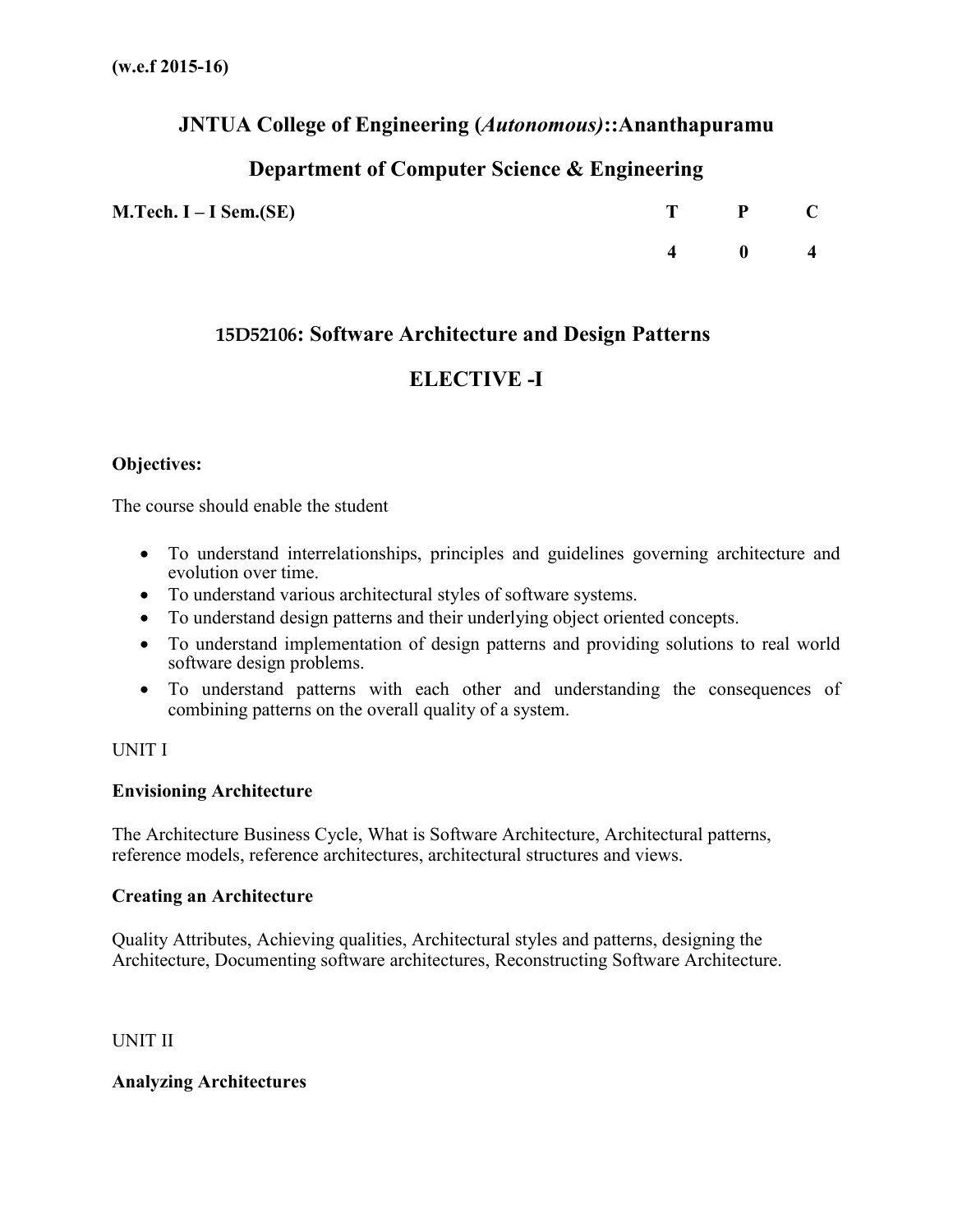Architecture Evaluation, Architecture design decision making, ATAM, CBAM

### **Moving from One System to Many**

Software Product Lines, Building systems from off the shelf components, Software architecture in future.

#### UNIT III

#### **Patterns**

Pattern Description, Organizing catalogs, role in solving design problems, Selection and usage.

#### **Creational and Structural Patterns**

Abstract factory, builder, factory method, prototype, singleton, adapter, bridge, composite, façade, flyweight.

#### UNIT IV

#### **Behavioral Patterns**

Chain of responsibility, command, Interpreter, iterator, mediator, memento, observer, state, strategy, template method, visitor.

#### UNIT V

#### **Case Studies**

A-7E – A case study in utilizing architectural structures, The World Wide Web - a case study in

interoperability, Air Traffic Control – a case study in designing for high availability, Celsius Tech – a case study in product line development.

**A Case Study (Designing a Document Editor):** Design Problems, Document Structure, Formatting, Embellishing the User Interface, Supporting Multiple Look-and-Feel Standards, Supporting Multiple Window Systems, User Operations, Spelling Checking and Hyphenation.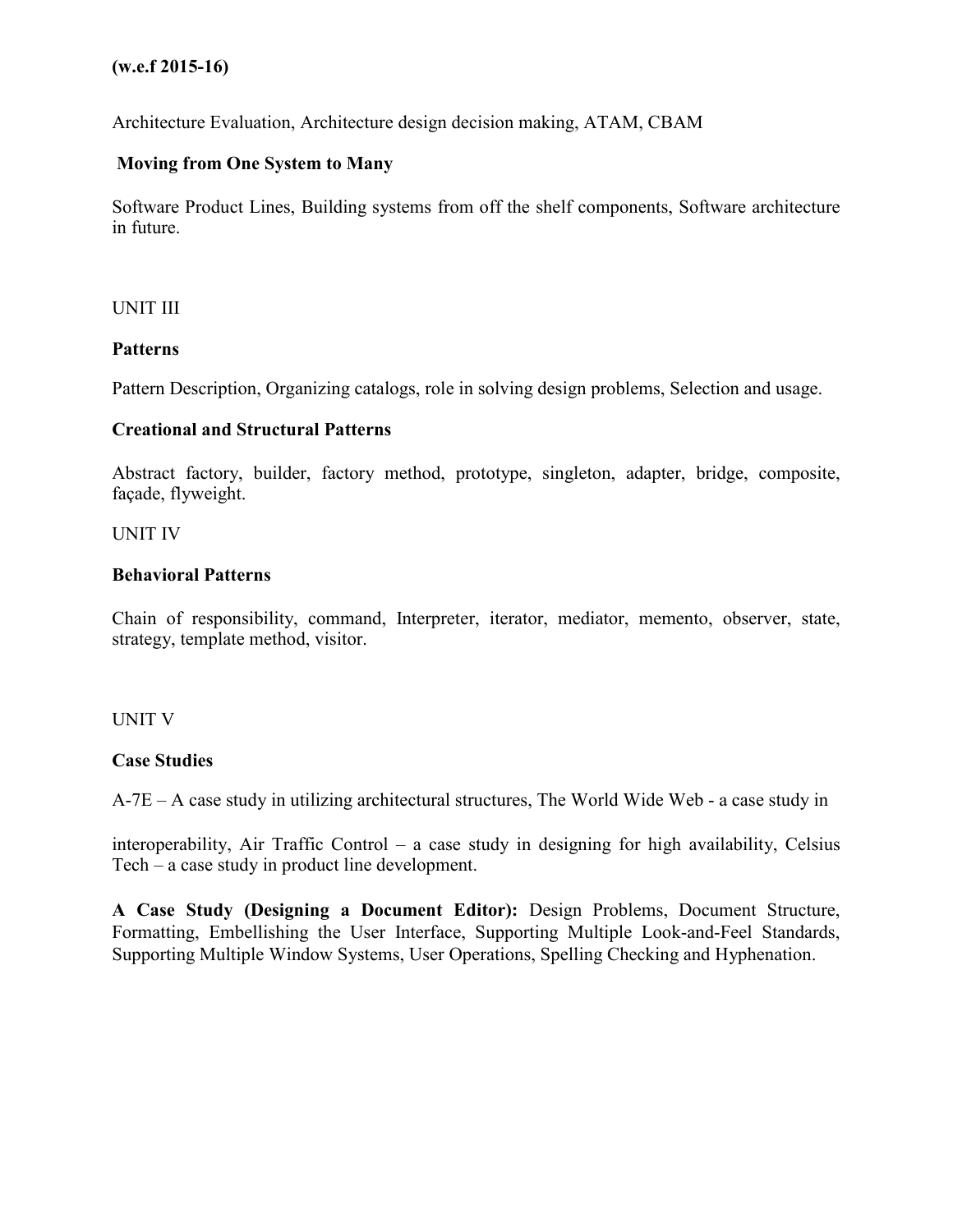### **TEXT BOOKS:**

- 1. Software Architecture in Practice, second edition, Len Bass, Paul Clements & Rick Kazman, Pearson Education, 2003.
- 2. Design Patterns, Erich Gamma, Pearson Education, 1995.

#### **REFERENCE BOOKS:**

- 1. Beyond Software architecture, Luke Hohmann, Addison wesley, 2003.
- 2. Software architecture, David M. Dikel, David Kane and James R. Wilson, Prentice Hall PTR, 2001
- 3. Software Design, David Budgen, second edition, Pearson education, 2003
- 4. Head First Design patterns, Eric Freeman & Elisabeth Freeman, O'REILLY, 2007.
- 5. Design Patterns in Java, Steven John Metsker & William C. Wake, Pearson education, 2006
- 6. J2EE Patterns, Deepak Alur, John Crupi & Dan Malks, Pearson education, 2003.
- 7. Design Patterns in C#, Steven John metsker, Pearson education, 2004.
- 8. Pattern Oriented Software Architecture, F.Buschmann & others, John Wiley & Sons.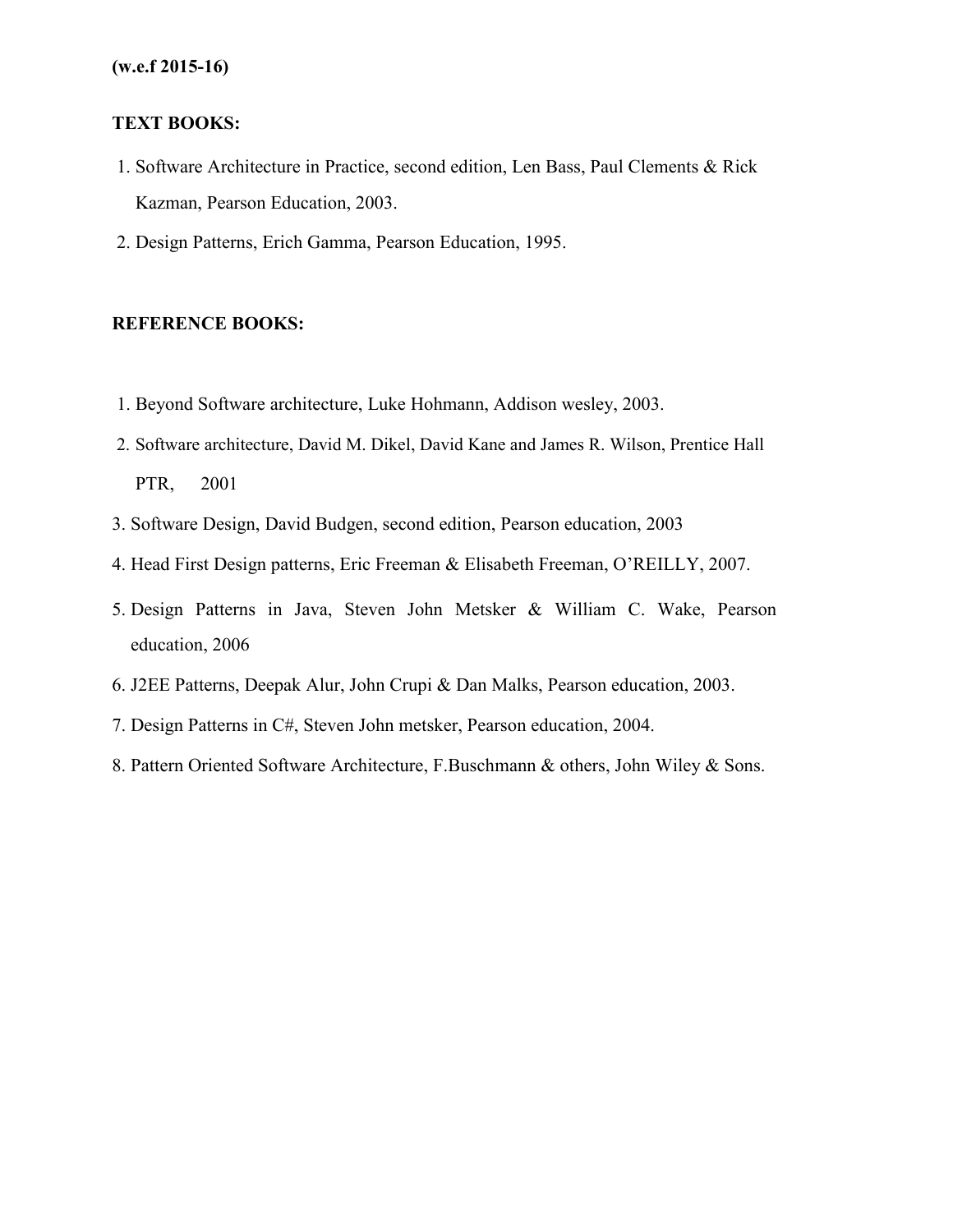## **JNTUA College of Engineering (***Autonomous)***::Ananthapuramu**

# **Department of Computer Science & Engineering**

**M.Tech. I – I Sem.(SE) T P C**

**4 0 4**

## **15D52107: Agile Methodologies**

## **ELECTIVE -II**

#### **Objectives:**

The course should enable the student

- To understand how an iterative, incremental development process leads to faster delivery of more useful software
- To understand the essence of agile development methods
- To understand the principles and practices of extreme programming

### **UNIT I**

Why Agile? , How to be Agile, Understanding XP, Values and Principles, Improve the Process, Eliminate Waste, Deliver Value.

#### **UNIT II**

Practicing XP-Thinking, Pair Programming, Energized Work, Informative Workspace, Root-Cause Analysis, Retrospectives, Collaborating, Sit Together, Real Customer Involvement, Ubiquitous Language, Stand-Up Meetings, Coding Standards, Iteration Demo, Reporting.

#### **UNIT III**

Releasing-Done Done, No Bugs, Version Control, Ten-Minute Build, Continuous Integration, Collective Code Ownership, Documentation.

#### **UNIT IV**

Planning-Vision, Release Planning, Risk Management, Iteration Planning, Stories, Estimating.

#### **UNIT V**

Developing-Incremental Requirements, Customer Tests, Test- Driven Development, Refactoring, Incremental Design and Architecture, Spike Solutions, Performance Optimization.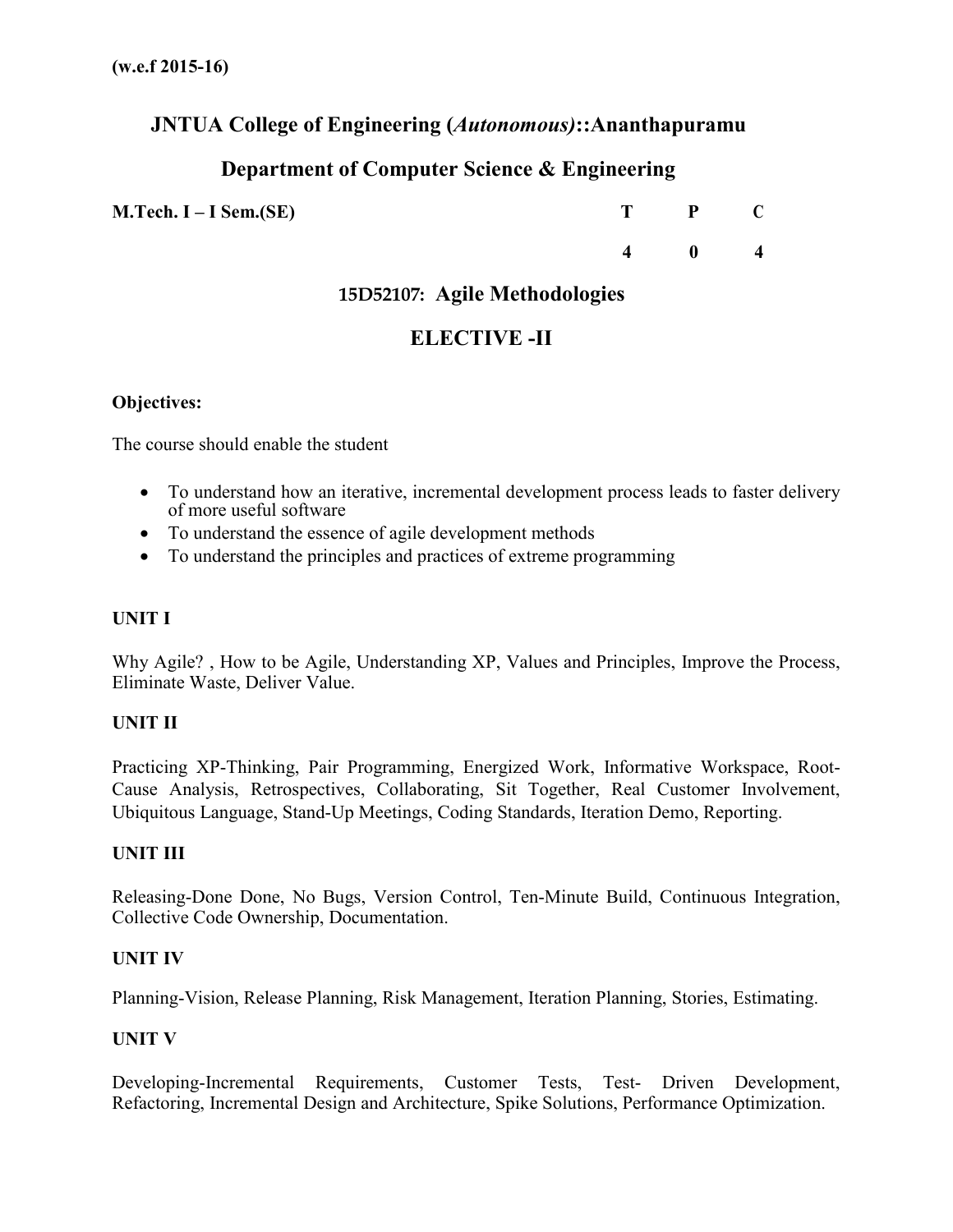**Text Books:**

**1. James Shore and Shane Warden, " The Art of Agile Development", O'REILLY, 2007.**

**References:**

1. **Robert C. Martin,** "**Agile Software Development, Principles, Patterns, and Practices" , PHI, 2002.** 

**2. Angel Medinilla, "Agile Management: Leadership in an Agile Environment", Springer, 2012.** 

**3. Bhuvan Unhelkar, "The Art of Agile Practice: A Composite Approach for Projects and Organizations", CRC Press.** 

4. Jim Highsmith, "Agile Project Management", Pearson education, 2004.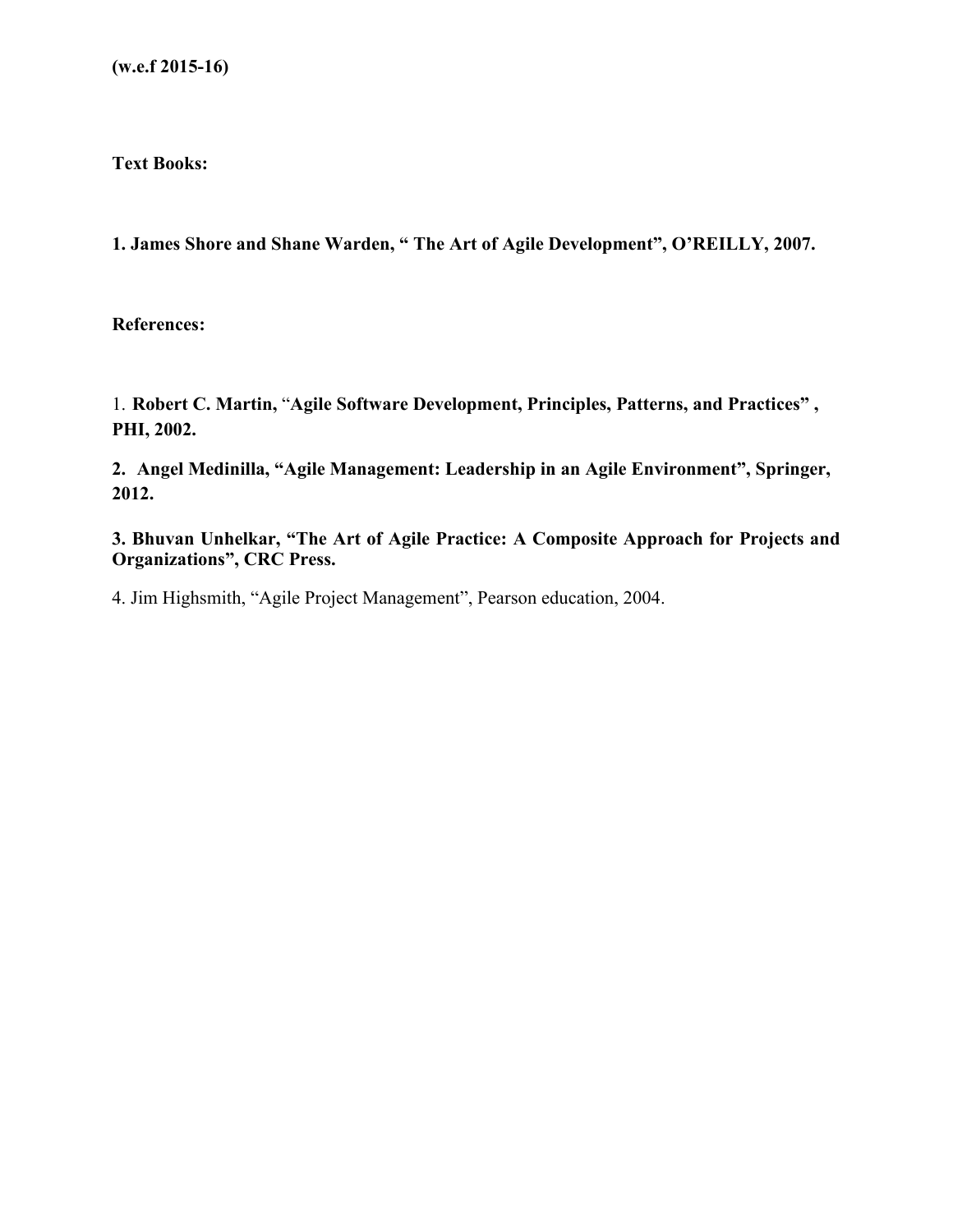## **JNTUA College of Engineering (***Autonomous)***::Ananthapuramu**

# **Department of Computer Science & Engineering**

**M.Tech. I – I Sem.(SE) T P C**

**4 0 4**

## **15D52108: Protocol Software Engineering**

## **ELECTIVE -II**

### **Objectives:**

The course should enable the student

- To identify fundamental concepts of communication protocols such an encapsulation/decapsulation and overhead; switching, routing, fragmentation, IP addressing, transport layer, and IP/MPLS based services.
- To use the 'wireshark' packet sniffing program
- To combine 1 and 2 above in the implementation, analysis, performance measurement and troubleshooting of networks
- To recognize basic configuration and measurement procedures on an industry-standard service router platform.

#### **UNIT I**

Network Reference Model: Layered Architecture, Network Services and Interfaces, Protocol Functions, OSI Model, TCP/IP Protocol Suite, Application Protocols.

Formal Specification: Formal Specification in the Software Process, Sub-system Interface

Specification, Behavioural Specification. Protocol Specification: Components of Protocol

to be Specified, Communication Service Specification, Protocol Entity Specification, Interface Specifications, Interactions, Multimedia Protocol Specifications, Internet Protocol Specifications.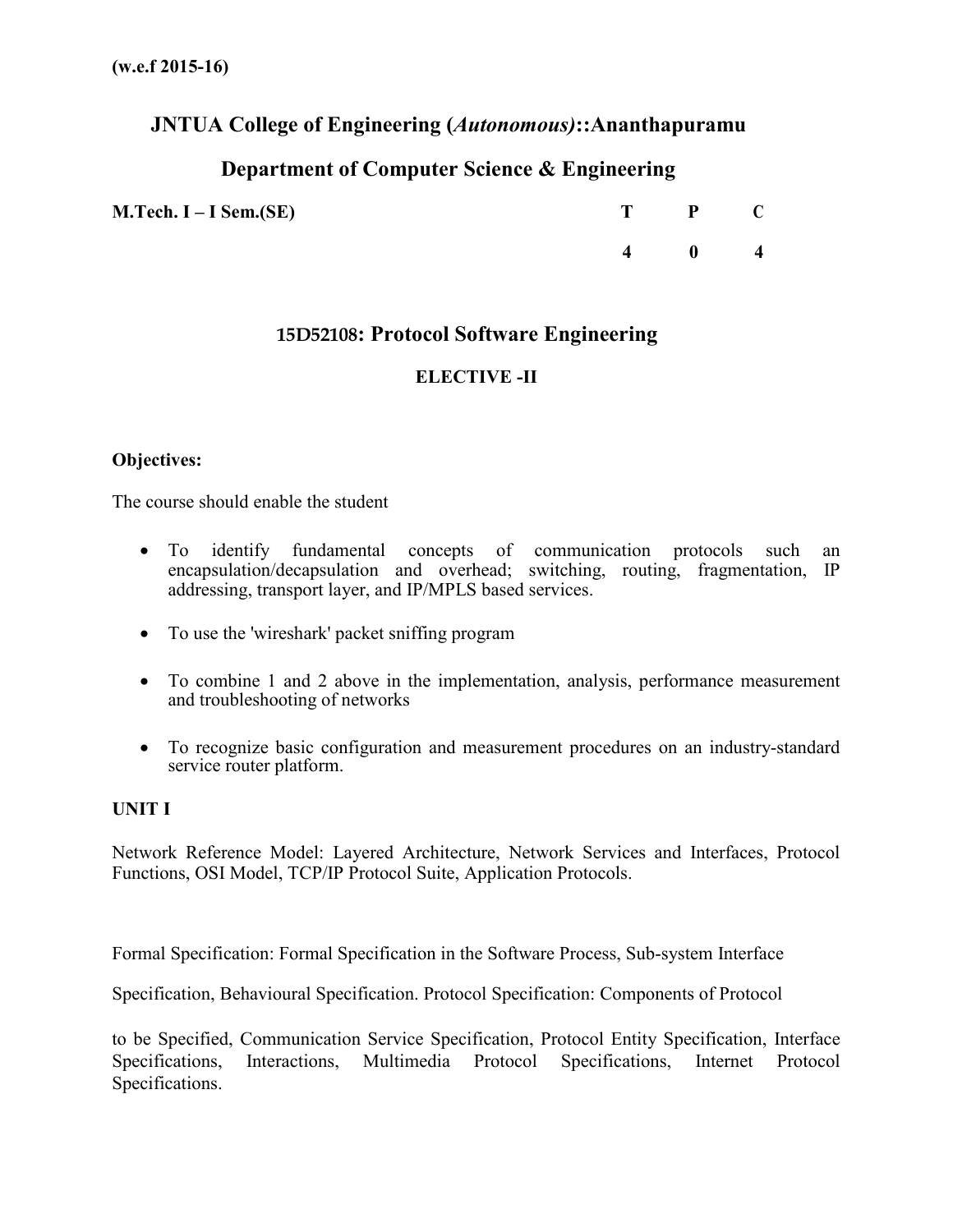## **UNIT II**

Architectural Design: Architectural Design Decisions, System Organisation, Modular Decomposition Styles, Control Styles, Reference Architectures. Distributed Systems Architectures: Multiprocessor Architectures, Client-server Architectures, Distributed Object Architectures, Inter-organisational Distributed Computing.

#### **UNIT III**

Formal Description Testing for Protocol Specification, Extended State Transition Language, Language for temporal Ordering Specfication, Format and Protocol Languages.

SDL: A Protocol Specification Language: SDL, Examples of SDL Based Protocol Specifications, Other Protocol Specificaiton Languages.

Protocol Verification/Validation: Protocol Verification, Verification of a Protocol Using Finite State Machines, Protocol Validation, Protocol Design Errors, Protocol Validation Approaches, SDL Based Protocol Verification, SDL Based Protocol Validation.

#### **UNIT IV**

Protocol Conformance Testing: Conformance Testing, Conformance Testing Methodology and Framework, Conformance Test Architectures, Test Sequence Generation Methods, Distributed Architecture by Local Methods, Conformance Testing with TTCN, Conformance Testing in Systems with Semicontrollable Interfaces, Conformance Testing of RIP, Multimedia Applications Testing, SDL Based Tools for Conformance Testing, SDL Based Conformance Testing of MPLS.

#### **UNIT V**

Protocol Performance Testing: Performance Testing, SDL Based Performance Testing of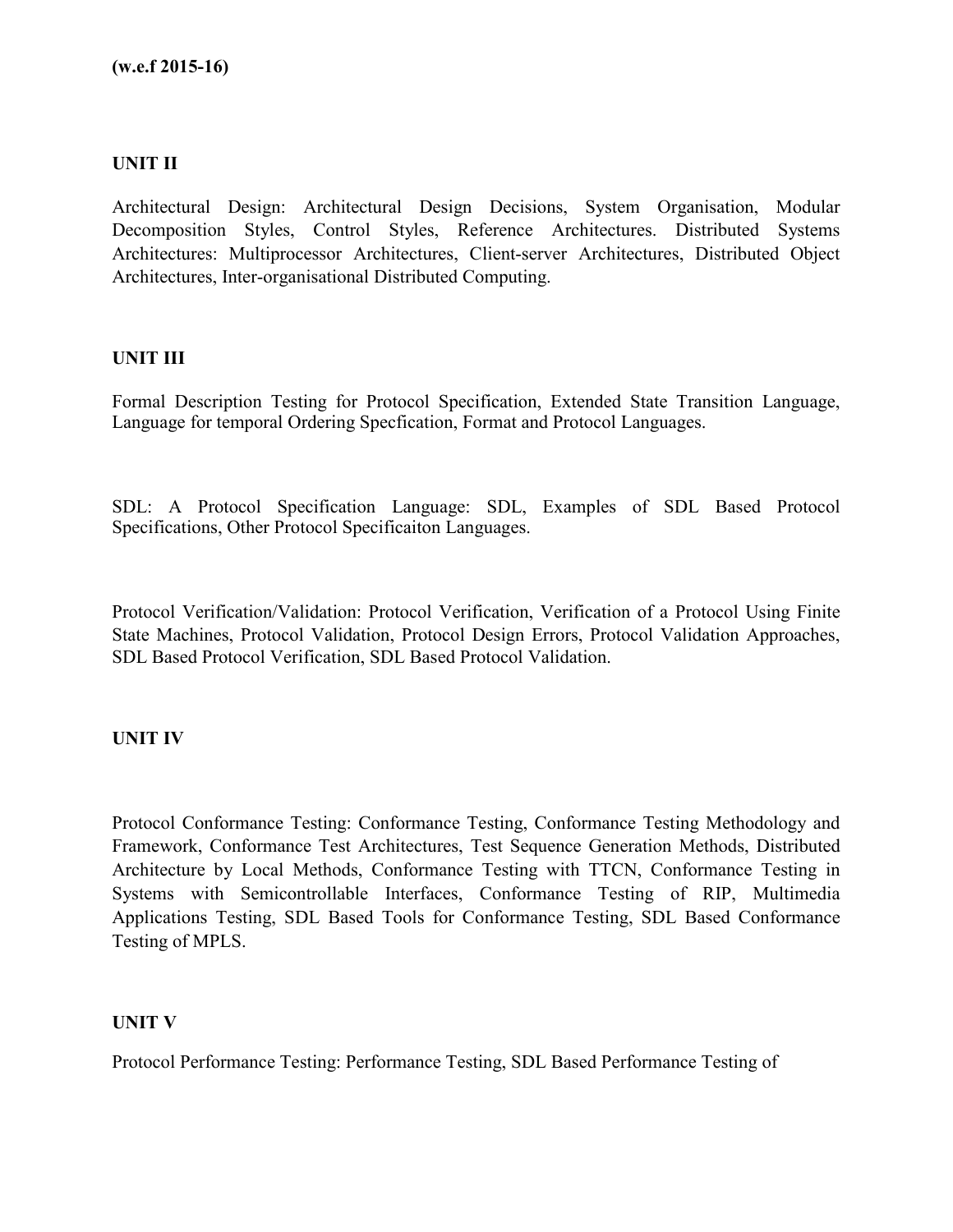TCP, SDL Based Performance Testing of OSPF, Interoperability Testing, SDL Based Interoperability Testing of CSMA/CD and CSMA/CA Protocol Using Bridge, Scalability

Testing. Protocol Synthesis: Protocol Synthesis, Interactive Synthesis Algorithm, Automatic Synthesis Algorithm, Automatic Synthesis of SDL from MSC, Protocol Resynthesis.

Testing Models, PICS and PIX IT, Abstract Test Methods, Simulation Based Evaluation of Conformance Testing Methodologies. Examples include actual implementation like OSINET, based on ESTELLE tools and TTCU, PICS, PIX IT for OSINET.

## **TEXT BOOKS:**

1. Communication Protocol Engineering, Pallapa Venkataram, Sunilkumar S. Manvi, PHI.

2. Protocol Specification for OSI\*1 , Gregor V. Bochmann, University of Motreal, Montreal, Quebec, Canada.

3. ASN.1: Communication Between Heterogeneous Systems, Olivier Dubuisson, Morgan Kaufmann.

## **REFERENCES:**

1. Tools for Protocols Driven by Formal Specifications, Harry Rudin.

2. Network Protocols and Tools to help produce them\*, Harry Rudin, IBM

Research Division, Zurich Research Laboratory, 8803 Ruschlikon, Switzerland.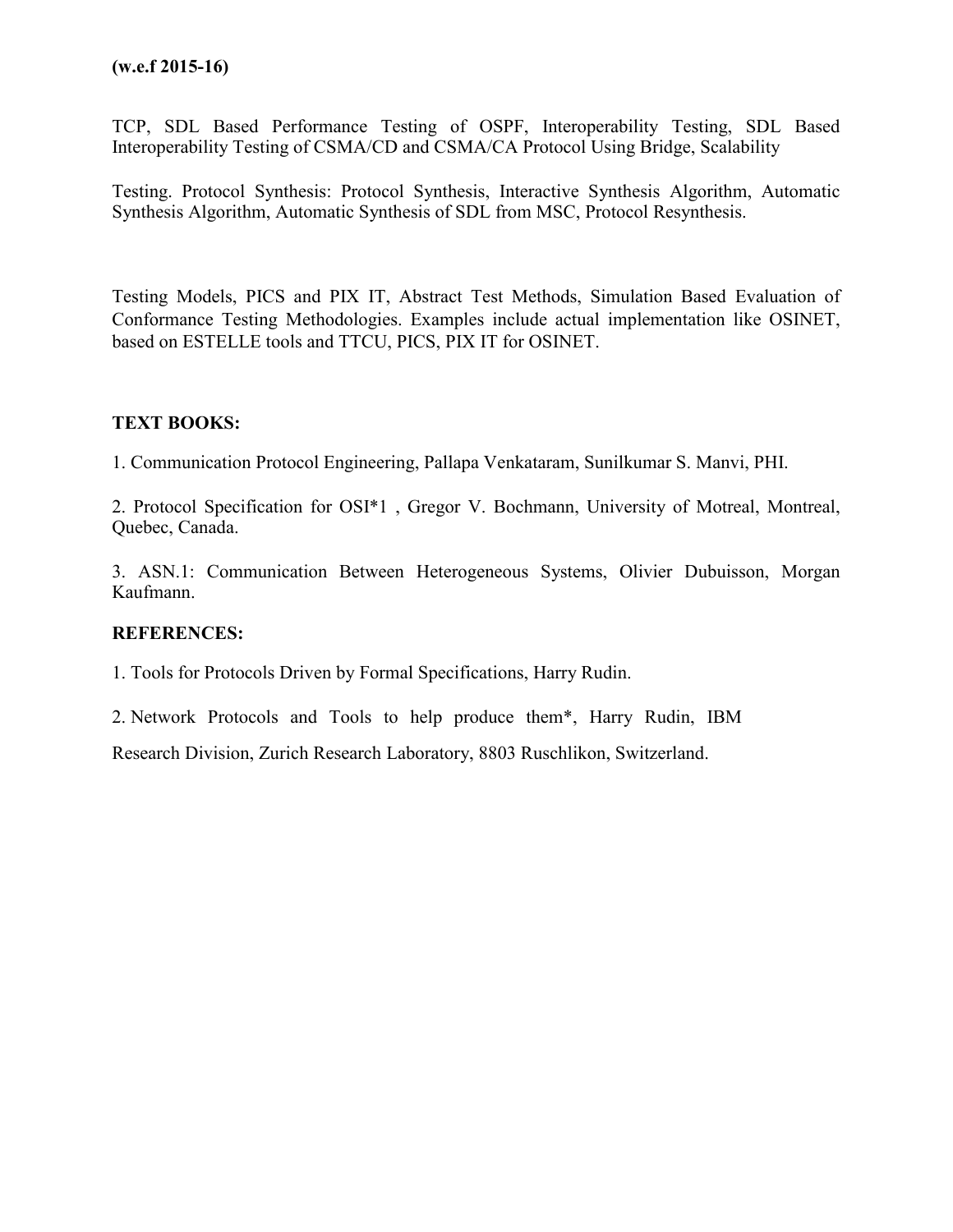## **JNTUA College of Engineering (***Autonomous)***::Ananthapuramu**

# **Department of Computer Science & Engineeting**

| <b>M.Tech. I – I Sem.(SE)</b> | P. |  |
|-------------------------------|----|--|
|                               |    |  |

## **15D52109: Component Based Software Engineering**

## **ELECTIVE-II**

**Objectives:**

- To understand the essentials of component-based software engineering
- To know the main characteristics of components and component models
- To be aware of software development processes for component-based systems
- To be aware of the mutual relations between software architecture and component models

## **UNIT I**

Component definition - Definition of a Software Component and its elements, The Component Industry Metaphor, Component Models and Component Services, An example specification for implementing a temperature regulator Software Component.

The Case for Components- The Business Case for components, COTS Myths and Other Lessons Learned in Component-Based Software Development.

## **UNIT II**

Planning Team Roles for CBD, Common High-Risk Mistakes, CBSE Success Factors: Integrating Architecture, Process, and Organization.

Software Engineering Practices - Practices of Software Engineering, From Subroutines to

Subsystems: Component-Based Software Development, Status of CBSE in Europe.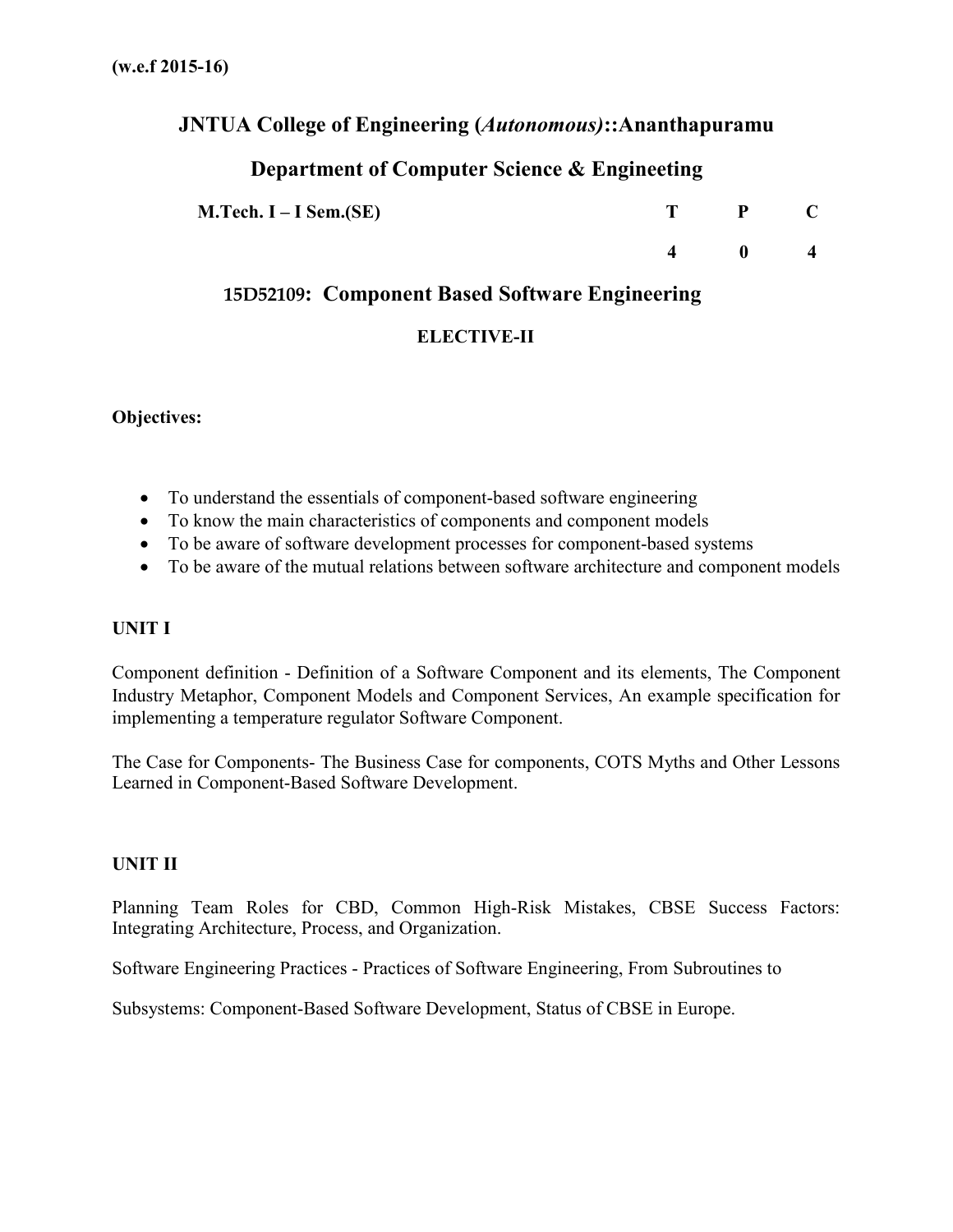#### **UNIT III**

The Design of Software Component Infrastructures - Software Components and the UML, Component Infrastructures, Business Components, Components and Connectors, An OPEN process for CBD, Designing Models of Modularity and Integration. Software Architecture, Software Architecture Design Principles, Product-Line Architectures.

#### **UNIT IV**

The Management of Component-Based Software Systems - Measurement and Metrics for Software Components, Implementing a Practical Reuse Program for Software Components, Selecting the Right COTS Software, Building instead of Buying, Software Component Project Management, The Trouble with Testing Components, Configuration Management and Component Libraries, The Evolution, Maintenance, and Management of CBS.

#### **UNIT V**

Component Technologies - Overview of the CORBA Component Model, Overview of COM+, Overview of the EJB Component Model, Bonobo and Free Software GNOME Components, Choosing between COM+, EJB, and CCM, Software Agents as Next Generation Software Components.

#### **TEXT BOOKS:**

1. Component - Based Software Engineering, G.T. Heineman and W.T. Councill, Addison-Wesley, Pearson Education.

#### **REFERENCE BOOKS:**

1. Component Software, C.Szyperski, D.Gruntz and S.Murer, Pearson Education.

2. Software Engineering, Roger S. Pressman, 6th edition, Tata McGraw-Hill.

3. Software Engineering, Ian Sommerville, seventh edition, Pearson education, 2004.

4. Software Engineering Principles and Practice, Hans Van Vliet, 3rd edition, Wiley India edition.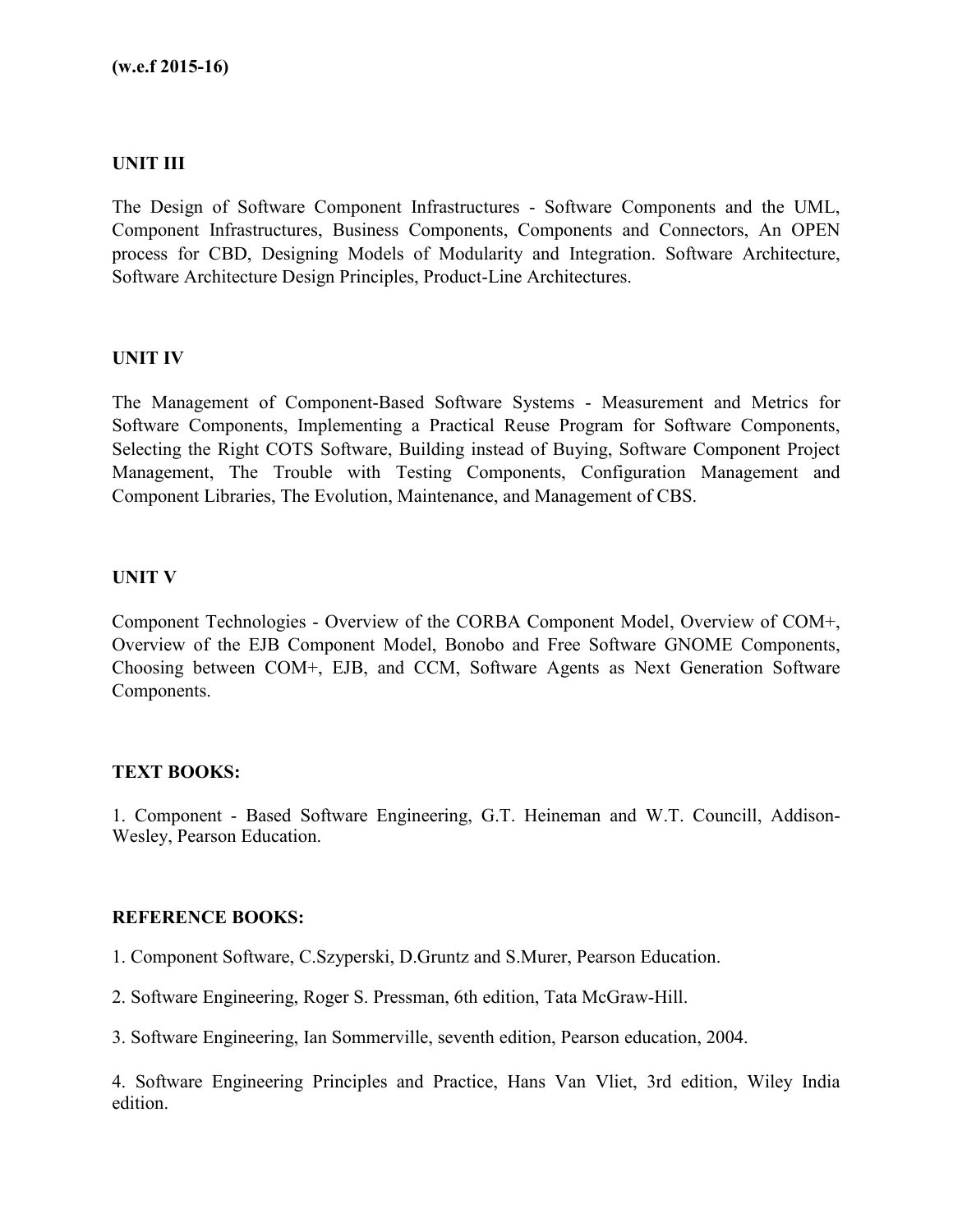# **JNTUA COLLEGE OF ENGINEERING (***Autonomous)***::Ananthapuramu**

# **Department Of Computer Science & Engineering**

| $M.Tech. I-I Sem.(SE)$ | T P C                 |  |
|------------------------|-----------------------|--|
|                        | $0 \qquad 4 \qquad 2$ |  |

# **15D52110: Software Engineering & Service Oriented Architecture Lab**

Student is expected to complete the following experiments as a part of laboratory work.

- 1. Develop at least 5 components such as Order Processing, Payment Processing, etc., using .NET component technology.
- 2. Develop at least 5 components such as Order Processing, Payment Processing, etc., using EJB Component Technology.
- 3. Invoke .NET components as web services.
- 4. Invoke EJB components as web services.
- 5. Develop a Service Orchestration Engine (workflow) using WS-BPEL and Implement Service Composition. For Example, a business process for planning business travels will invoke several services. This process will invoke several airline companies (such as American Airlines, Delta Airlines etc.) to check the airfare price and buy at the lowest price.
- 6. Develop a J2EE client to access a .NET web service.
- 7. Develop a .NET client to access a J2EE web service.

**Write problem definition, overall description, specific requirements, front – end description, back – end description and draw the data flow diagrams & UML diagram for following CASE Studies.**

- 1. Library Management System
- 2. Automated banking system
- 3. Airline reservation system
- 4. Employee management application
- 5. Hospital management Application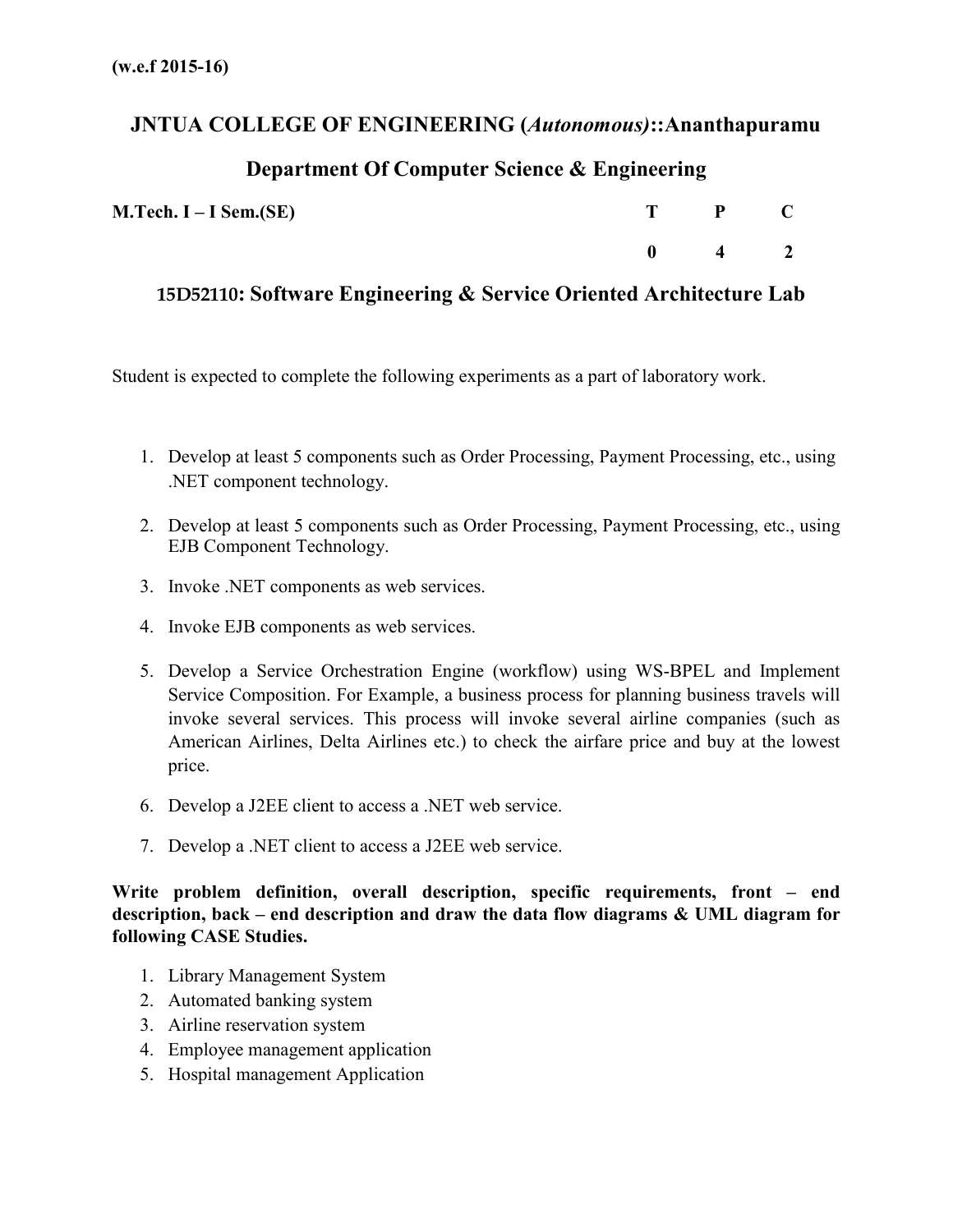## **JNTUA COLLEGE OF ENGINEERING (AUTONOMOUS) : : ANANTAPURAMU**

# **Department Of Computer Science & Engineering**

| $M.Tech. I-II Sem.(SE)$ |                | T P C        |                |
|-------------------------|----------------|--------------|----------------|
|                         | $\overline{4}$ | $\mathbf{0}$ | $\overline{4}$ |

## **15D52201: Software Project Planning &Management**

## **Objectives:**

The student should be able to:

- Describe and determine the purpose and importance of project management from the perspectives of planning, tracking and completion of project.
- Compare and differentiate organization structures and project structures.
- To discuss the various aspects of project management
- To understand the tasks in software project management
- To describe the requirements of a project plan

## **UNIT I**

**Manage Your People:** Managing project culture, Managing Good People, Making Good People Better, Leading Good People.

**Implement Your Process:** Putting a process in place, implementing a Process, Adopting a Process.

Leverage Your Tools: Choosing Tools, Training to Use Tools, leveraging Tools.

**Use Your Measurements:** Selecting Measurements, Planning Measurements, Leveraging Measurements.

## **UNIT II**

**Form Your Vision:** Analyzing Stakeholders, Balancing Project Needs, Ascending Project Risks, Specifying Project Payoffs, Specifying and Communicating a Project Vision.

**Organize Your Resources:** Identifying Hardware, Identifying Software, Identifying Support.

**Sketch Your Schedule:** Estimating Project Size and Effort, Scheduling Immovable Milestones, Scheduling Synchronization Points, Facilitating Communication.

**Write Your Plan:** Organizing the Plan, Covering all the bases, Reviewing the Plan.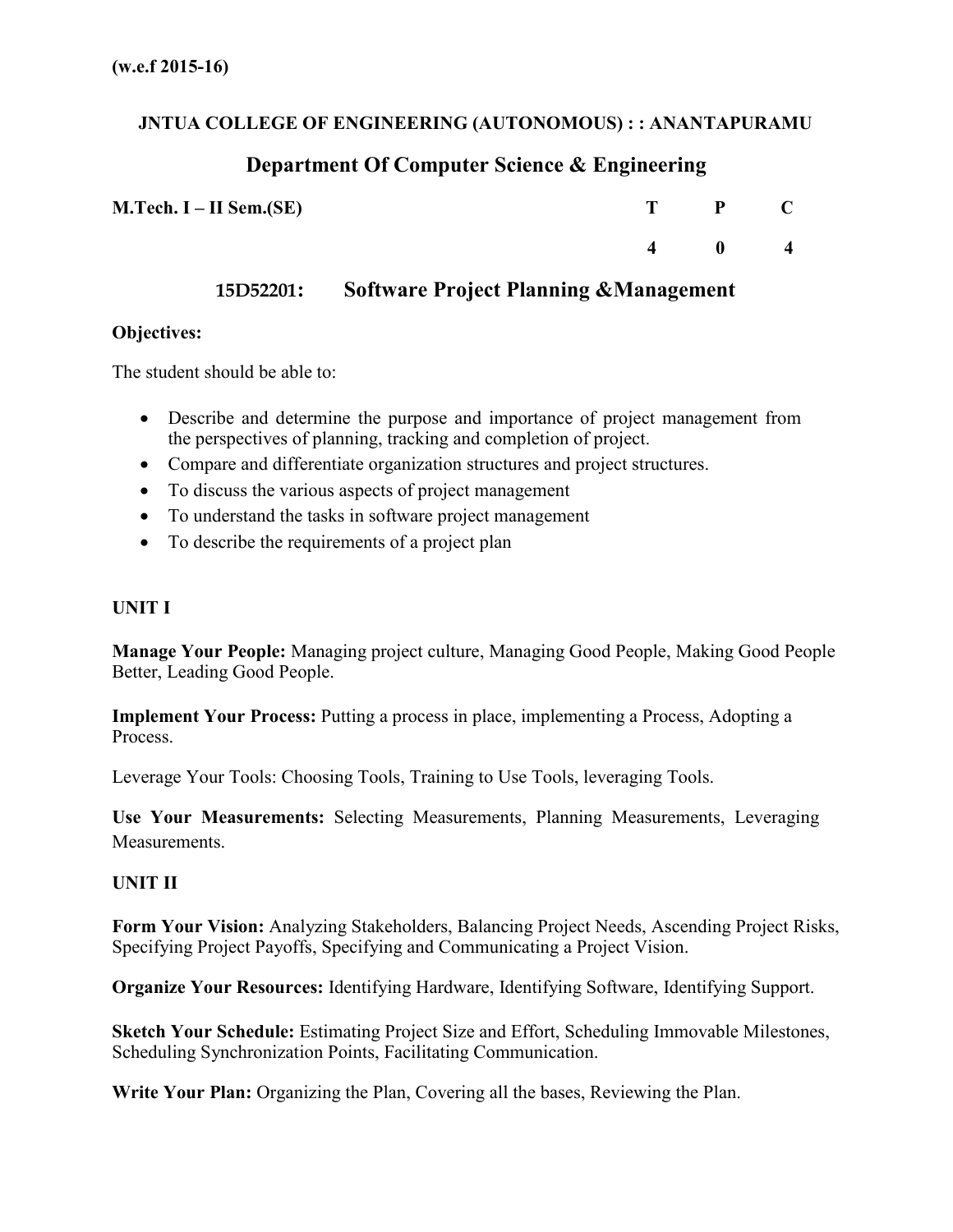## **UNIT III**

**Roll Out Your Roles** : Identifying Roles, Matching People to Roles, Highlighting Commitments and Dependencies.

**Schedule Your Schedule:** Identifying and Scheduling Tasks, Assigning Tasks to Roles, Creating a Backup Plan, Examining a Case Study.

**Leaving the Starting Line:** Directing the Team, Implementing the Technology, Capturing the Measurements.

### **UNIT IV**

**Monitor Your Project:** Gathering Information, Understanding the Information, Avoiding Problems, Finding Solutions.

**Reschedule Your Schedule:** Making the Schedule Important, Knowing when the Schedule Slipped, Rescheduling Correctly, Examining a Case Study.

**Engineer a Great Product:** Requiring Your Requirements, Designing in Quality, Implementing Smartly, Testing Effectively.

### **UNIT V**

**Deliver Your System:** Planning to Finish, Finishing a Plan Supporting a Product Examining a Case Study.

**Assess your Project:** Planning a Project Assessment, Analyzing Measurements, Presenting the Assessments Results, Examining a Case Study.

#### **Text books:**

1. Joel Henry, "Software Project Management A Real Word to Guide to Success", Pearson Education, 2004.

#### **Reference Books:**

- 1. Walker Royce, "Software Project Management", Pearson Education, 1998.
- 2. Pankaj Jalote, "Software Project Management in Practice", Addison-Wesley Professional, 2002.
- 3. Bob Hughes & Mike Cotterell, "Software Project Management", fourth edition,Tata Mc-Graw Hill,2006
- 4. Andrew Stellman & Jennifer Greene, "Applied Software Project Management, O'Reilly, 2006.
- 5. Richard H. Thayer & Edward Yourdon, "Software Engineering Project Managent" , second edition, Wiley India, 2004.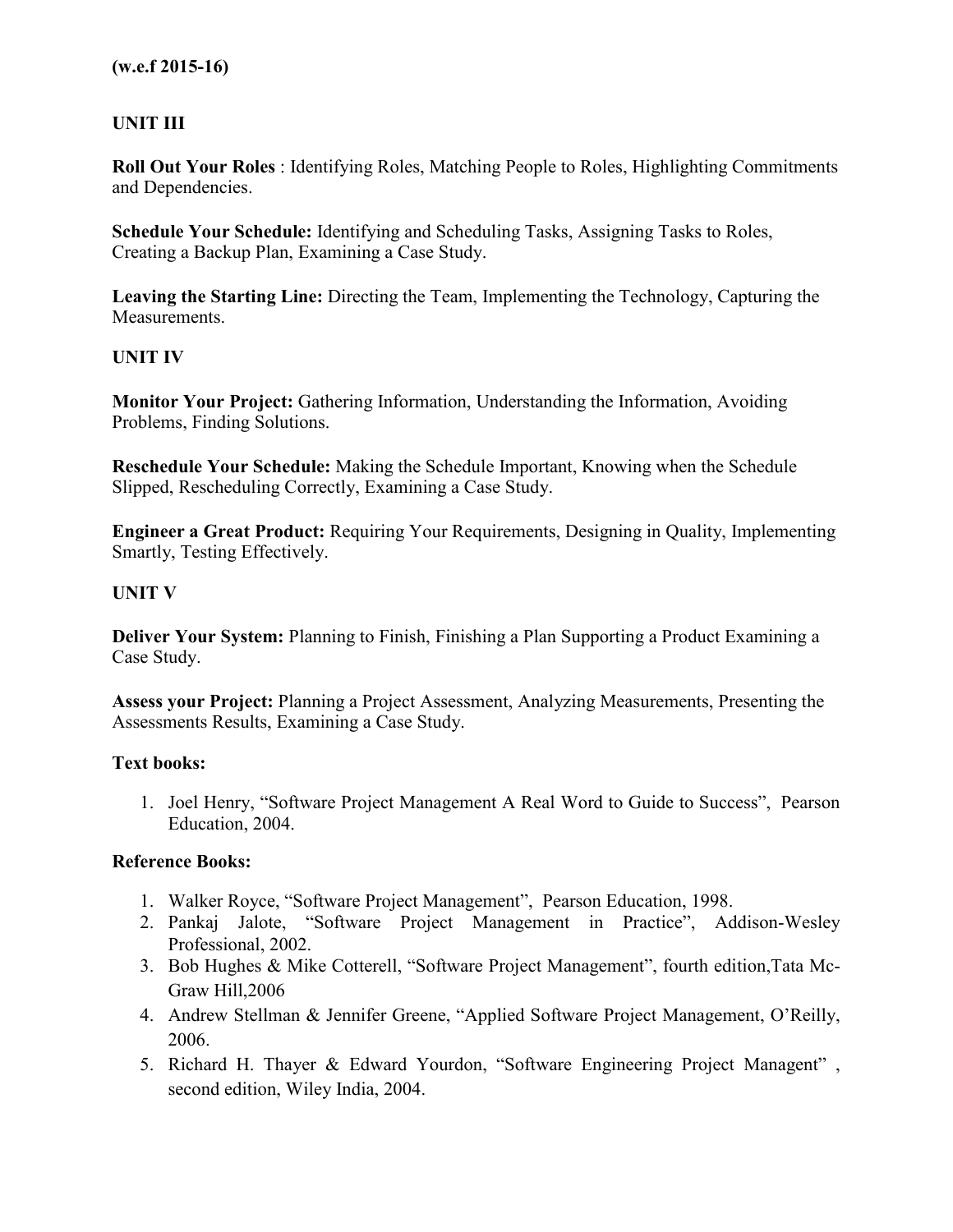## **JNTUA COLLEGE OF ENGINEERING (AUTONOMOUS) : : ANANTAPURAMU**

## **Department Of Computer Science & Engineering**

| $M.Tech. I-II Sem.(SE)$ |                | $T$ $P$ $C$                              |  |
|-------------------------|----------------|------------------------------------------|--|
|                         | $\overline{4}$ | $\begin{array}{ccc} & & 0 & \end{array}$ |  |

**15D51203: Software Quality Assurance & Testing**

### **Objectives:**

The student should be able to:

- Understand software testing and quality assurance as a fundamental component of software life cycle
- Define the scope of software testing  $\&$  quality assurance projects
- Efficiently perform testing  $&$  quality assurance activities using modern software tools
- Estimate cost of a testing & quality assurance project and manage budgets
- Prepare test plans and schedules for a testing  $&$  quality assurance project
- Develop testing & quality assurance project staffing requirements
- Effectively manage a testing & quality assurance project

## **UNIT I**

Introduction to software quality, Challenges, Objectives, Quality Factors, Components of SQA, Contract review, Development and quality Plans, SQA Components in Project Life Cycle, SQA Defect Removal Policies, Reviews.

## **UNIT II**

**Software Testing Strategy and Environment:** Minimizing Risks, Writing a Policy for Software Testing, Economics of Testing, Testing-an organizational issue, Management Support for Software Testing, Building a Structured Approach to Software Testing, Developing a Test Strategy.

**Building Software Testing Process:** Software Testing Guidelines, Workbench Concept, Customizing the Software Testing Process, Process Preparation Checklist.

## **UNIT III**

**Software Testing Techniques:** Dynamic Testing – Black Box Testing Techniques, White Box Testing Techniques, Static Testing, Validation Activities, Regression Testing. **Software Testing Tools:** Selecting and Installing Software Testing tools

**Automation and Testing Tools:** Load Runner, Win runner and Rational Testing Tools, Silk test, Java Testing Tools, JMetra, JUNIT and Cactus.

## **UNIT IV**

**Seven Step Testing Process–I:** Overview of the Software Testing Process, Organizing of Testing, Developing the Test Plan, Verification Testing, Validation Testing.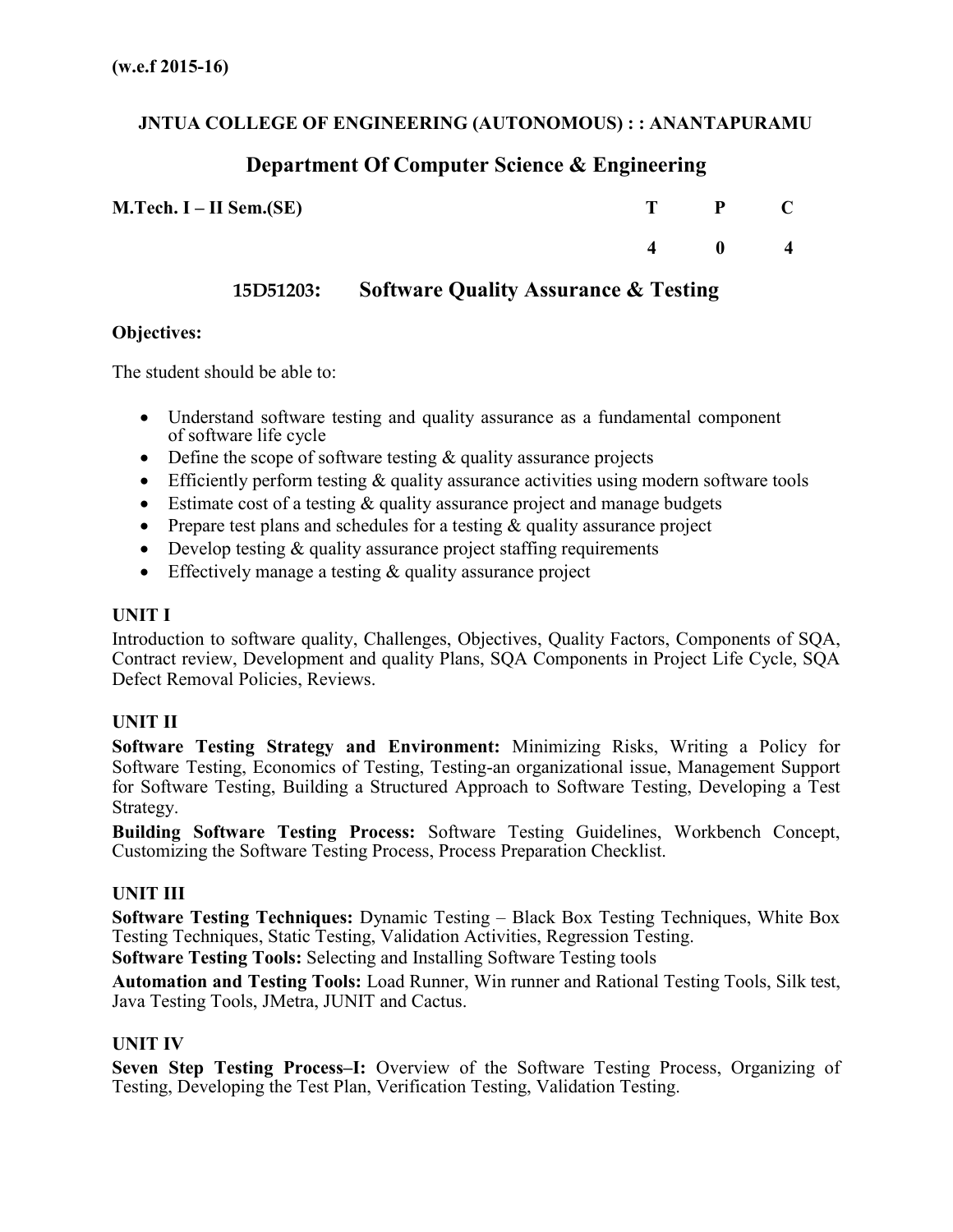## **UNIT V**

**Seven Step Testing Process-II:** Analyzing and Reporting Test results, Acceptance and Operational Testing, Post-Implementation Analysis **Specialized Testing Responsibilities:** Software Development Methodologies, Testing Client/Server Systems.

## **TEXT BOOKS:**

1. Effective Methods for Software Testing, Third edition, William E. Perry, Wiley India, 2009

2. Software Testing – Principles and Practices, Naresh Chauhan, Oxford University Press, 2010.

3. Software Quality Assurance – From Theory to Implementation, Daniel Galin, Pearson Education, 2009.

#### **Reference Books:**

1. Testing Computer Software, Cem Kaner, Jack Falk, Hung Quoc Nguyen, Wiley India, rp2012.

2. Software Testing – Principles, Techniques and Tools, *M.G.Limaye*, Tata McGraw-Hill, 2009.

3. Software Testing - A Craftsman's approach, *Paul C. Jorgensen*, Third edition, Auerbach Publications, 2010.

4. Software Quality Assurance, *Milind Limaye*, Tata McGraw-Hill, 2011.

5. Software Quality – Theory and Management, *Alan C. Gillies*, Second edition, Cengage Learning,2009.

6. Software Quality – A Practitioner's approach, *Kamna Malik, Praveen Choudhary,* Tata McGraw-Hill, 2008.

7. Software Quality Models and Project Management in a Nutshell, *Shailesh Mehta*, Shroff Publishers and Distributors, 2010.

8. Software Quality Engineering – Testing, Quality Assurance and Quantifiable Improvement, *Jeff Tian*, Wiley India, 2006.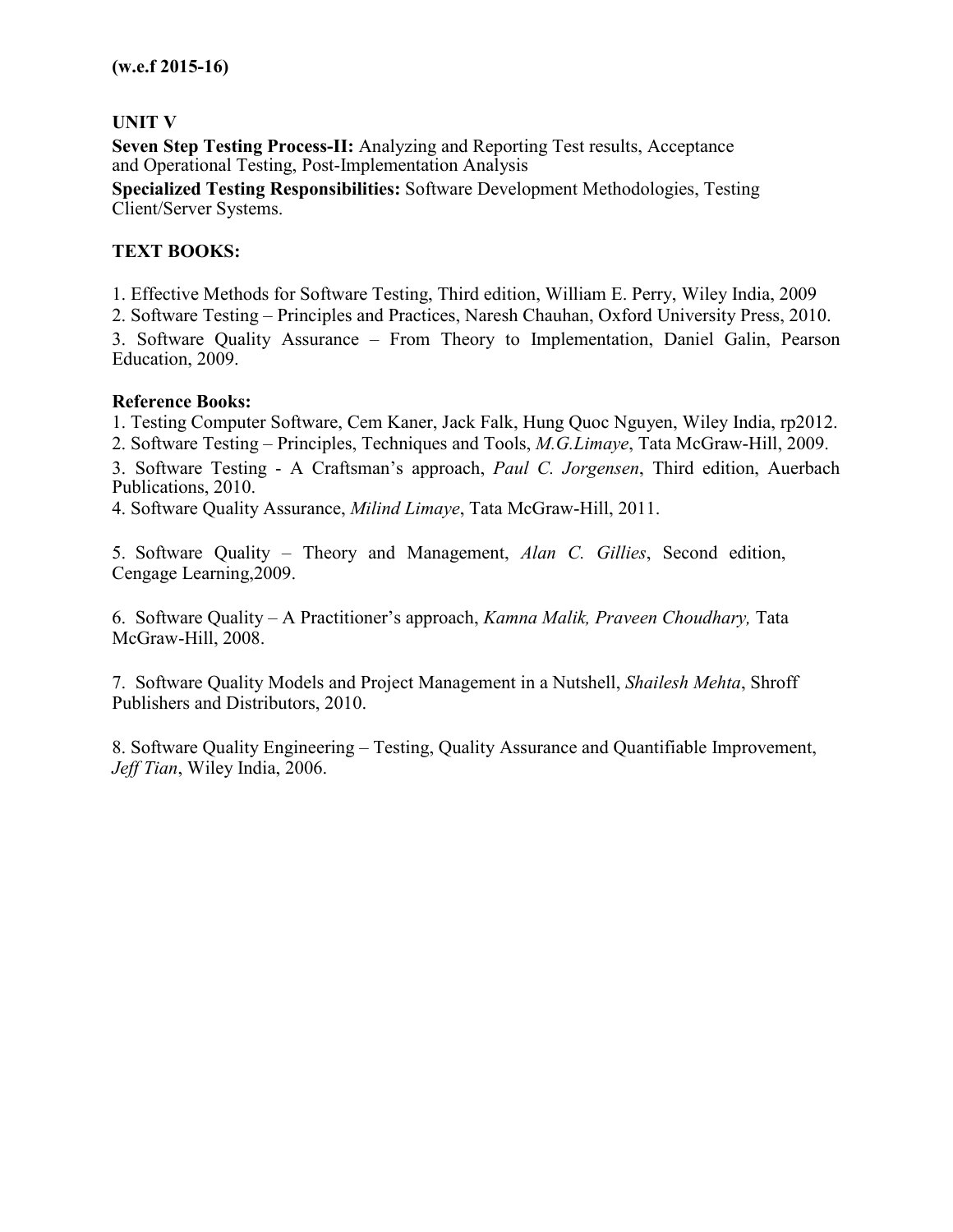## **JNTUA COLLEGE OF ENGINEERING (AUTONOMOUS) : : ANANTAPURAMU**

## **Department Of Computer Science & Engineering**

| $M.Tech. I-II Sem.(SE)$ |                | $T$ $P$ $C$                         |  |
|-------------------------|----------------|-------------------------------------|--|
|                         | $\overline{4}$ | $\begin{matrix} 0 & 4 \end{matrix}$ |  |

## **15D52202: Secure Software Engineering**

#### **Objectives:**

- Students will demonstrate knowledge of the distinction between critical and non-critical systems.
- Students will demonstrate the ability to manage a project including planning, scheduling and risk assessment/management.
- Students will demonstrate an understanding of the proper contents of a software requirements document for secure software engineering.
- Students will author a formal specification for secure software systems.
- Students will demonstrate an understanding of distributed system architectures and application architectures.
- Students will demonstrate an understanding of the differences between real-time and nonreal time systems.
- Students will be able to identify specific components of a software design that can be targeted for reuse.
- Students will author a software testing plan and metrics for secure software engineering.

#### UNIT I

#### **Why Is Security a Software Issue?**

Introduction, The problem, Software assurance and software security, Threats to software security, Sources of software insecurity, The benefits of detecting software security defects early, Managing secure software development.

#### **What Makes Software Secure?**

Defining properties of secure software, How to influence the security properties of software, How to assert and specify desired security properties.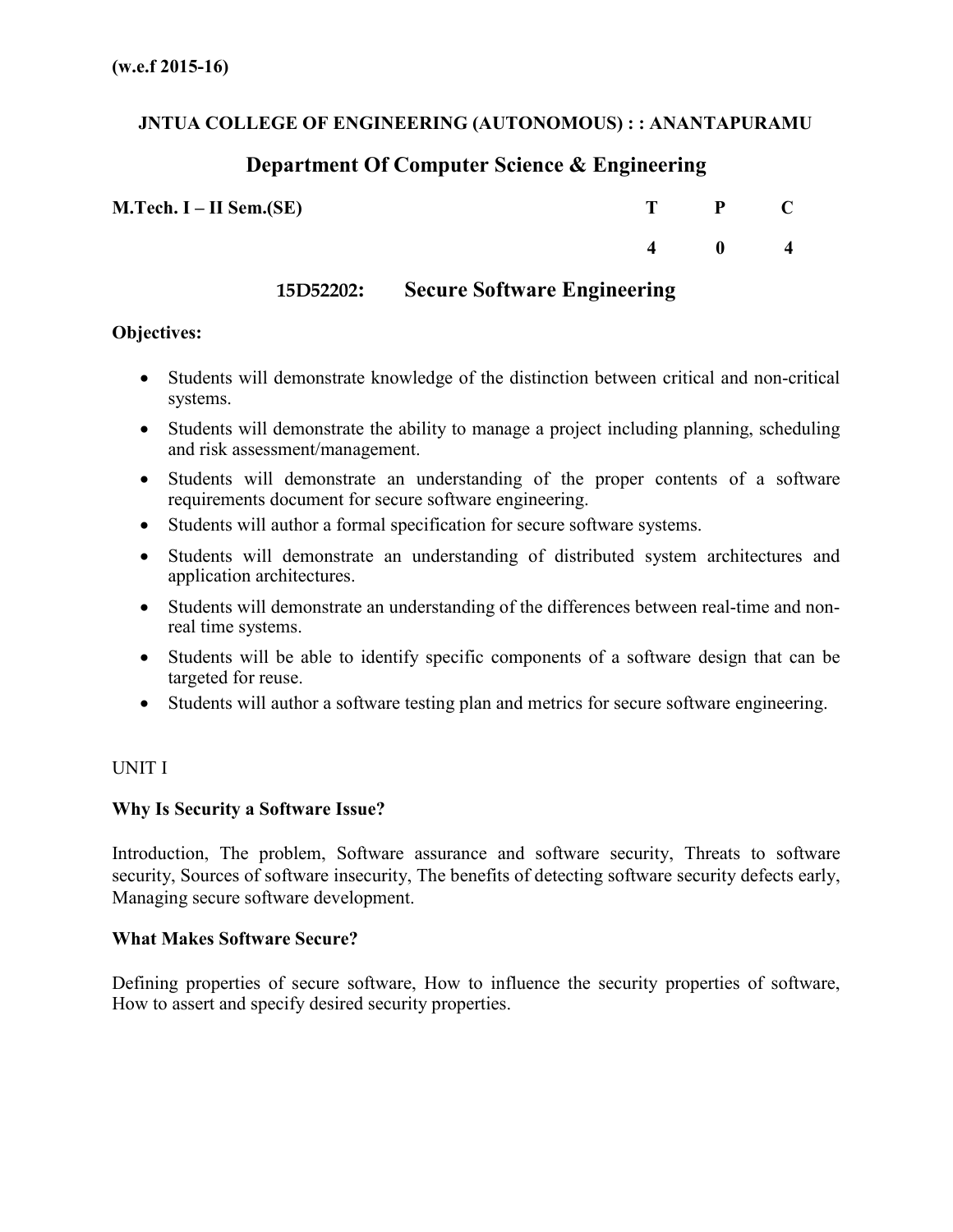### UNIT II

### **Requirements Engineering for Secure Software**

Introduction, Misuse and Abuse Cases, The SQUARE process model: SQUARE sample outputs, Requirements elicitation, Requirements Prioritization.

#### **Secure Software Architecture and Design**

Introduction, Software security practices for architecture and design: Architectural risk analysis. Software security knowledge for architecture and design: Security principles, Security guidelines, and Attack patterns.

#### UNIT III

### **Considerations for Secure Coding and Testing**

Introduction, Code analysis, Coding practices, Software security testing, Security testing considerations throughout the SDLC.

#### **Security and Complexity**: System Assembly Challenges

Introduction, Security failures, Functional and attacker perspectives for security analysis, System complexity drivers and security, Deep technical problem complexity.

#### UNIT IV

#### **Governance, and Managing for More Secure Software**

Introduction, Governance and security, Adopting an enterprise software security framework, How much security is enough?, Security and project management, maturity of practice.

#### UNIT V

#### **Security Metrics**

Defining security metrics, Diagnosing problems and measuring technical security, Analysis techniques, Organize, aggregate, and analyze data to bring out key insights.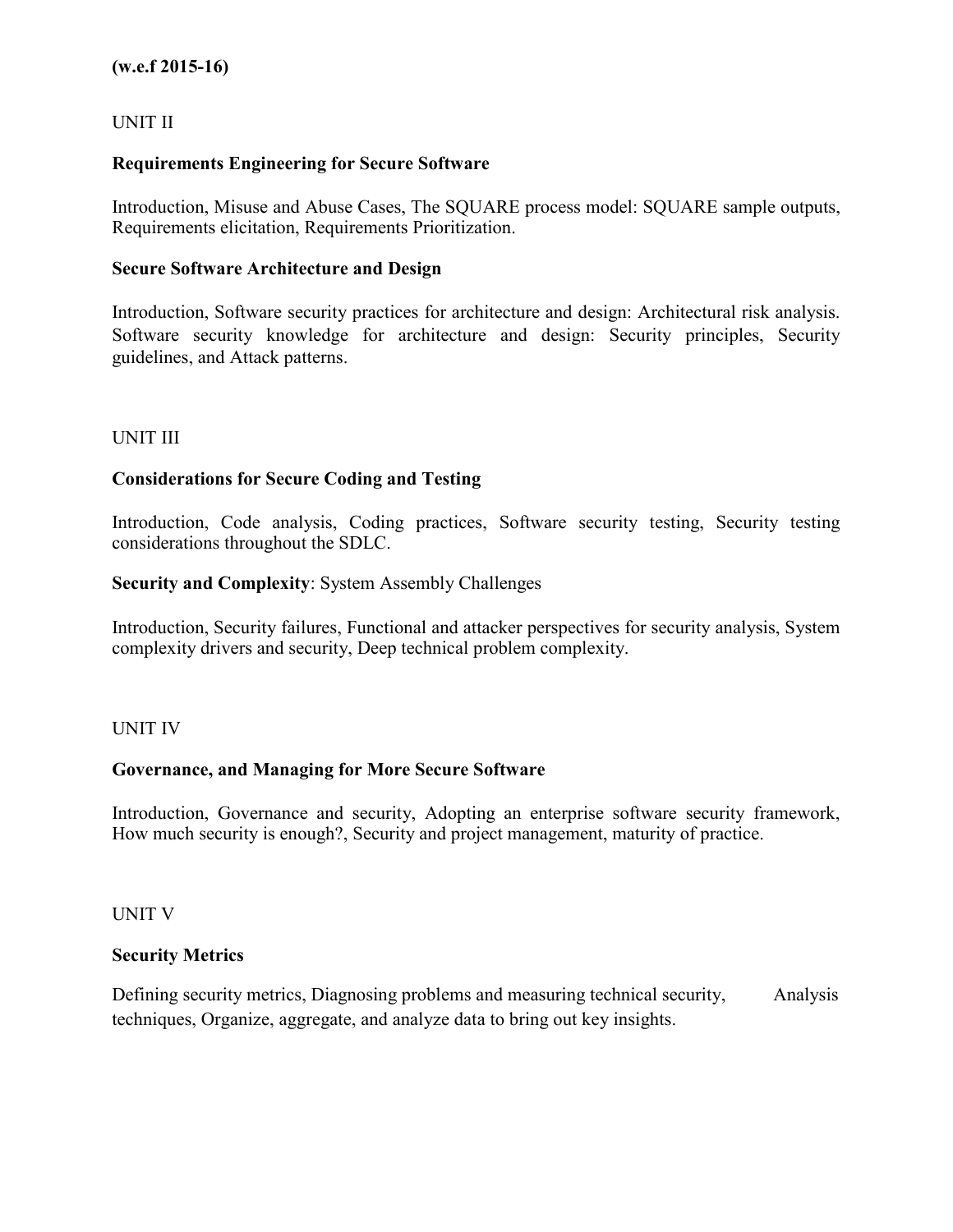### TEXT BOOKS

1. Software Security Engineering: A Guide for Project Managers, by Julia H. Allen, Sean Barnum, Robert J. Ellison, Gary McGraw, Nancy R. Mead, Addison-Wesley , 1st edition, 2008.

2. Security Metrics: Replacing Fear, Uncertainty, and Doubt , by Andrew Jaquith, Addison-Wesley , 1st edition , 2007.

REFERENCES

1. Integrating Security and Software Engineering: Advances and Future Vision, by Haralambos Mouratidis, Paolo Giorgini, IGI Global, 2006.

2. Software Security: Building Security In , by Gary McGraw , Addison-Wesley, 2006

3. The Art of Software Security Assessment: Identifying and Preventing Software Vulnerabilities, by Mark Dowd, John McDonald, Justin Schuh, Addison-Wesley, 1st edition, 2006

4. Building Secure Software: How to Avoid Security Problems the Right Way by John Viega,Gary McGraw, Addison-Wesley, 2001

5. Writing Secure Code, by M. Howard, D. LeBlanc, Microsoft Press, 2nd Edition, 2003.

6. Exploiting Software: How to break code, by G. Hoglund, G. McGraw, Addison Wesley, 2004.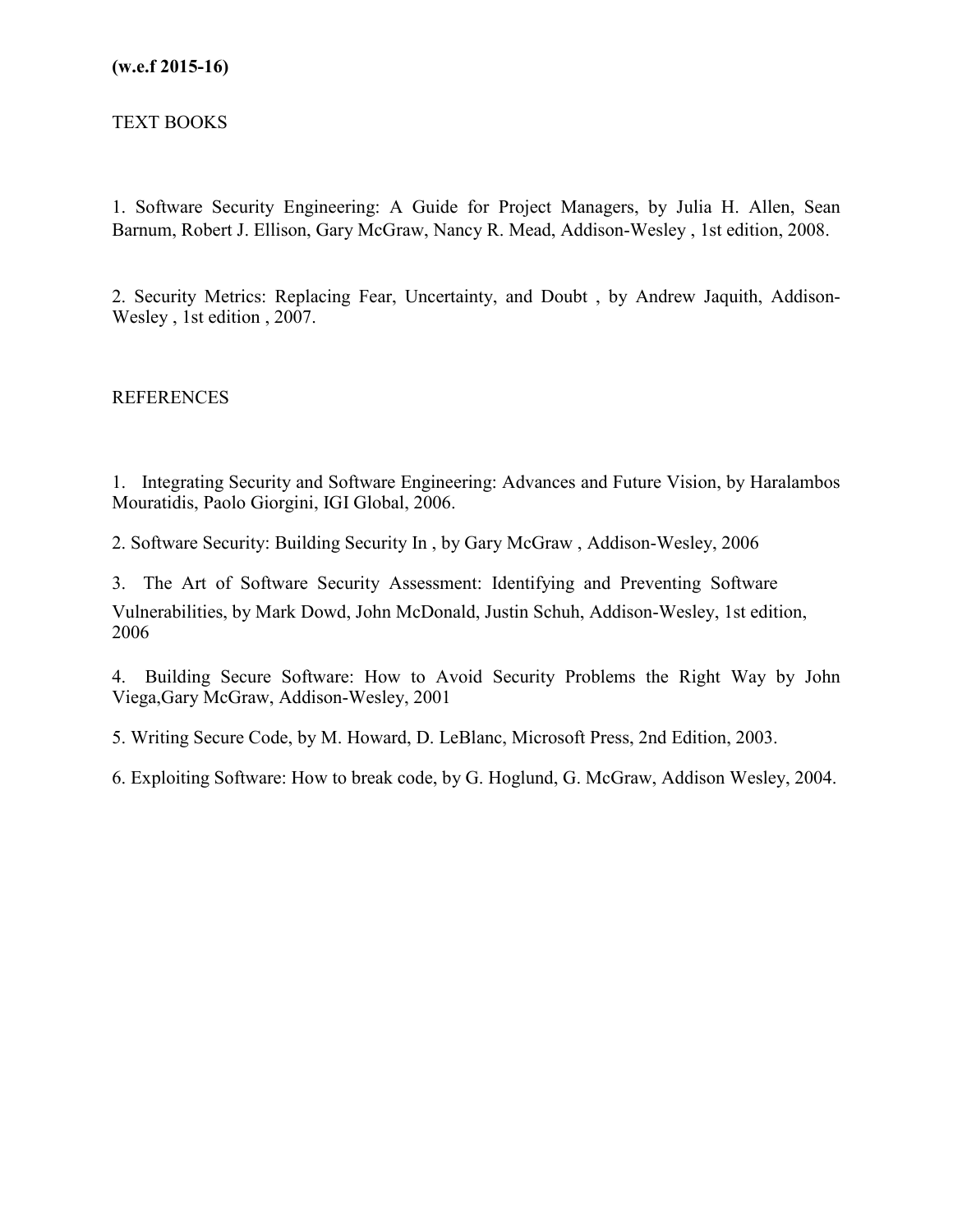## **JNTUA COLLEGE OF ENGINEERING (AUTONOMOUS) : : ANANTAPURAMU**

# **Department Of Computer Science & Engineering**

| $M.Tech. I-II Sem.(SE)$ |                | $T$ $P$ $C$  |                |
|-------------------------|----------------|--------------|----------------|
|                         | $\overline{4}$ | $\mathbf{0}$ | $\overline{4}$ |

## **15D52203: Model Driven Software Development**

## **Objectives:**

- Develop enabling technologies for supporting model driven engineering approaches to software development
- Develop improved techniques and tool support for using executable specifications and model-based testing to better capture, manage and test software against its requirements
- Better integrate social networking tools and techniques into the software development process to improve the efficiency of collaborative and community development of software
- Better support "early phase" decision making by providing tools and techniques to assess non functional requirement adherence at early stages in the software development process.

## UNIT I

## **MDSD Basic Terminology**

Goals of MDSD, MDSD Approach, Overview of MDA concepts, Architecture-Centric MDSD, Common MDSD concepts and terminology, Model-Driven Architecture, Generative Programming, Software factories, Model-Integrated computing, Language-Oriented Programming, Domain specific modeling.

UNIT II

## **Metamodeling**

What is Metamodeling?, Metalevels vs. Level of Abstraction, MOF and UML, Extending UML, UML profiles, Metamodeling and OCL, Examples, Tool-supported Model validation, Metamodeling and Behavior, Pitfalls in Metamodeling, MDSD classification.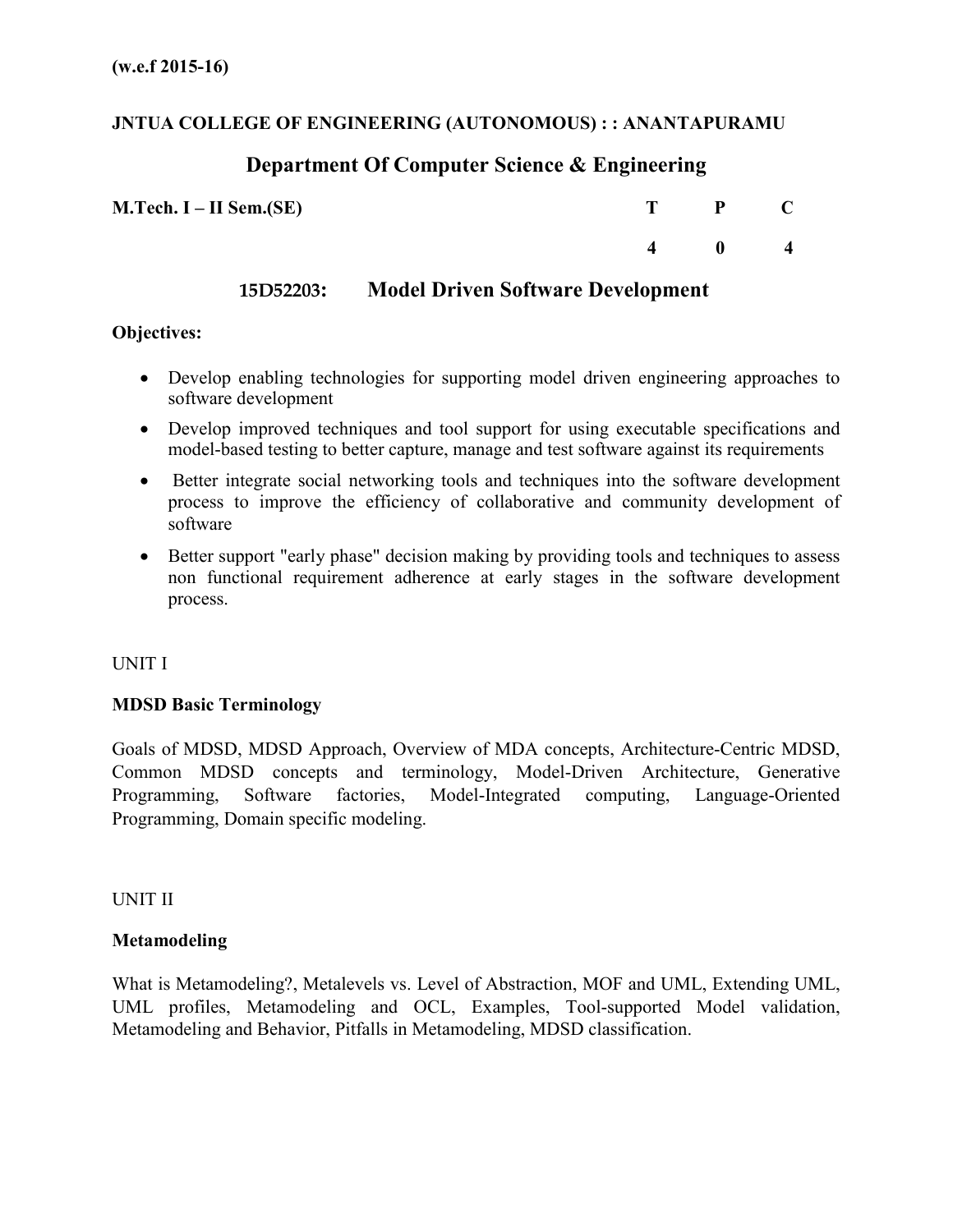### UNIT III

## **Model Transformation with QVT**

History, M2M language requirements, Overall Architecture, An Example Transformation, The OMG standardization Process and Tool Availability, Assesment.

### **MDSD Tools:Roles, Architecture, Selection Criteria, and Pointers**

Role of Tools in the Development Process, Tool Architecture and selection criteria, pointers.

### **The MDA Standard**: Goals, Core concepts

### UNIT IV

## **MDSD Process Building Blocks and Best Practices**

Introduction, Separation between Application and domain Architecture Development, Two track Iterative Development, Target Architecture Development Process, Product-line Engineering.

### **Testing**

Test Types, Tests in Model-driven Application Development, Testing the Domain Architecture

## **Versioning**

What is Versioned? Projects and Dependencies, The structure of Application Projects, Version management and Build Process for mixed files, Modeling in a team and versioning of partial models

#### UNIT V

**Quality :** Quality in Model Driven Engineering

**Case study:** Embedded Component Infrastructures

Overview, Product-Line Engineering, Modeling, Implementation of Components, Generator Adaptation, Code Generation.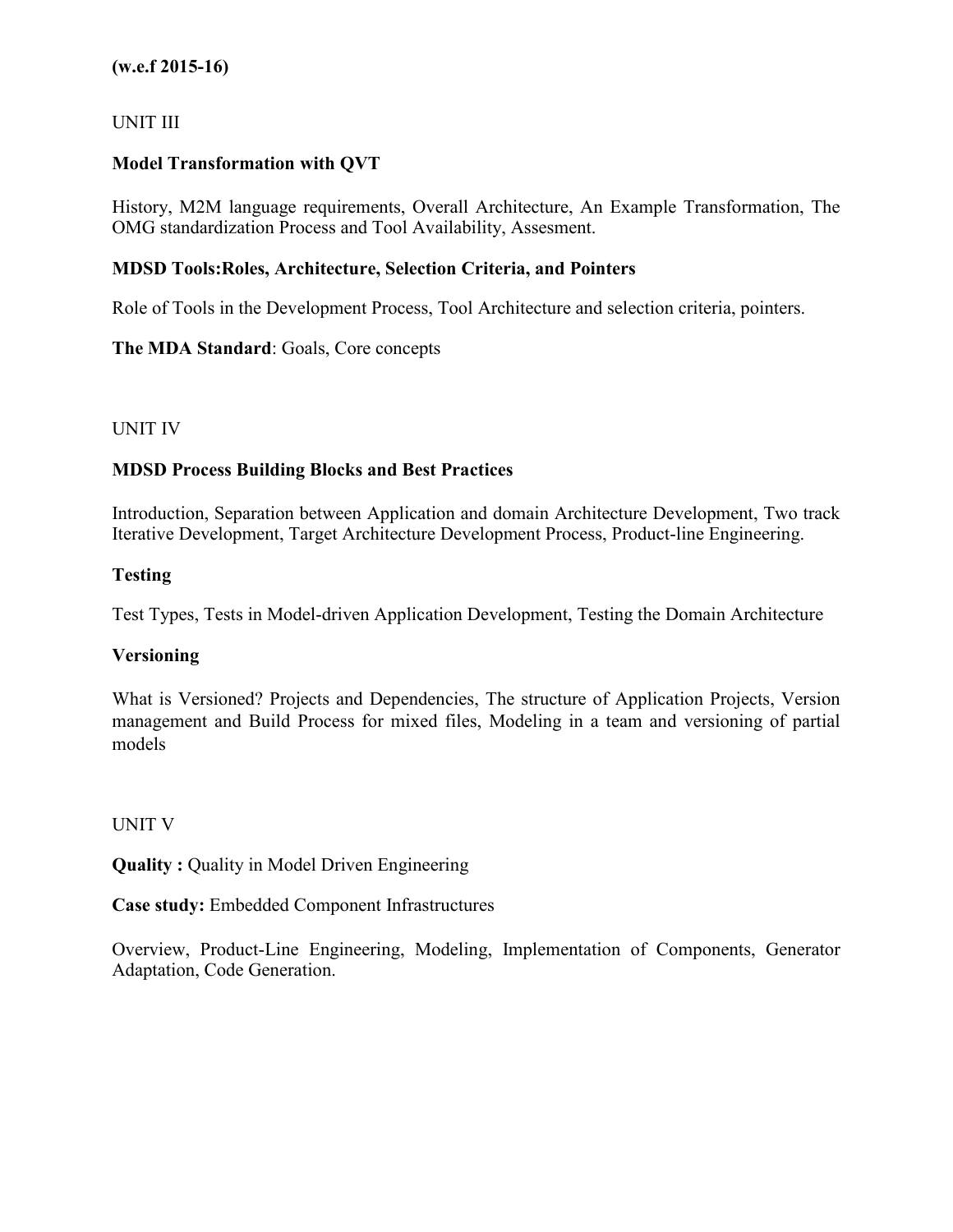#### TEXT BOOKS:

- 1. Model-Drievn Software Development-Technology, Engineering, Management by Thomos Stahl, Markus Volter, jul 2006, John Wiley & Sons.
- 2. Model-Driven Software Development: Integrating Quality Assurance by Jorg Rech, Christian Bunse,2008,Information Science Publishing.

#### REFERENCE BOOKS :

- 1. Model-Driven Software Development by Sami Beydeda Matthias Book , Volker Gruhn, Springer.
- 2. Model Driven Systems Development with Rational Products By Brian Nolan, Barclay Brown, Dr. Laurent Balmelli, Et Al Tim Bohn, 2008,IBM.
- 3. Model Driven Development with Executable UML by Dragan Milicev, 2009,Wilei India pvt Ltd.
- 4. Model Driven Software Development by Kevin Lano, Apr 2009, Ci Business Press.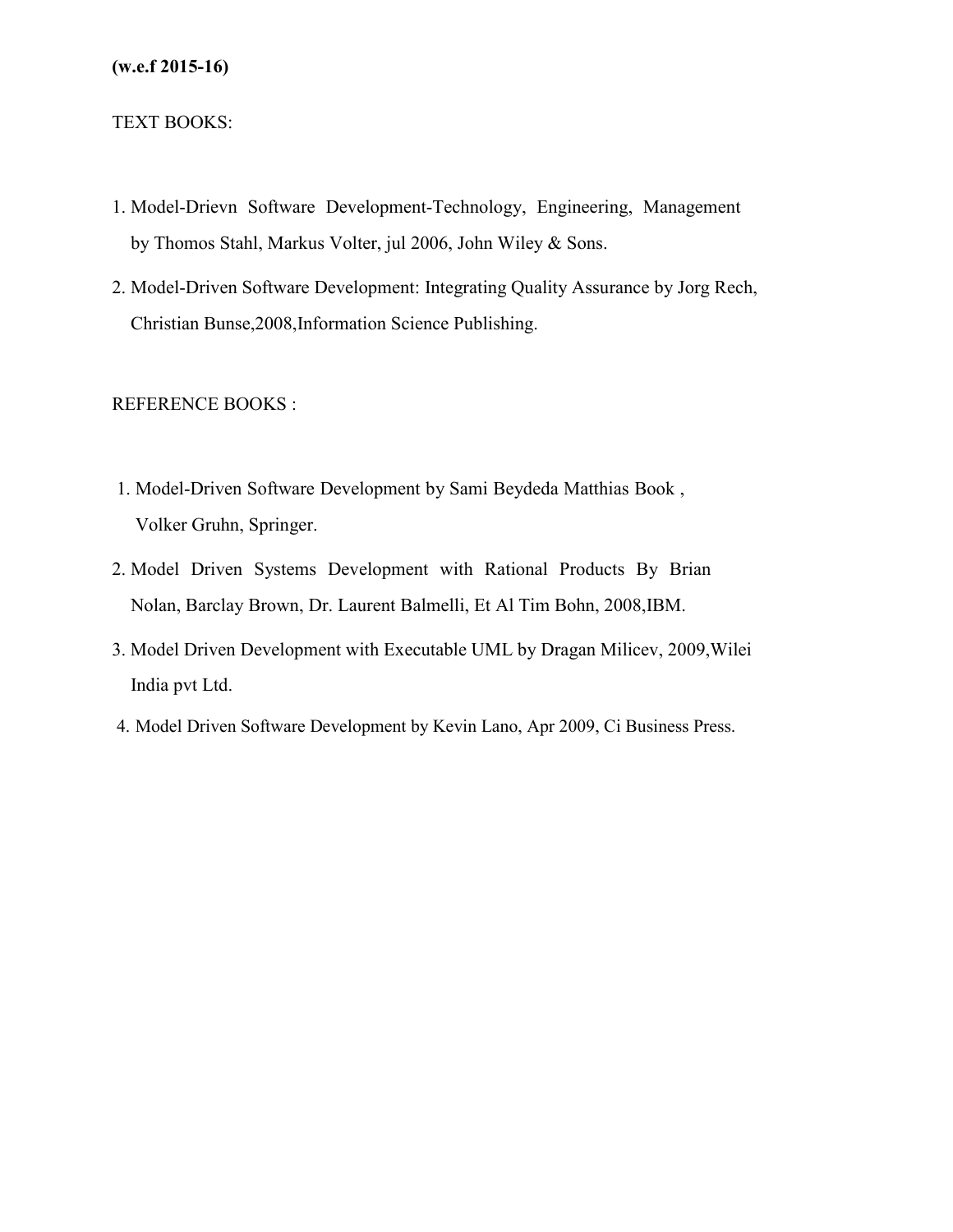## **JNTUA COLLEGE OF ENGINEERING (AUTONOMOUS) : : ANANTAPURAMU**

## **Department Of Computer Science & Engineering**

**M.Tech. I – II Sem.(SE) T P C**

**4 0 4**

**15D52204: Software Agents**

## **ELECTIVE-III**

#### **Objectives:**

- To learn the principles and fundamentals of designing agents
- To study the architecture design of different agents.
- To learn to do detailed design of the agents
- To understand user interaction with agents
- To explore the role of agents in assisting the users in day to day activities
- •

## **UNIT I INTRODUCTION**

Agents and Multi Agent Systems- Intelligent Agent- Concepts of Building Agent – Situated Agents – Proactive and Reactive agents- Challenging Agent Environment- Social Agents- Agent Execution Cycle- Prometheus Methodology- Guidelines for using Prometheus- Agent Oriented Methodologies- System Specification – Goal Specification – Functionalities – Scenario Development – Interface Description – Checking for Completeness and Consistency.

## **UNIT II ARCHITECTURAL DESIGN**

Agent Types - Grouping Functionalities - Agent Coupling - Develop Agent Descriptors - Interactions - Interaction Diagram from Scenarios- Interaction Protocol from Interaction Diagram- Develop Protocol and Message Descriptors –Architectural Design - Identifying the Boundaries of Agent System – Percepts and Action - Shared Data Objects – System Overview – Checking for Completeness and Consistency.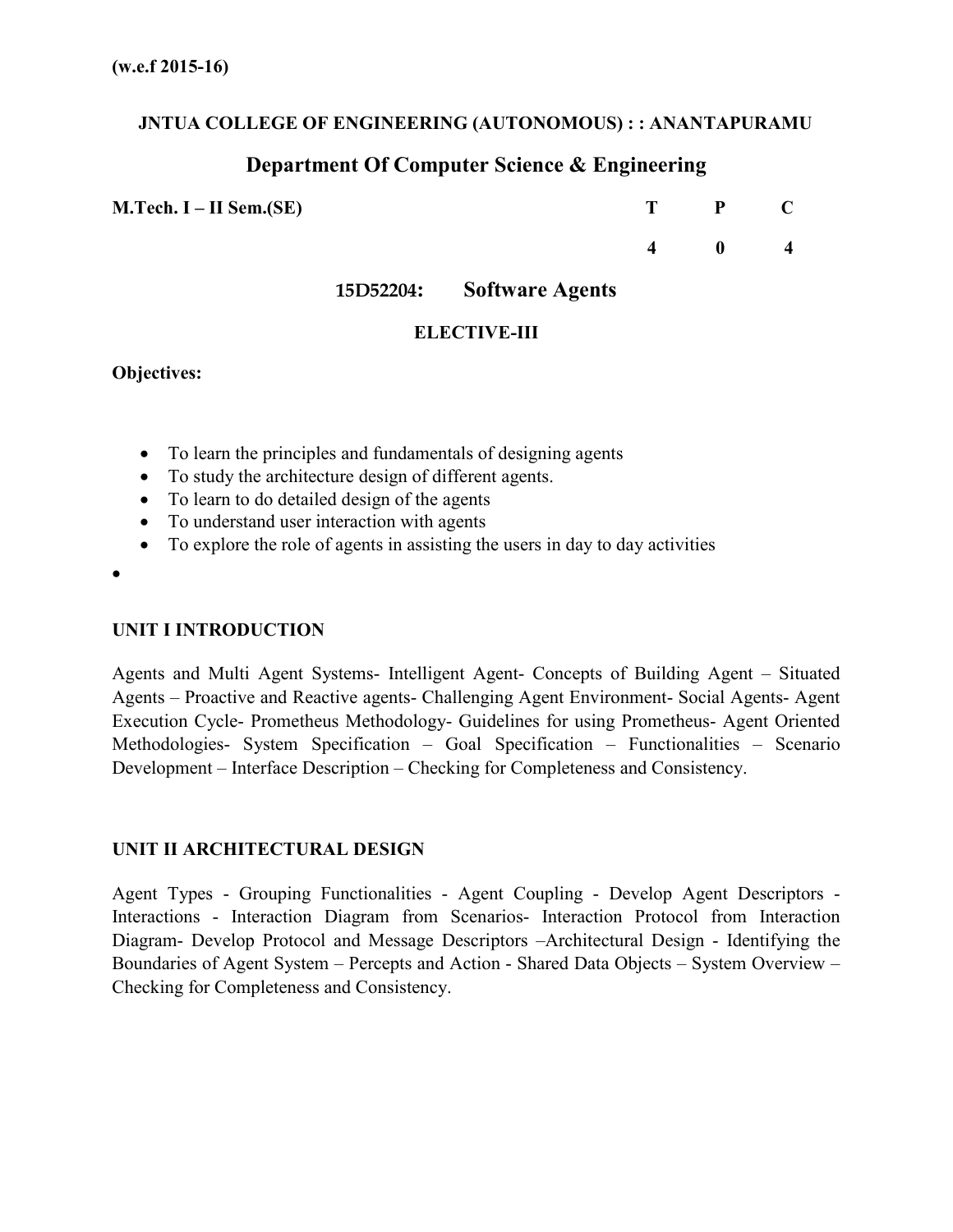### **UNIT III DETAILED DESIGN**

Capability Diagrams – Sub Tasks - Alternative Programs – Events and Messages – Action and Percept Detailed Design – Data – Develop and Refine Descriptors – Missing or Redundant Items- Consistency between Artifacts – Important Scenarios- Implementing Agent Systems - Agent Platform – JACK

### **UNIT IV AGENTS AND USER EXPERIENCE**

Interact with Agents - Agents from Direct Manipulation to Delegation – Interface Agents - Designing Agents - Direct Manipulation versus Agents- Agents for Information Sharing and Coordination- Agents that Reduce Work and Information Overload - KidSim: Programming Agents without a Programming Language.

### **UNIT V AGENTS FOR INTELLIGENT ASSISTANCE**

Computer Characters- Software Agents for Cooperative Learning – Integrated Agents- Agent Oriented Programming- KQML as an Agent Communication Language- Agent Based Framework for Interoperability - Agents for Information Gathering - KAoS- Communicative Actions for Artificial Agents – Mobile Agents.

#### **REFERENCES:**

1. Lin Padgham and Michael Winikoff, "Developing Intelligent Agent Systems: A Practical

Guide", John Wiley & sons Publication, 2004.

2. Jeffrey M. Bradshaw, "Software Agents", MIT Press , 1997.

3. Steven F. RailsBack and Volker Grimm, "Agent-Based and Individual Based modeling:APractical Introduction", Princeton University Press, 2012.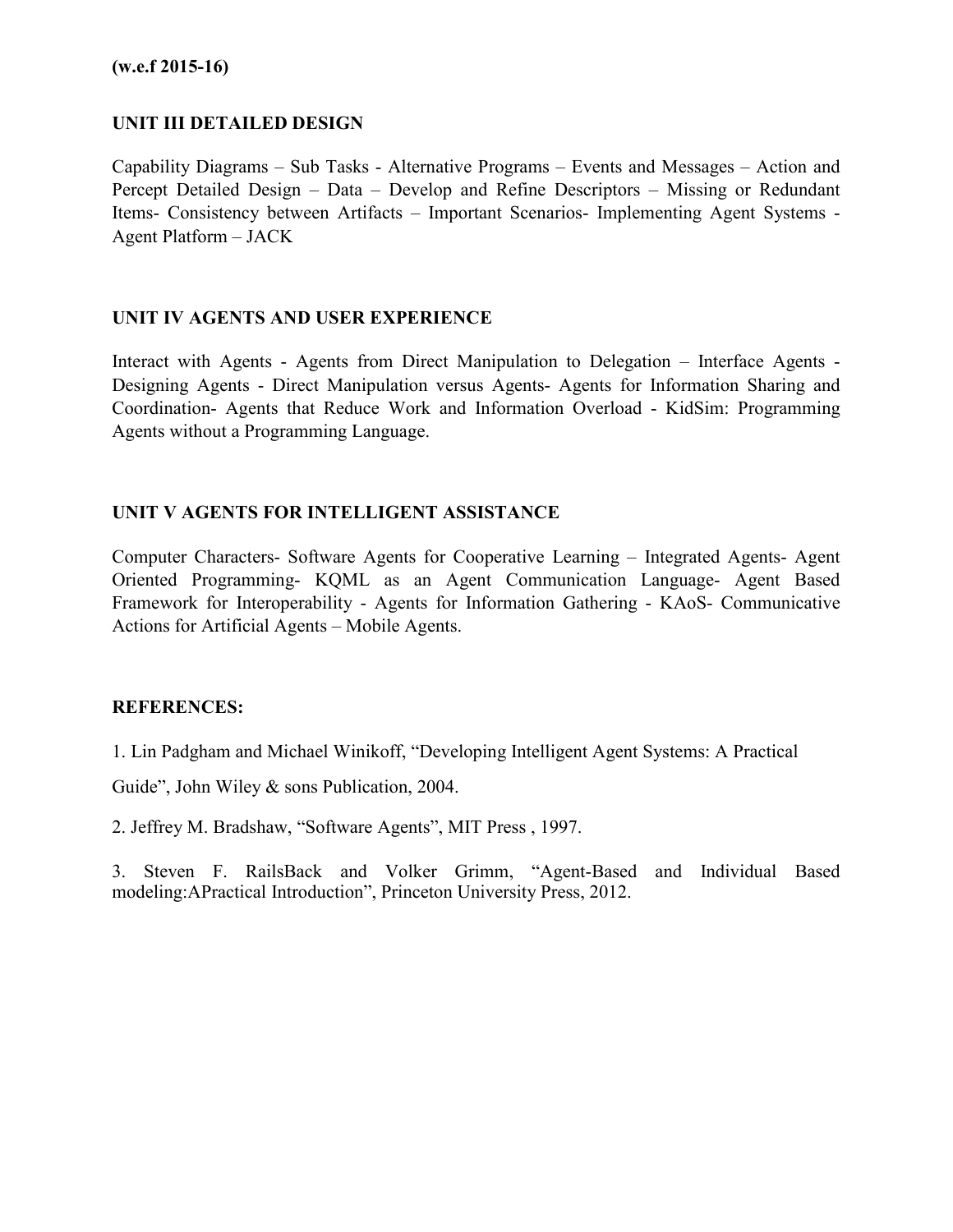## **JNTUA COLLEGE OF ENGINEERING (AUTONOMOUS) : : ANANTAPURAMU**

# **Department Of Computer Science & Engineering**

| $M.Tech. I-II Sem.(SE)$ |                                           | P            | - C              |
|-------------------------|-------------------------------------------|--------------|------------------|
|                         |                                           | $\mathbf{u}$ | $\boldsymbol{4}$ |
| 15D52205:               | <b>Software Evolution and Maintenance</b> |              |                  |

### **ELECTIVE-III**

#### **Objectives:**

This subject introduces basic concepts of maintenance and how the concept of system evolution fits into maintenance, presents different technical and managerial problems of maintenance, addresses the formal types of maintenance, and discusses standard maintenance processes.

### UNIT- I

Introduction and Roadmap: History and Challenges of Software Evolution, Understanding and Analysing Software Evolution: Identifying and Removing Software Clones, Analysing Software Repositories to Understand Software Evolution.

#### UNIT-II

Novel Trends in Software Evolution: Evolution Issues in Aspect-Oriented Programming, Software Architecture Evolution, Empirical Studies of Open Source Evolution.

#### UNIT- III

Software Maintenance and Organizational Health and Fitness, Problem Management within Corrective Maintenance, The Impact of eXtreme Programming on maintenance.

#### UNIT- IV

Patterns in software Maintenance: Learning from Experience, Enhancing Software Maintainability by Unifying and Integrating Standards, Requirements Risk and Maintainability.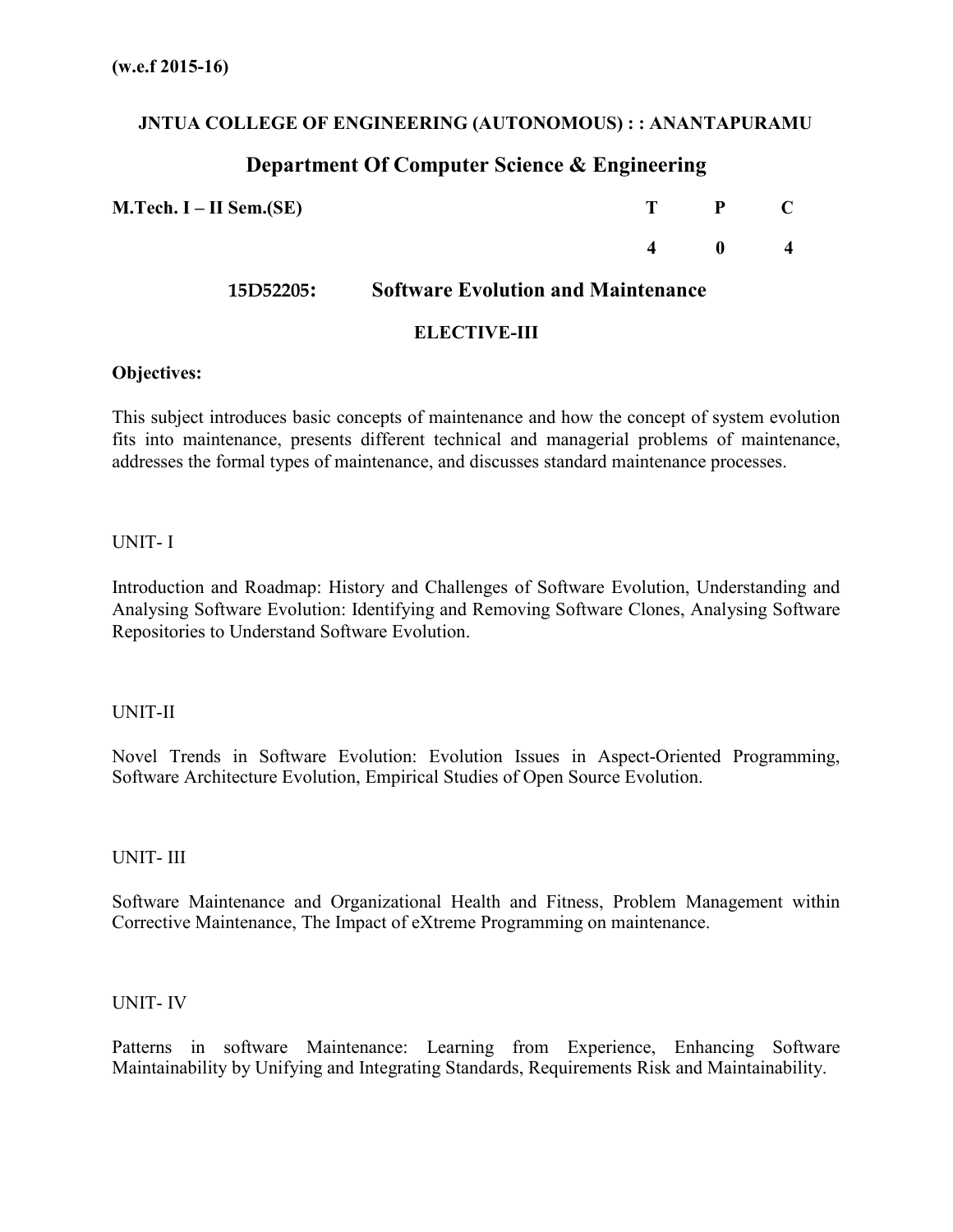## UNIT- V

Software Maintenance Cost Estimation, A Methodology for Software Maintenance, Environment for Managing Software Maintenance Projects.

## **Text Books:**

- 1. Software Evolution By Tom Mens and Serge Demeyer, Springer,2008.
- 2. Polo, M., 2003, Advances in software maintenance management : technologies and solutions Hershey, PA: Idea Group Pub.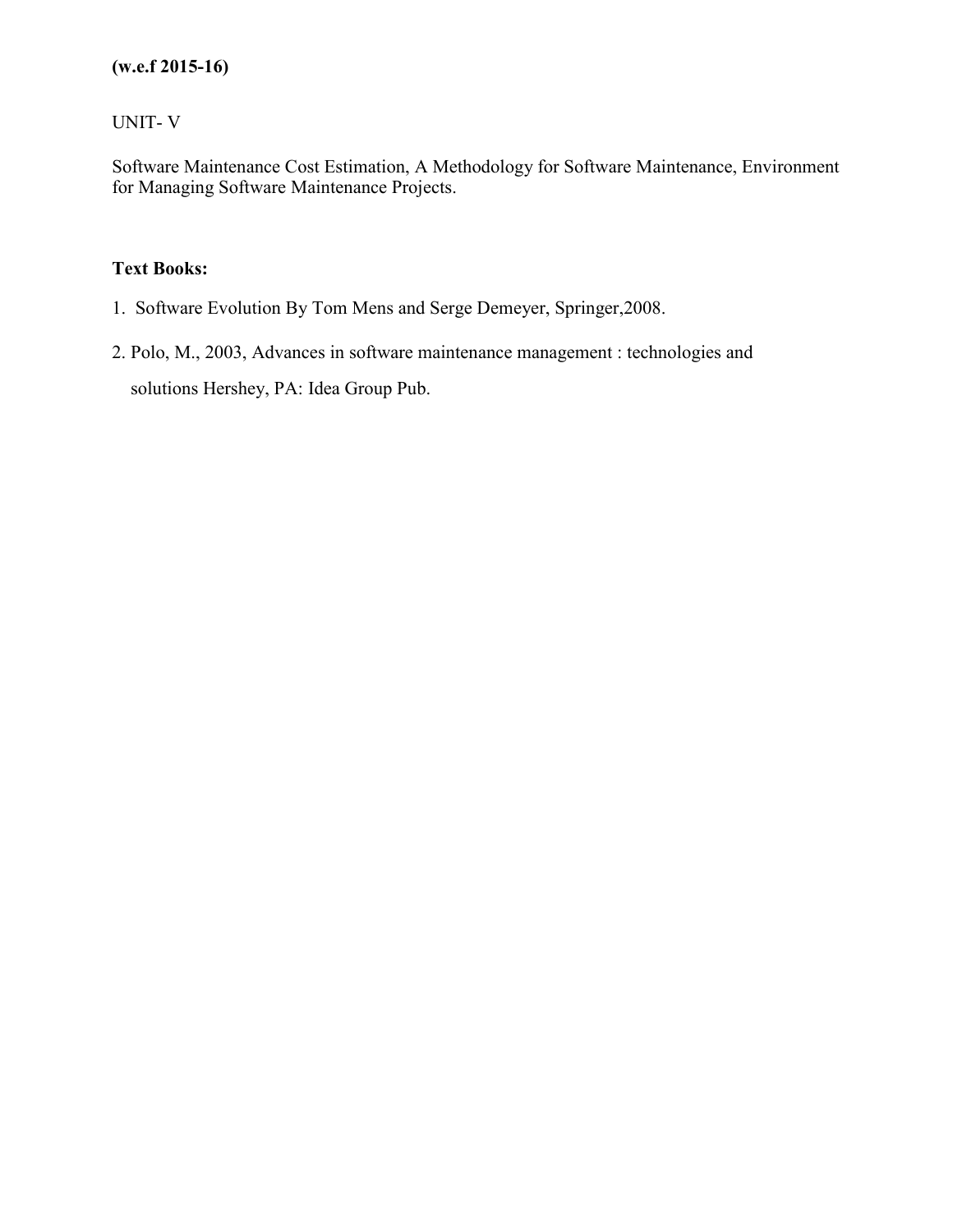## **JNTUA COLLEGE OF ENGINEERING (AUTONOMOUS) : : ANANTAPURAMU**

## **Department Of Computer Science & Engineering**

**M.Tech. I – II Sem.(SE) T P C**

**15D52206: Software Process Management**

**4 0 4**

## **ELECTIVE-III**

## **Objectives:**

- To make predictions and commitments relative to the products it produces.
- To understand Effective measurement processes
- To develop achievable plans for producing and delivering products and services
- To identify important events and trends and that effectively separate signals from noise are invaluable in guiding software organizations to informed decisions.

### **UNIT-I**

### **SOFTWARE PROCESS MATURITY:**

**A SOFTWARE MATURITY FRAMEWORK:** Software Process Improvement, Process Maturity Levels, People in the Optimizing Process, The Need for the Optimizing Process

**THE PRINCIPLES OF SOFTWARE PROCESS CHANGE:** Process in Perspective, The Six Basic Principles, Some Common Misconceptions about the Software Process, A Strategy for Implementing Software Process Change

**SOFTWARE PROCESS ASSESSMENT:** Assessment Overview, Assessment Phases, Five Assessment Principles, The Assessment Process, Assessment Conduct, implementation Considerations

**THE INITIAL PROCESS:** The Nature of the Initial Process, A Case Study of a Chaotic Project, why Software Organizations are Chaotic, Software Process Entropy, The Way Out.

#### **UNIT-II**

#### **THE REPEATABLE PROCESS:**

**MANAGING SOFTWARE ORGANIZATIONS:** Commitment Discipline, The Management System, Establishing a Project management System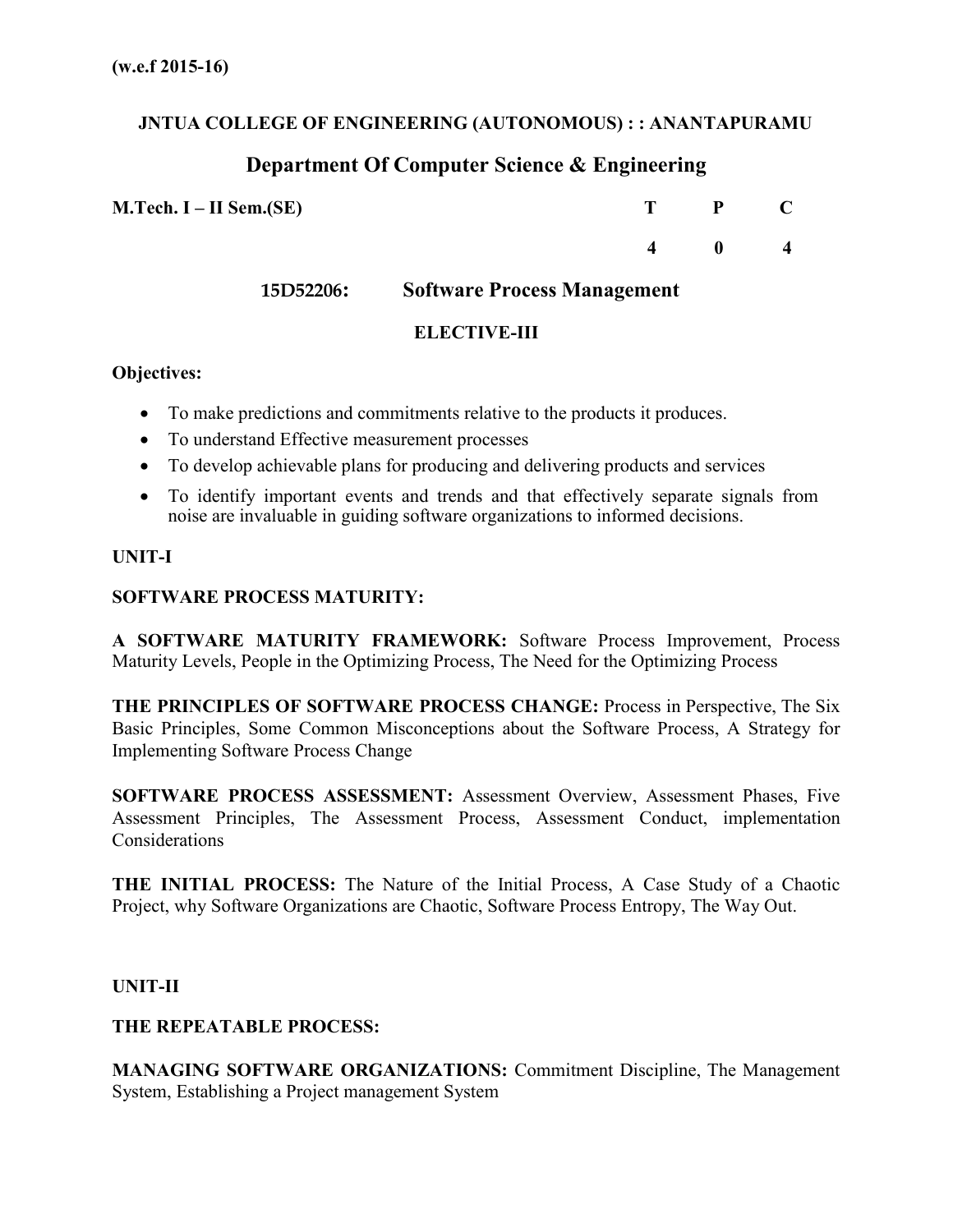**THE PROJECT PLAN:** Project Planning Principles, Project Plan Contents, Size Measures, Estimating, Productivity Factors, Scheduling, Project Tracking, The Development Plan, Planning Models, Final Considerations.

**SOFTWARE CONFIGURATION MANAGEMENT – PART 1:** The Need for Configuration Management, Software Product Nomenclature, Basic configuration Management Functions, Baselines, Configuration Management Responsibilities, The need for Automated Tools.

#### **UNIT-III**

#### **THE DEFINED PROCESS:**

**SOFTWARE STANDARDS:** Definitions, The Reasons for Software Standards, Benefits of Standards, Examples of Some Major Standards, Establishing Software Standards, Standards Versus Guidelines

**SOFTWARE INSPECTIONS:** Types of Reviews, Inspection Objectives, Basic Inspection Principles, The Conduct of Inspections, Inspection Training, Reports and Tracking, Other Considerations, Initiating an Inspection Program, Future Directions

**SOFTWARE TESTING:** Software Testing Principles, Types of Software Tests, Test Planning, Test Development, Test Execution and Reporting, Test Tools and Methods, Real-Time Testing, The Test Organization.

#### **UNIT-IV**

**SOFTWARE CONFIGURATION MANAGEMENT (CONTINUED):** The Software Configuration Management Plan, Software Configuration, Management Questions, SCM Support Functions, The Requirements Phase, Design Control, The Implementation Phase, Operational Data, The Test Phase, SCM for Tools, Configuration Accounting, The Software Configuration Audit

**DEFINING THE SOFTWARE PROCESS:** Process Standards, Definitions, Levels of Software Process Models, Prescriptive and Descriptive Uses of Models, A Software Process Architecture, Critical Software Process Issues, A Preliminary Process Architecture, Larger Process Models, Detailed Process Models, Entity Process Models, Process Model Views, Establishing and Using a Process Definition, Basic Process Guidelines

**THE SOFTWARE ENGINEERING PROCESS GROUP:** Changing the Software Process, The Role of the SEPG, Establishing Standards, The Process Database, Technology Insertion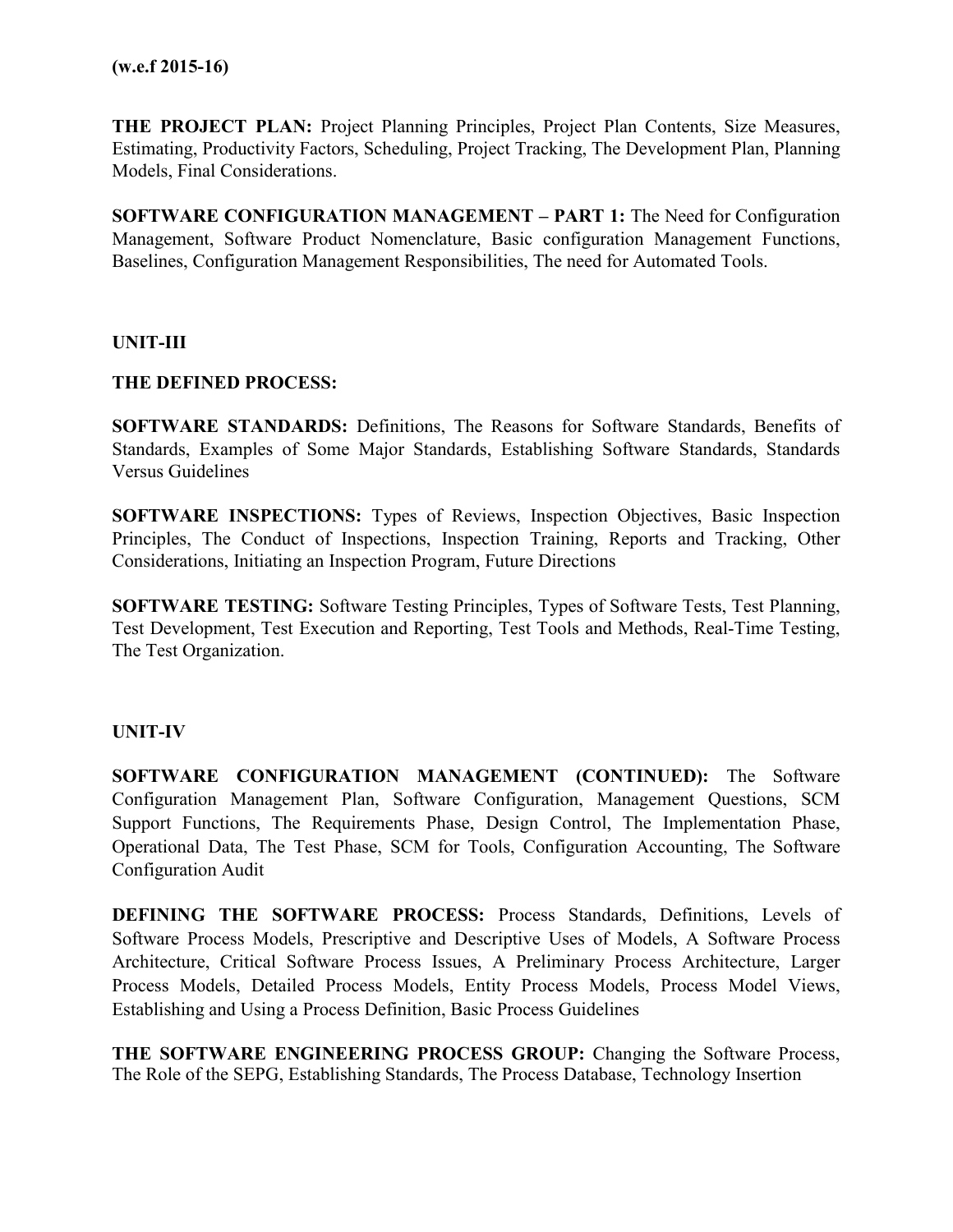Focal Point, Education and Training, Process Consultation, Process Status and Assessment, Establishing the SEPG

#### **THE MANAGED PROCESS:**

**DATA GATHERING AND ANALYSIS:** The Principles of Data Gathering, The Data Gathering Process, Software Measures, Data Analysis.

#### **UNIT- V**

**MANAGING SOFTWARE QUALITY:** The Quality Management Paradigm, Quality Examples, Quality Motivation, Measurement Criteria, Establishing a Software Quality Program, Estimating Software Quality, Removal Efficiency, Quality Goals, Quality Plans, Tracking and Controlling Software Quality

#### **THE OPTIMIZING PROCESS:**

**DEFECT PREVENTION:** Defect Prevention Not a New Idea, The Principles of Software Defect Prevention, Process Changes for Defect Prevention, Defect Prevention Considerations, Management's Role.

#### **Textbooks:**

**1.** Watts S. Humphrey, "**Managing the Software Process", Pearson Edocation.**

#### **Reference Books:**

1. Watts S. Humphrey, "An Introduction to the Team Software Process", Pearson Education,2000

2. James R. Persse, "Process Improvement essentials", O'Reilly,2006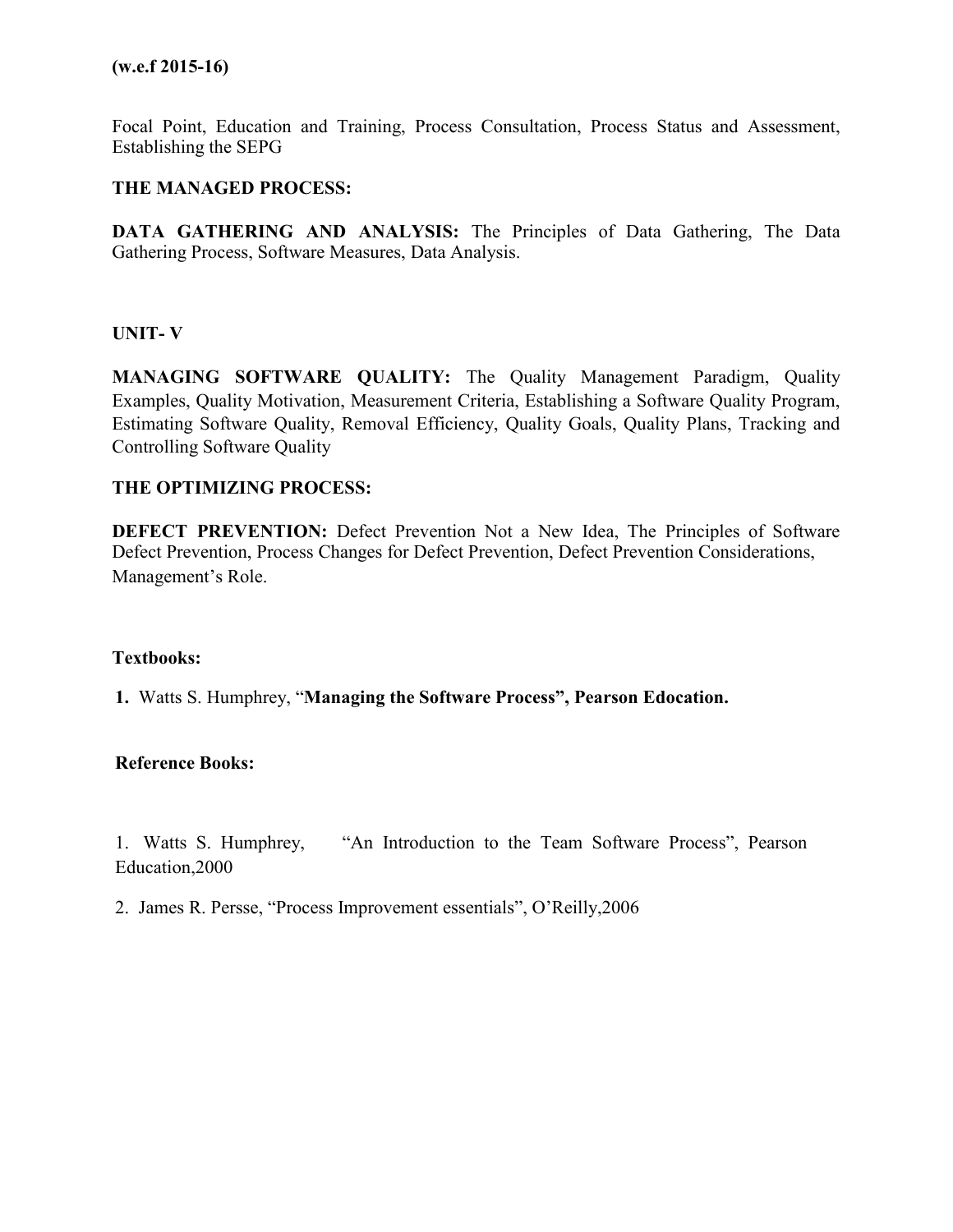## **JNTUA COLLEGE OF ENGINEERING (***AUTONOMOUS***) : : ANANTAPUR**

## **Department Of Computer Science & Engineering**

**M.Tech. I – II Sem.(SE) T P C**

**4 0 4**

## **15D52207: Software Reliability ELECTIVE-IV**

### **Objectives:**

- To discuss the problems of reliability specification and measurement
- To introduce reliability metrics and to discuss their use in reliability specification
- To describe the statistical testing process
- To show how reliability predications may be made from statistical test results.

#### **UNIT I:**

**Introduction:** The Need for Reliable Software, Software Reliability Engineering Concepts, Basic definitions, Software practitioners biggest problem, software reliability engineering approach, software reliability engineering process, defining the product.

**The Operational Profile:** Reliability concepts, software reliability and hardware reliability, developing operational profiles, applying operational profiles, learning operations and run concepts.

## **UNIT II:**

**Software Reliability Concepts:** Defining failure for the product, common measure for all associated systems, setting system failure intensity objectives, determining develop software failure intensity objectives, software reliability strategies, failures, faults and errors, availability, system and component reliabilities and failure intensities, predicting basic failure intensity.

#### **UNIT III:**

**Software Reliability Modeling Survey:** Introduction, Historical Perspective and Implementation, Exponential Failure Time Class of Models, Weibull and Gamma Failure Time Class of Models, Infinite Failure Category Models, Bayesian Models, Model Relationship, Software Reliability Prediction in Early Phases of the Life Cycle.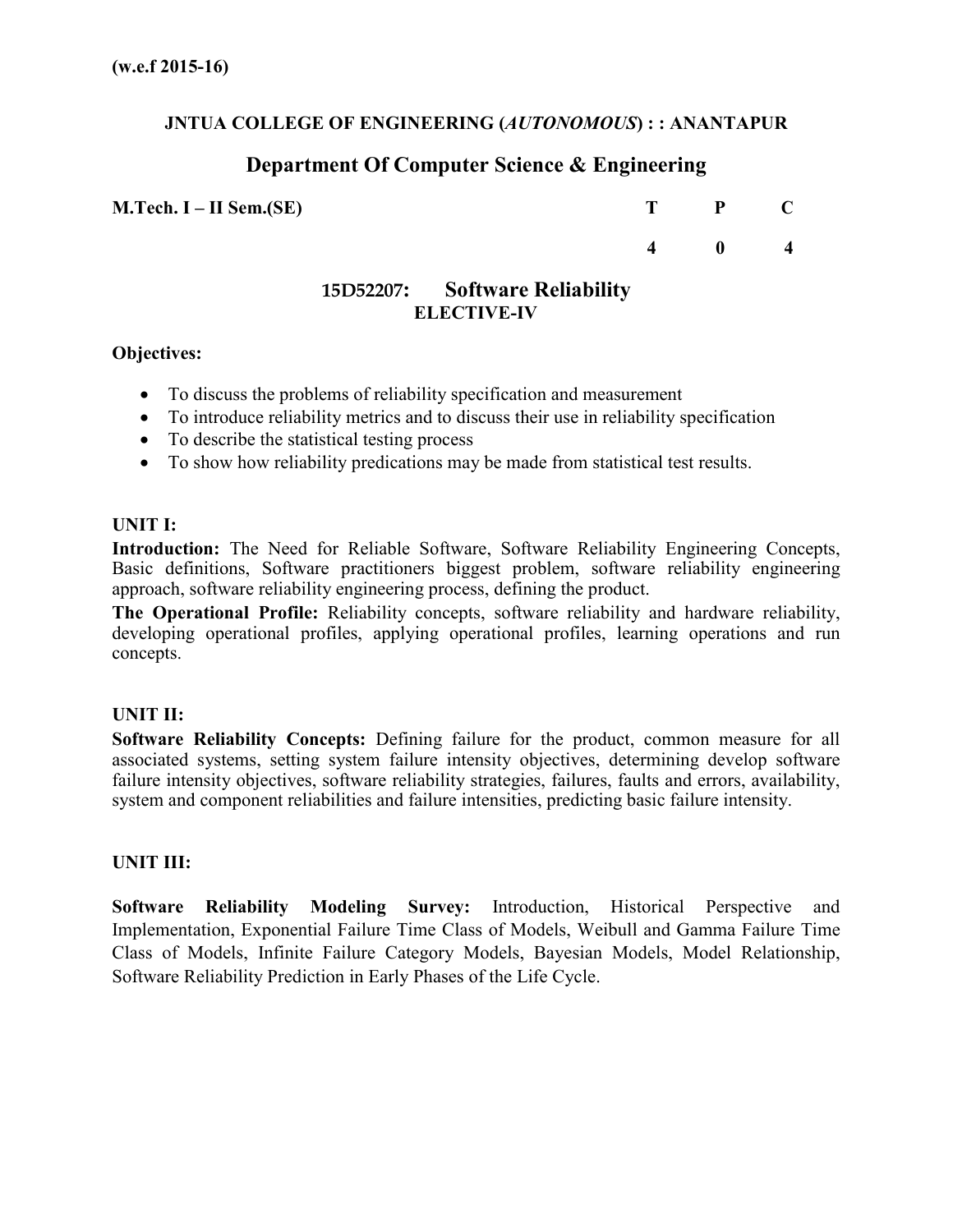### **UNIT IV:**

**Software Metrics for Reliability Assessment:** Introduction, Static Program Complexity, Dynamic Program Complexity, Software Complexity and Software Quality, Software Reliability Modeling.

**Software Testing and Reliability:** Introduction, Overview of Software Testing, Operational profiles, Time/Structure Based Software Reliability Estimation.

#### **UNIT V:**

**Best Practice of SRE:** Benefits and approaches of SRE, SRE during requirements phase, SRE during implementation phase, SRE during Maintenance phase.

**Neural Networks for Software Reliability:** Introduction, Neural Networks, Neural Networks for software reliability, software reliability growth modeling.

#### **Text Books**

- 1. Handbook of Software Reliability Engineering Edited by Michael R. Lyu, published by IEEE Computer Society Press and McGraw-Hill Book Company.
- 2. Software Reliability Engineering John D. Musa, second edition Tata McGraw-Hill.

#### **Reference Books**

- 1. Practical Reliability Engineering, Patric D. T. O connor  $4^{th}$  Edition, John Wesley & Sons, 2003.
- 2. Fault tolerance principles and Practice, Anderson and PA Lee, PHI, 1981.
- 3. Fault tolerant computing-Theory and Techniques, Pradhan D K (Ed.): Vol 1 and Vol 2, Prentice hall, 1986.
- 4. Reliability Engineering E. Balagurusamy, Tata McGrawHill, 1994.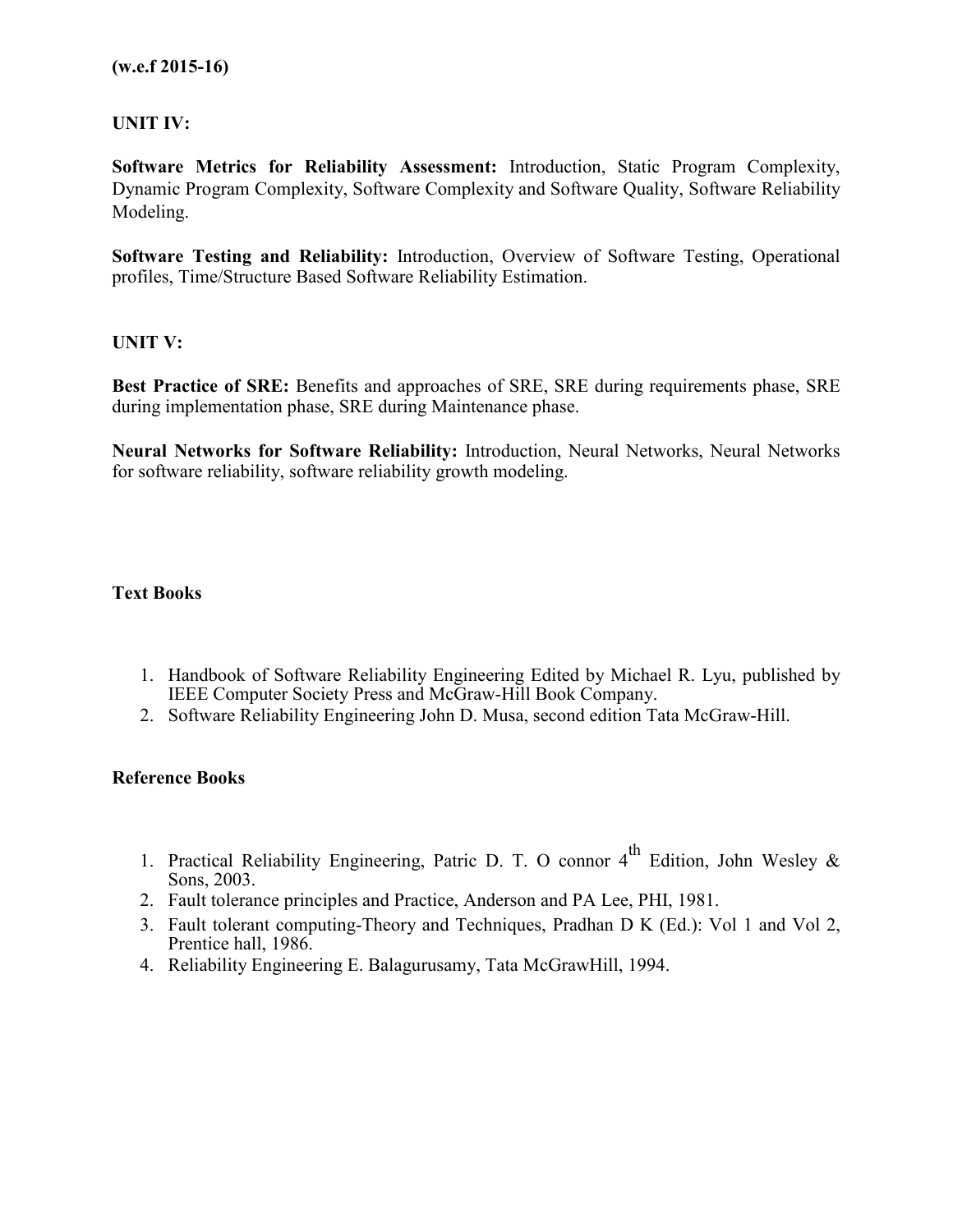## **JNTUA COLLEGE OF ENGINEERING (AUTONOMOUS) : : ANANTAPURAMU**

## **Department Of Computer Science & Engineering**

**M.Tech. I – II Sem.(SE)** 

| T | ${\bf P}$ | $\mathbf C$ |
|---|-----------|-------------|
| 4 | 0         | 4           |

## **15D52208: Big Data**

### **ELECTIVE-IV**

### **Objectives:**

- To understand Big Data Analytics for different systems like Hadoop.
- To learn the design of Hadoop File System.
- To learn how to analyze Big Data using different tools.
- To understand the importance of Big Data in comparison with traditional databases.

## **UNIT- I**

Introduction to Big Data. What is Big Data? Why Big Data is Important. Meet Hadoop Data, Data Storage and Analysis, Comparison with other systems, Grid Computing. A brief history of Hadoop. Apache hadoop and the Hadoop Ecosystem. Linux refresher, VMWare Installation of Hadoop.

#### **UNIT-II**

The design of HDFS. HDFS concepts. Command line interface to HDFS.Hadoop File systems. Interfaces. Java Interface to Hadoop. Anatomy of a file read. Anatomy of a file writes. Replica placement and Coherency Model. Parallel copying with distcp, keeping an HDFS cluster balanced.

#### **UNIT-III**

Introduction. Analyzing data with unix tools. Analyzing data with hadoop. Java MapReduce classes (new API). Data flow, combiner functions, Running a distributed MapReduce Job. Configuration API. Setting up the development environment. Managing configuration. Writing a unit test with MRUnit. Running a job in local job runner. Running on a cluster, Launching a job. The MapReduce WebUl.

## **UNIT-IV**

Classic Mapreduce. Job submission. Job Initialization. Task Assignment. Task execution .Progress and status updates. Job Completion. Shuffle and sort on Map and reducer side.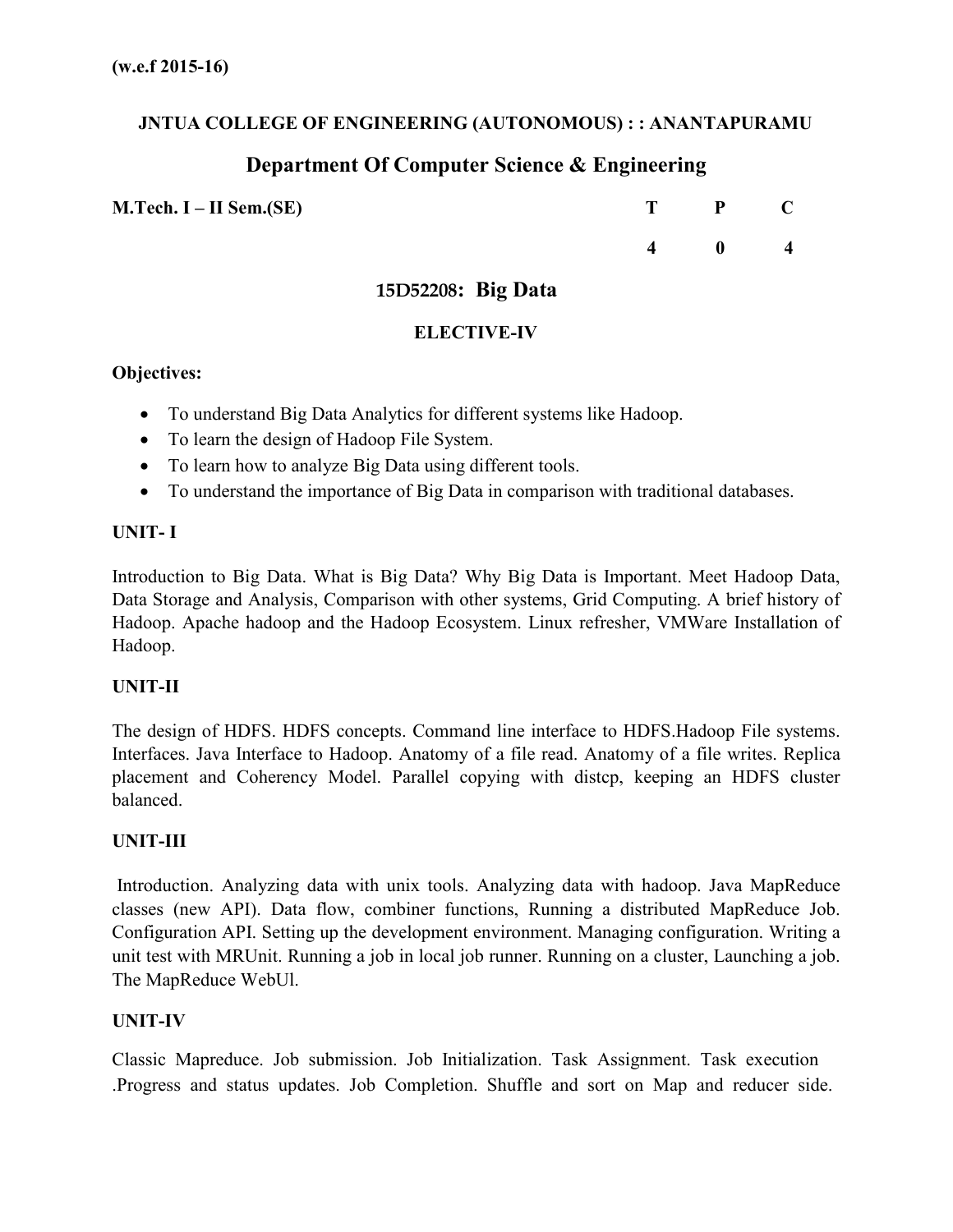Configuration tuning. Map Reduce Types. Input formats. Output cormats. Sorting. Map side and Reduce side joins.

## **UNIT-V**

The Hive Shell. Hive services. Hive clients. The meta store. Comparison with traditional databases. Hive QI. Hbasics. Concepts. Implementation. Java and Map reduce clients. Loading data, web queries.

#### **Text Books:**

1. Tom White, Hadoop,"The Definitive Guide", 3rd Edition, O'Reilly Publications, 2012.

2. Dirk deRoos, Chris Eaton, George Lapis, Paul Zikopoulos, Tom Deutsch ,"Understanding Big Data Analytics for Enterprise Class Hadoop and Streaming Data", 1st Edition, TMH,2012.

#### **References:**

- 1. Big Data and Health Analytics Hardcover Katherine Marconi (Editor), Harold Lehmann (Editor)
- 2. Analytics in a Big Data World: The Essential Guide to Data Science and its Applications by bart baesens, Wiley publications.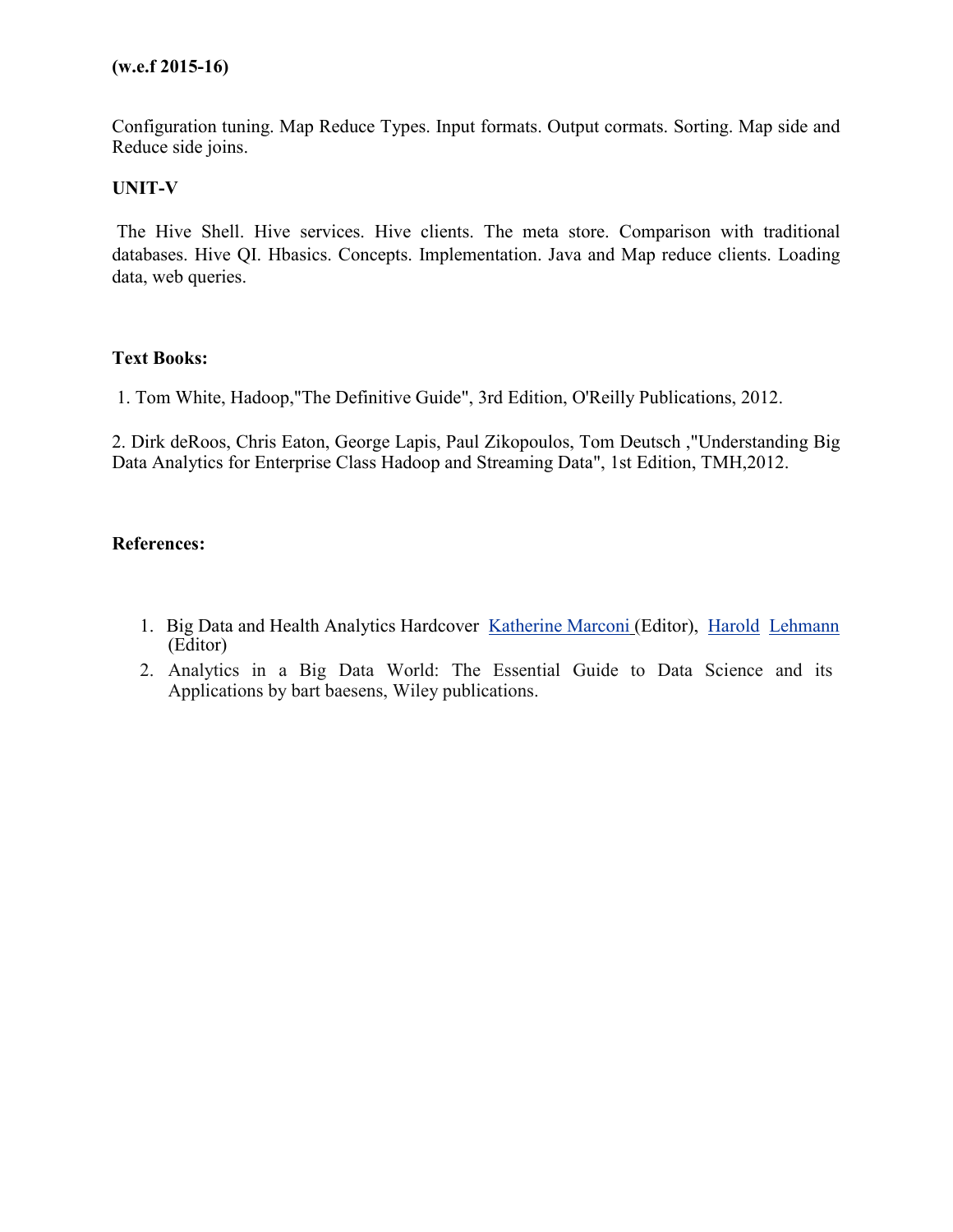## **JNTUA COLLEGE OF ENGINEERING (AUTONOMOUS) : : ANANTAPURAMU**

## **Department Of Computer Science & Engineering**

**M.Tech. I – II Sem.(SE)** 

| T | P | C |
|---|---|---|
| 4 | 0 | 4 |

**15D52209: Software Reengineering**

## **ELECTIVE-IV**

### **Objectives:**

- To explain why software re-engineering is a cost-effective option for system evolution
- To describe the activities involved in the software re-engineering process
- To distinguish between software and data re-engineering and to explain the problems of data re-engineering

## **UNIT I:**

**Software, Software Evolution and Maintenance:** Software, Legacy software, Well designed software, Software evolution challenges, Lehman's laws, Software deterioration curve.

**Software maintenance:** Software change, Types of change encountered during the support phase, Maintenance costs, Why is software maintenance expensive?, Factors affecting maintenance, Maintenance process, Change and maintenance prediction.

**Software Quality Factors, Quality and Maintainability Metrics:** Internal and external attributes, McCall's quality factors, ISO 9126 quality factors, Need and importance of quality and maintainability metrics, Metric for software correctness (Defects/KLOC), Metric for software integrity, Software reliability (MTBF), Metrics for maintainability (Mean-time-tochange (MTTC), Spoilage metric, Software maturity index, McCabe and Halstead metrics).

#### **UNIT II:**

**Design maintainability:** Cohesion, Coupling, Understandability and Adaptability.

**Legacy software structure, Software reengineering process model:** Software change strategies include: Software maintenance, Architectural transformation, Software reengineering. Legacy software structure and distribution: Ideal structure, Real structure, Layered distribution model, Legacy software distribution, Architectural problems.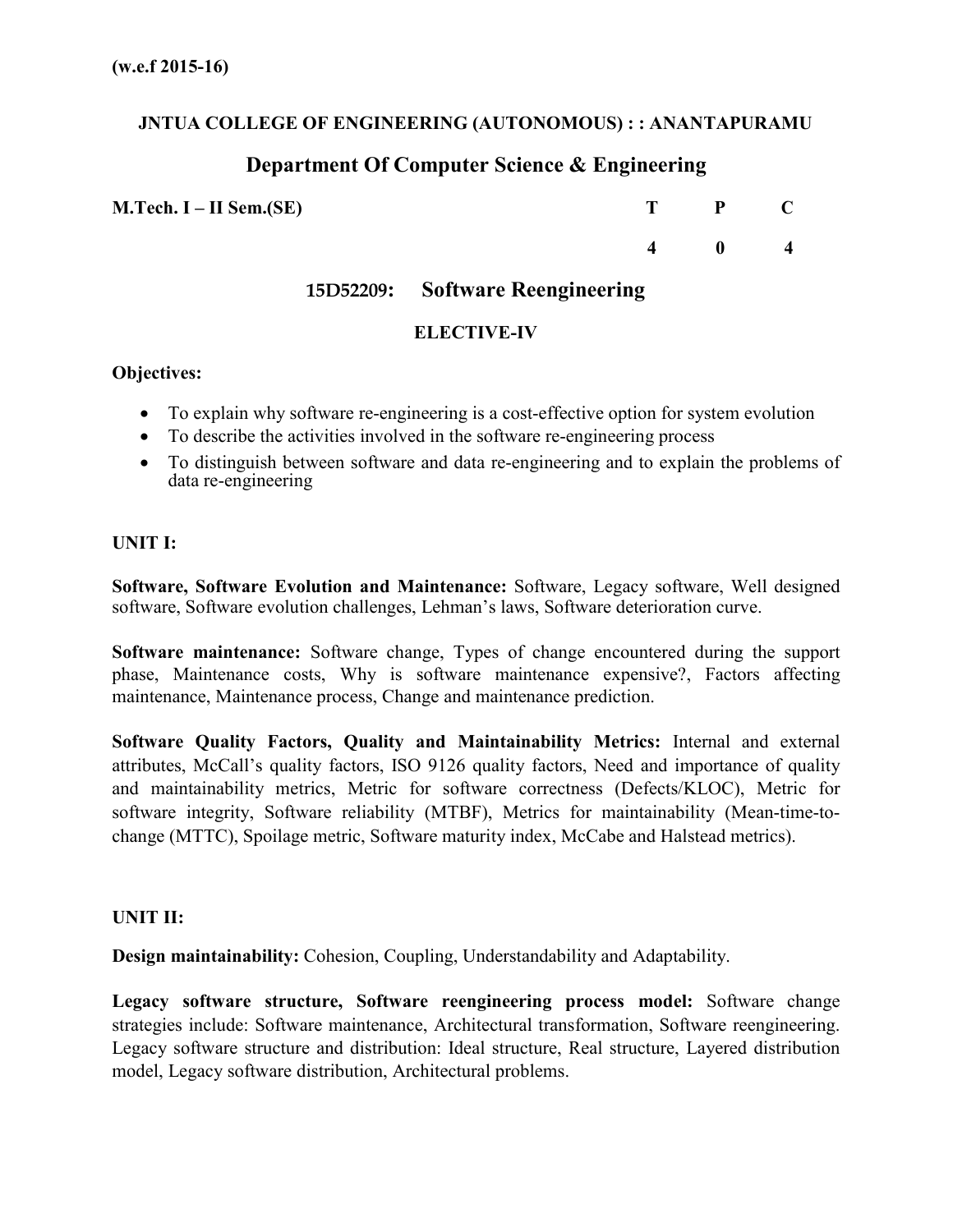**Business process reengineering:** Business processes, A BPR Model, Software reengineering and its importance, Goals of reengineering, A software reengineering process model, Software reengineering activities.

## **UNIT III:**

**Design Extraction:** Reverse Engineering: Goals of reverse engineering, Why design extraction is needed?, Reverse engineering process, Reverse engineering to understand processing, Code duplication detection, Reverse engineering to understand data, Reverse engineering user interfaces, Design extraction with UML, Heuristics to extract the design, Tools for reverse engineering.

**Restructuring (In Traditional context):** Code restructuring: Characteristics of unstructured code, Characteristics of structured code, Spaghetti logic, Structured control logic, Restructuring problems, Flow graph restructuring, Warnier's logical simplification techniques, Some basic code restructuring methods: Interchange, Transposition, Combination, Resolution, Substitution.

#### **UNIT IV:**

**Data restructuring (Data reengineering):** Data reengineering process, Data problems, Approaches: Data cleanup, Data extension, Data migration. Tools for restructuring.

**Refactoring (Restructuring in object oriented context):** What is refactoring?, Principles in refactoring: Why should you refactor?, When should you refactor?, Problems with refactoring, Refactoring and design, Refactoring and performance. Refactoring opportunities, Top ten of code bad smells, Different refactorings and their use, Refactoring tools.

#### **UNIT V:**

**Forward Engineering:** What is forward engineering ? Goals of forward engineering, Forward engineering for client/server applications, Forward engineering for object oriented architectures, Forward engineering user interfaces, Tools for forward engineering.

#### **Reengineering Metrics, Repositories, and Economics:**

Metrics in Reengineering: Why metrics in Reengineering?, Metrics as a reengineering tool, Which metrics to collect ?(Goal Question Metric (GOM) paradigm), Reengineering repositories: Why repositories?, Taxonomy (Functionality + Integration options), Issues.

Reengineering economics.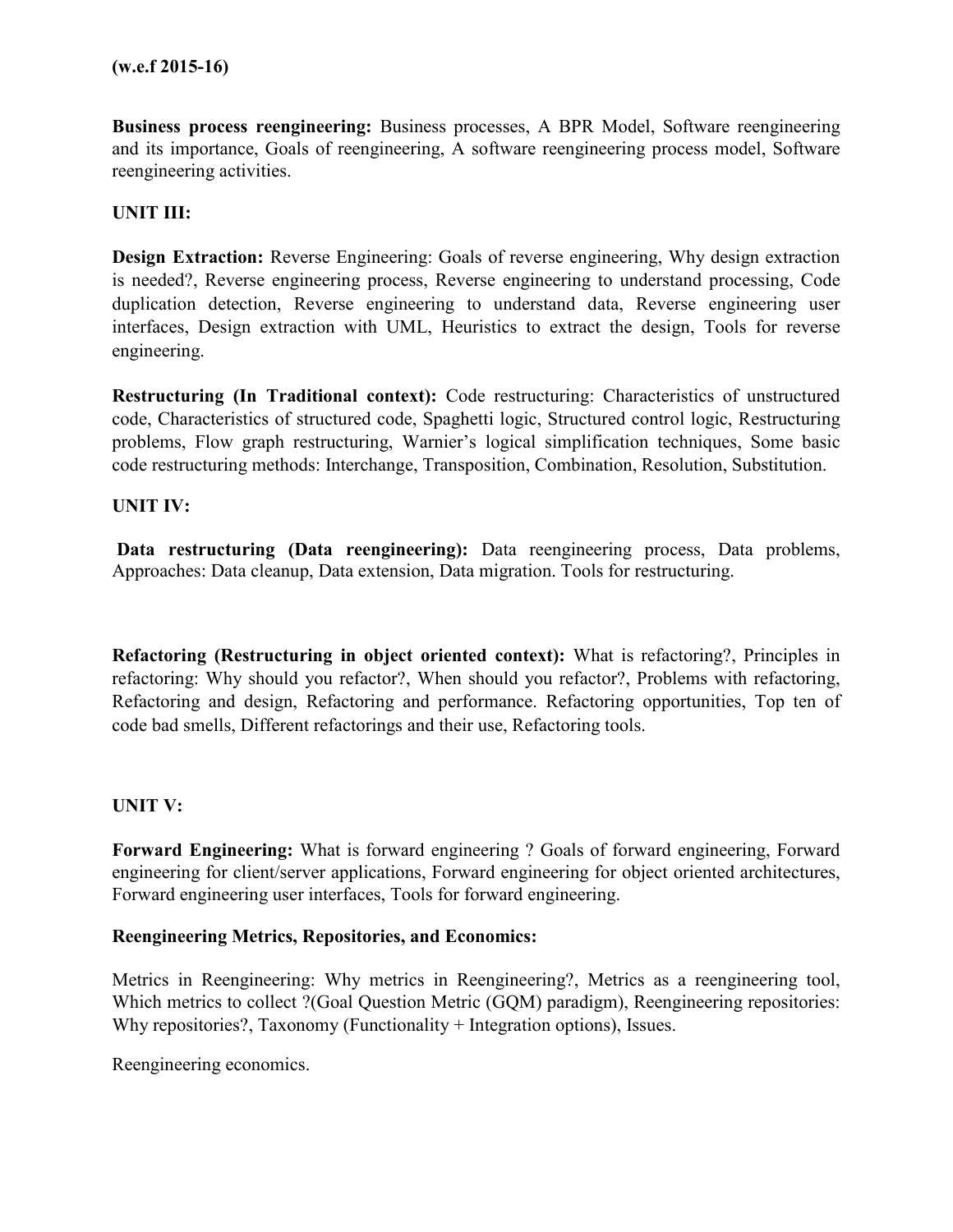### **TEXT BOOKS:**

- 1. Software Reengineering, Ed. Robert S. Arnold, IEEE Computer Society, 1993.
- 2. Software Evolution, Tom Mens, Serge Demeyer, Springer publication company, 2008.

### **REFERENCES**

- 1. Software Engineering, Ian Sommerville, Addison-Wesley,  $6^{\text{th}}$  Edition.
- 2. Software Engineering, A Practitioner's Approach, Roger S. Pressman,  $6^{th}$  Edition.
- 3. Refactoring: Improving the Design of Existing Code, Martin Fowler, K.Beck, J.Brant, W.Opdyke, D.Roberts, Addison- Wesley, NY, 1999.
- 4. Software Reengineering, Georg Abfalter, VDM Verlag, Germany, 2008.
- 5. Successful Software Reengineering, Salvatore Valenti, IRM Press, 2002.
- 6. Logical construction of programs, J.D.Warnier,Van Nostrand-Reinhold,1974.
- 7. Tutorial on Software Restructuring, Robert E.Arnold, IEEE Computer Society, 1986.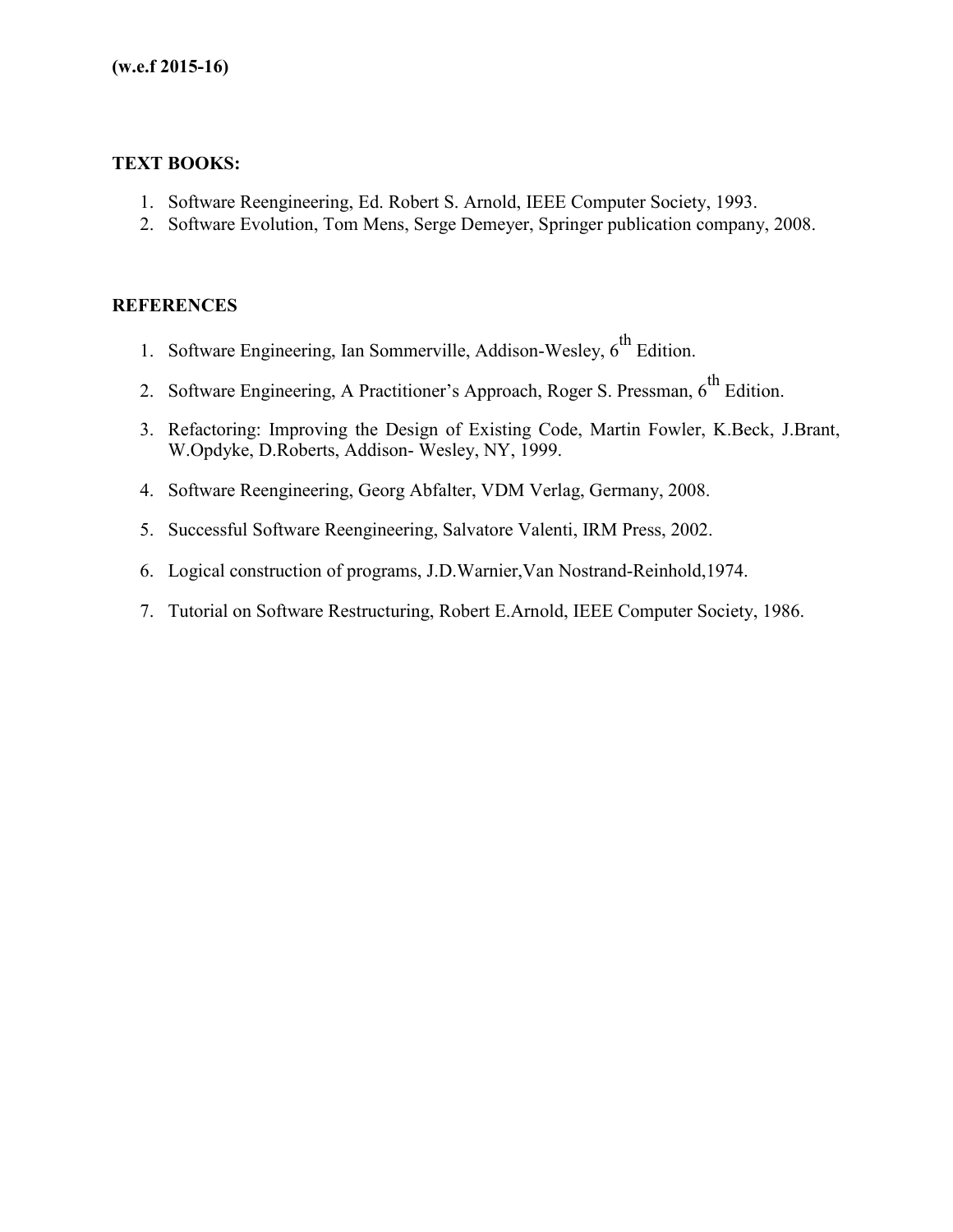# **Department Of Computer Science & Engineering**

**M.Tech. I – II Sem.(SE)** 

### **15D54201: Research Methodology (Audit Course)**

## **(Audit Course For M.Tech. –II Semester Program from 2015 admitted batches onwards)**

### **UNIT I**

Meaning of Research – Objectives of Research – Types of Research – Research Approaches – Guidelines for Selecting and Defining a Research Problem – research Design – Concepts related to Research Design – Basic Principles of Experimental Design.

#### **UNIT II**

Sampling Design – steps in Sampling Design –Characteristics of a Good Sample Design – Random Sampling Design.

Measurement and Scaling Techniques-Errors in Measurement – Tests of Sound Measurement – Scaling and Scale Construction Techniques – Time Series Analysis – Interpolation and Extrapolation.

Data Collection Methods – Primary Data – Secondary data – Questionnaire Survey and Interviews.

#### **UNIT III**

Correlation and Regression Analysis – Method of Least Squares – Regression vs Correlation – Correlation vs Determination – Types of Correlations and Their Applications

#### **UNIT IV**

Statistical Inference: Tests of Hypothesis – Parametric vs Non-parametric Tests – Hypothesis Testing Procedure – Sampling Theory – Sampling Distribution – Chi-square Test – Analysis of variance and Co-variance – Multi-variate Analysis.

#### **UNIT V**

Report Writing and Professional Ethics: Interpretation of Data – Report Writing – Layout of a Research Paper – Techniques of Interpretation- Making Scientific Presentations in Conferences and Seminars – Professional Ethics in Research.

#### **Text books:**

**1. Research Methodology:Methods and Techniques – C.R.Kothari, 2nd Edition,New Age International Publishers.**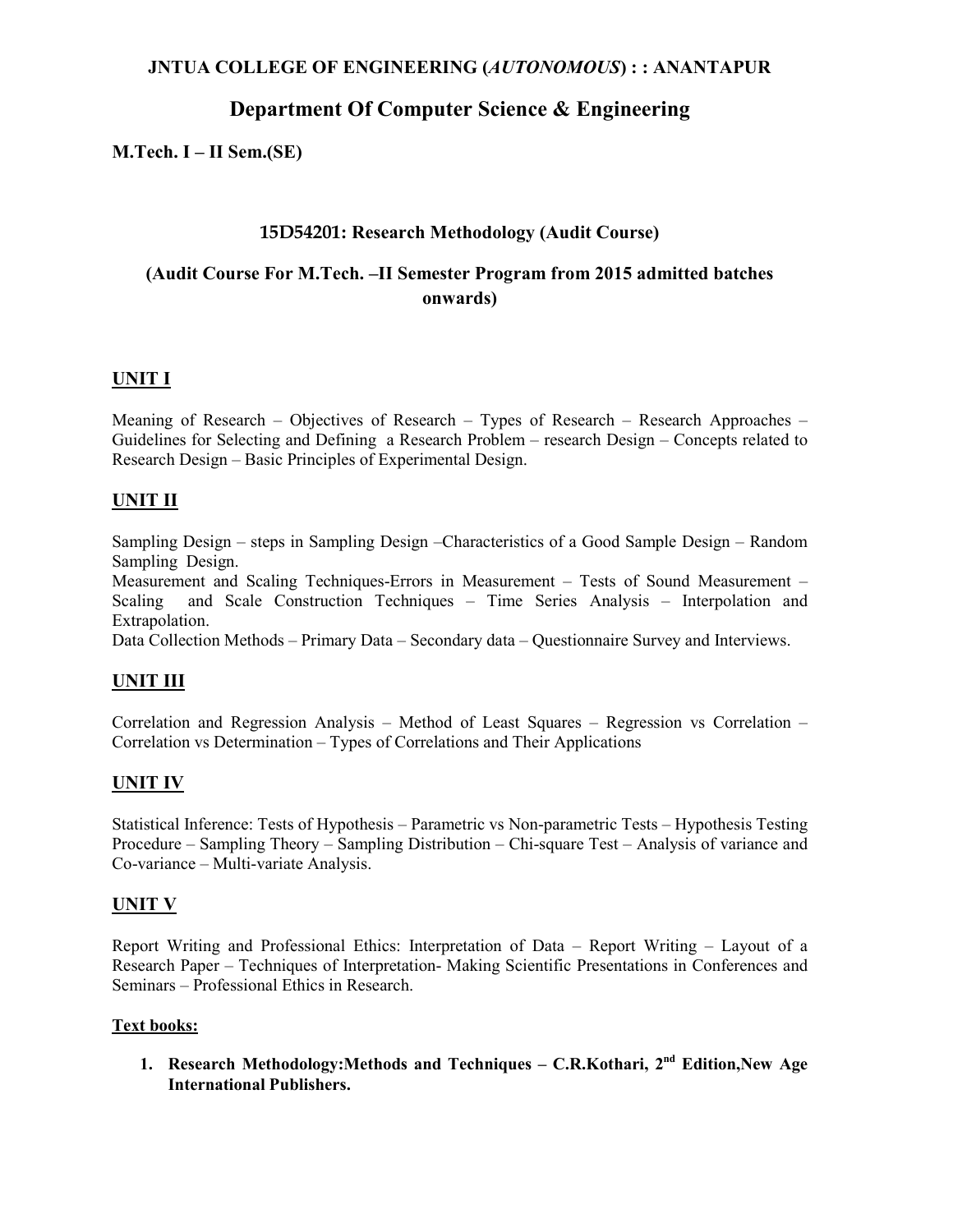- **2. Research Methodology: A Step by Step Guide for Beginners- Ranjit Kumar, Sage Publications (Available as pdf on internet)**
- **3. Research Methodology and Statistical Tools P.Narayana Reddy and G.V.R.K.Acharyulu, 1st Edition,Excel Books,New Delhi.**

### **REFERENCES:**

- **1. Scientists must Write Robert Barrass (Available as pdf on internet)**
- **2. Crafting Your Research Future –Charles X. Ling and Quiang Yang (Available as pdf on internet)**